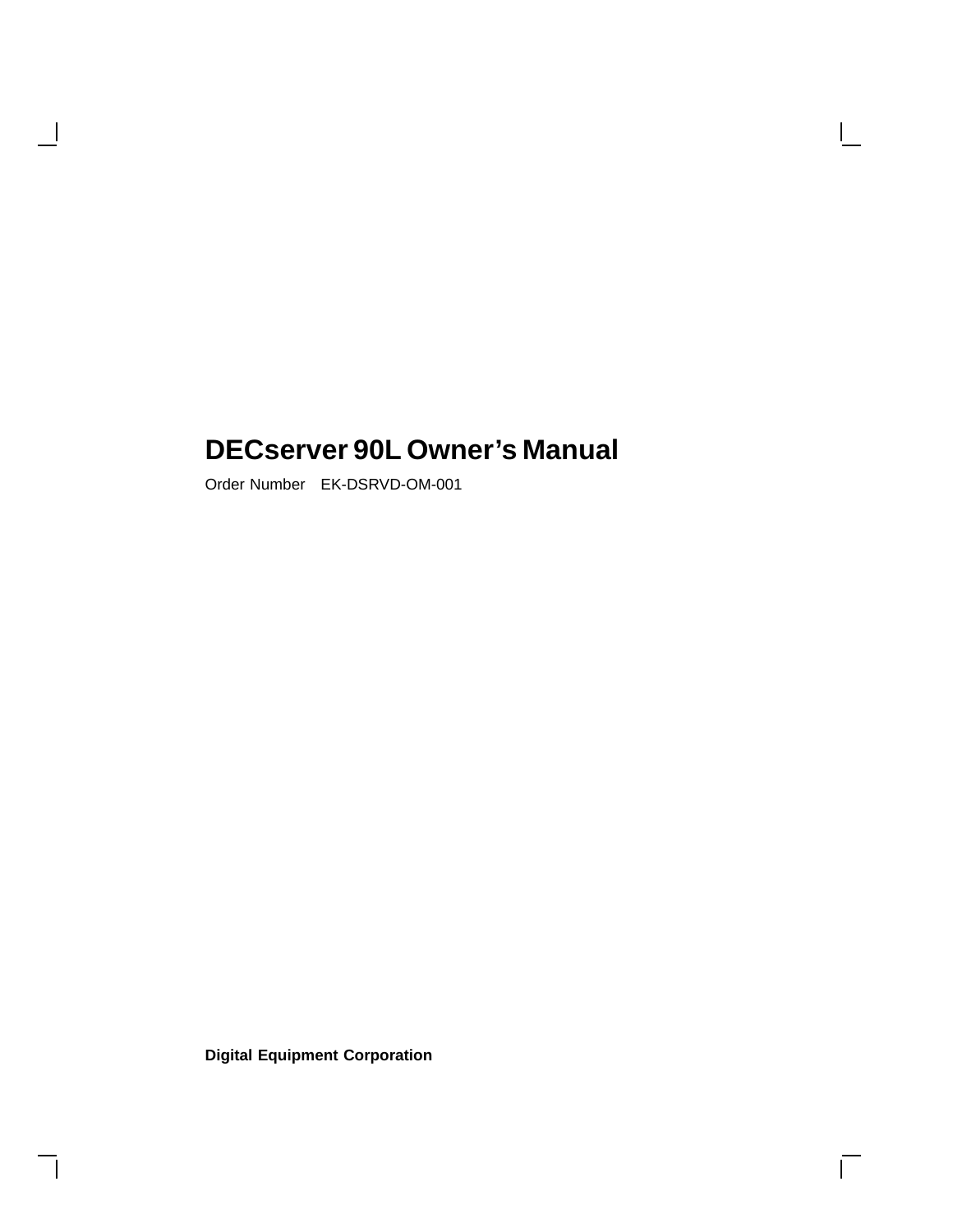#### **February 1991**

The information in this document is subject to change without notice and should not be construed as a commitment by Digital Equipment Corporation. Digital Equipment Corporation assumes no responsibility for any errors that may appear in this document.

The software described in this document is furnished under a license and may be used or copied only in accordance with the terms of such license.

No responsibility is assumed for the use or reliability of software on equipment that is not supplied by Digital Equipment Corporation or its affiliated companies.

Restricted Rights: Use, duplication, or disclosure by the U. S. Government is subject to restrictions as set forth in subparagraph (c) (1) (ii) of the Rights in Technical Data and Computer Software clause at DFARS 252.227–7013.

Copyright © Digital Equipment Corporation 1991

All Rights Reserved. Printed in U.S.A.

**FCC NOTICE:** The equipment described in this manual generates, uses, and may emit radio frequency energy. The equipment has been type tested and found to comply with the limits for a Class A computing device pursuant to Subpart J of Part 15 of FCC Rules, which are designed to provide reasonable protection against such radio frequency interference when operated in a commercial environment. Operation of this equipment in a residential area may cause interference, in which case the user at his own expense may be required to take measures to correct the interference.

The following are trademarks of Digital Equipment Corporation: DEC, DECbridge, DECconnect, DECnet, DECserver, Digital, VMS, LAT, VAX, and the DIGITAL logo.

This document was prepared and published by Educational Services Development and Publishing, Digital Equipment Corporation.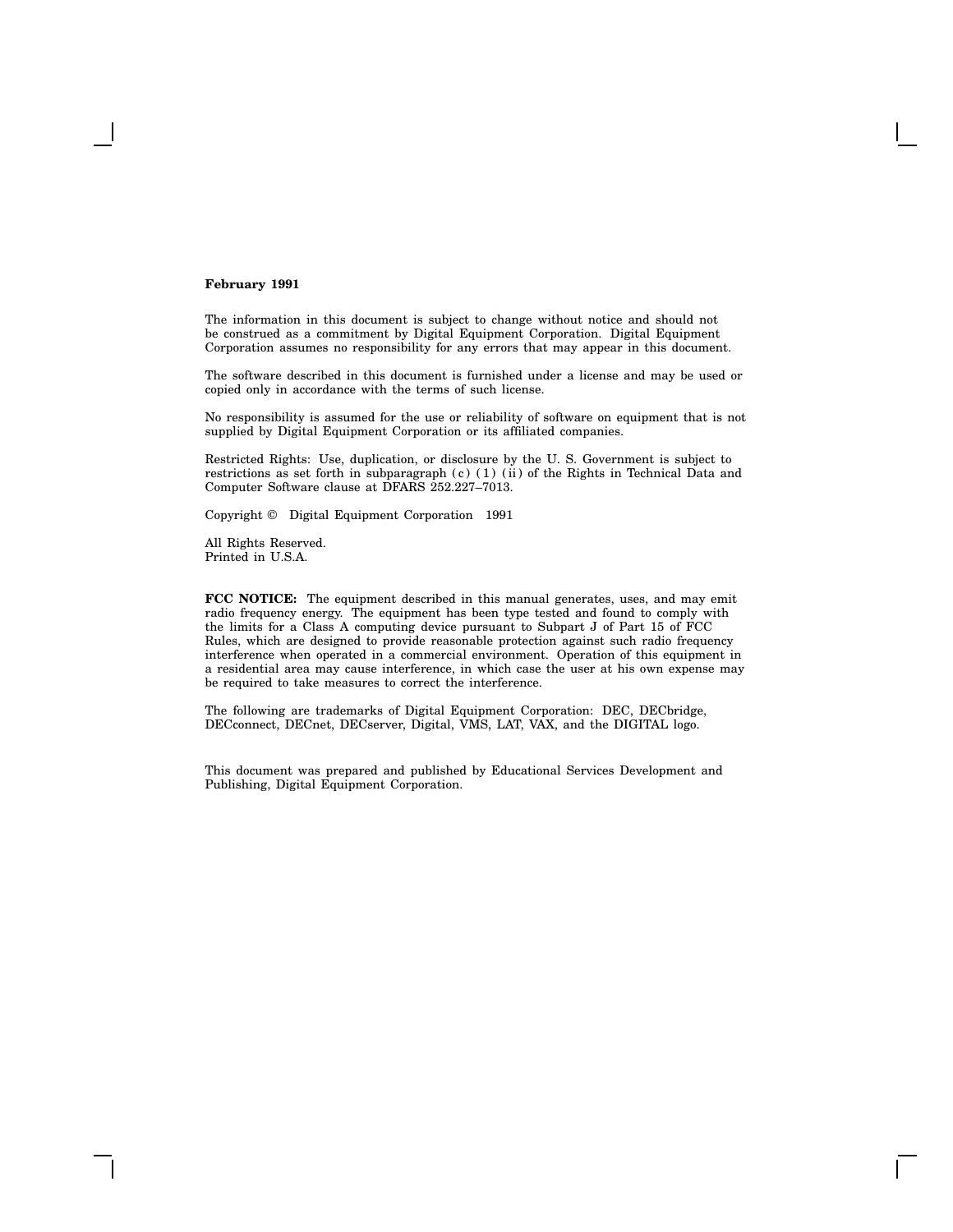# **Contents**

 $\mathbf{I}$ 

|              | <b>About This Manual</b>                                                                       |         |
|--------------|------------------------------------------------------------------------------------------------|---------|
| 1            | <b>Overview</b>                                                                                |         |
|              |                                                                                                | $1 - 1$ |
|              |                                                                                                | $1 - 2$ |
| $\mathbf{2}$ | <b>Installation</b>                                                                            |         |
|              |                                                                                                | $2 - 1$ |
|              |                                                                                                | $2 - 5$ |
| 3            | <b>Operation</b>                                                                               |         |
|              | Using a Terminal or Personal Computer $\ldots \ldots \ldots \ldots \ldots \ldots$              | $3 - 1$ |
|              | Establishing a Terminal Session                                                                | $3 - 1$ |
|              | Ending a Terminal Session                                                                      | $3 - 2$ |
|              |                                                                                                | $3 - 3$ |
|              | Interrupting a Terminal Session                                                                | $3 - 3$ |
|              | Resuming an Interrupted Terminal Session                                                       | $3 - 3$ |
|              | Disconnecting an Interrupted Terminal Session                                                  | $3 - 4$ |
|              | Using a Printer $\ldots \ldots \ldots \ldots \ldots \ldots \ldots \ldots \ldots \ldots \ldots$ | $3 - 4$ |
|              | DECserver 90L Commands                                                                         | $3 - 4$ |
|              | DECserver 90L Information and Error Codes                                                      | $3 - 6$ |

 $\mathbf{I}$ 

 $\overline{\Gamma}$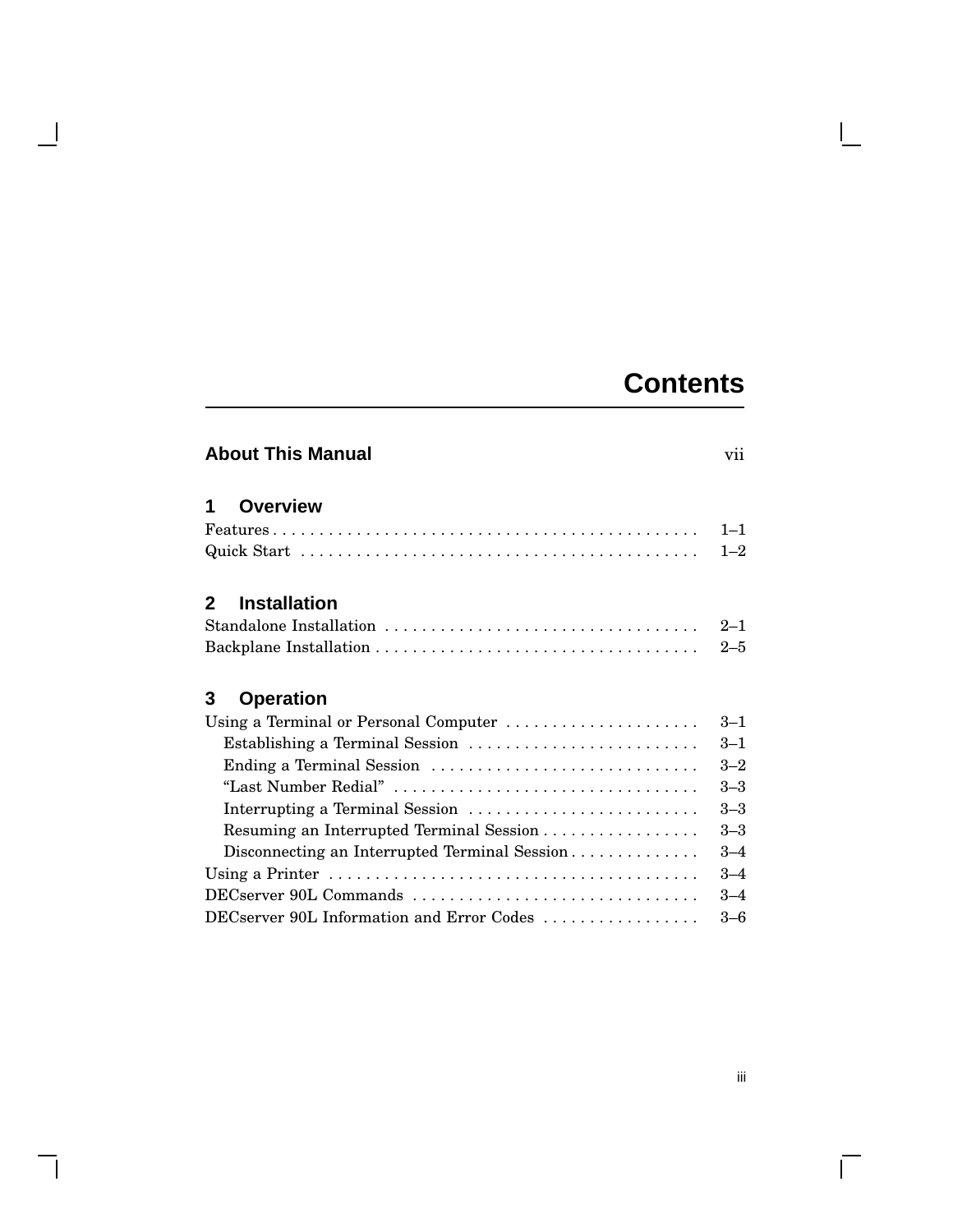#### iv Contents

 $\overline{\phantom{a}}$ 

## **4 Managing the DECserver 90L**

|                                                                                         | $4 - 2$  |
|-----------------------------------------------------------------------------------------|----------|
|                                                                                         | $4 - 2$  |
|                                                                                         | $4 - 2$  |
| Management Commands                                                                     | $4 - 3$  |
|                                                                                         | $4 - 3$  |
| Setting Port Parameters                                                                 | $4 - 3$  |
| Setting Server Parameters                                                               | $4 - 7$  |
|                                                                                         | $4 - 10$ |
| Set and Clear Authorized Operation                                                      | $4 - 11$ |
| Enable and Disable Manager Mode                                                         | $4 - 14$ |
|                                                                                         | $4 - 17$ |
| Show Port $\dots\dots\dots\dots\dots\dots\dots\dots\dots\dots\dots\dots\dots\dots\dots$ | $4 - 17$ |
|                                                                                         | $4 - 20$ |
|                                                                                         | $4 - 22$ |
|                                                                                         | $4 - 23$ |
|                                                                                         |          |

## **5 Troubleshooting**

## **A Specifications**

 $\bar{\Gamma}$ 

## **B Related Documentation**

**Index**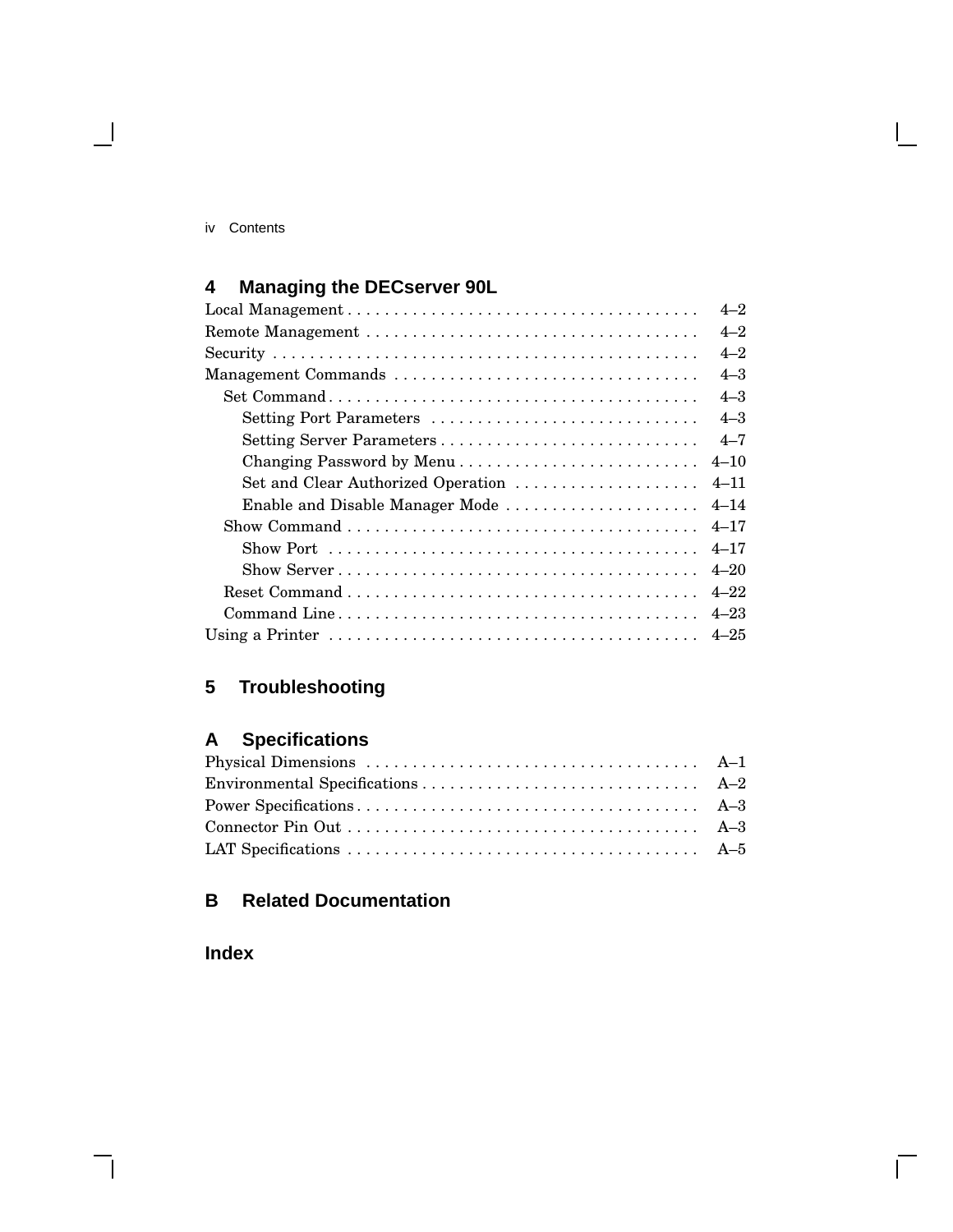#### Contents v

 $\mathbf{I}$ 

 $\overline{\Gamma}$ 

## **Figures**

 $\overline{\phantom{a}}$ 

 $\mathbf{I}$ 

| 2–1 DECserver 90L Standalone Installation 2–2 |  |
|-----------------------------------------------|--|
|                                               |  |
|                                               |  |
|                                               |  |

## **Tables**

| 3-2 DECserver 90L Information and Error Codes  3-6 |  |
|----------------------------------------------------|--|
|                                                    |  |
|                                                    |  |
|                                                    |  |
|                                                    |  |
|                                                    |  |
|                                                    |  |
|                                                    |  |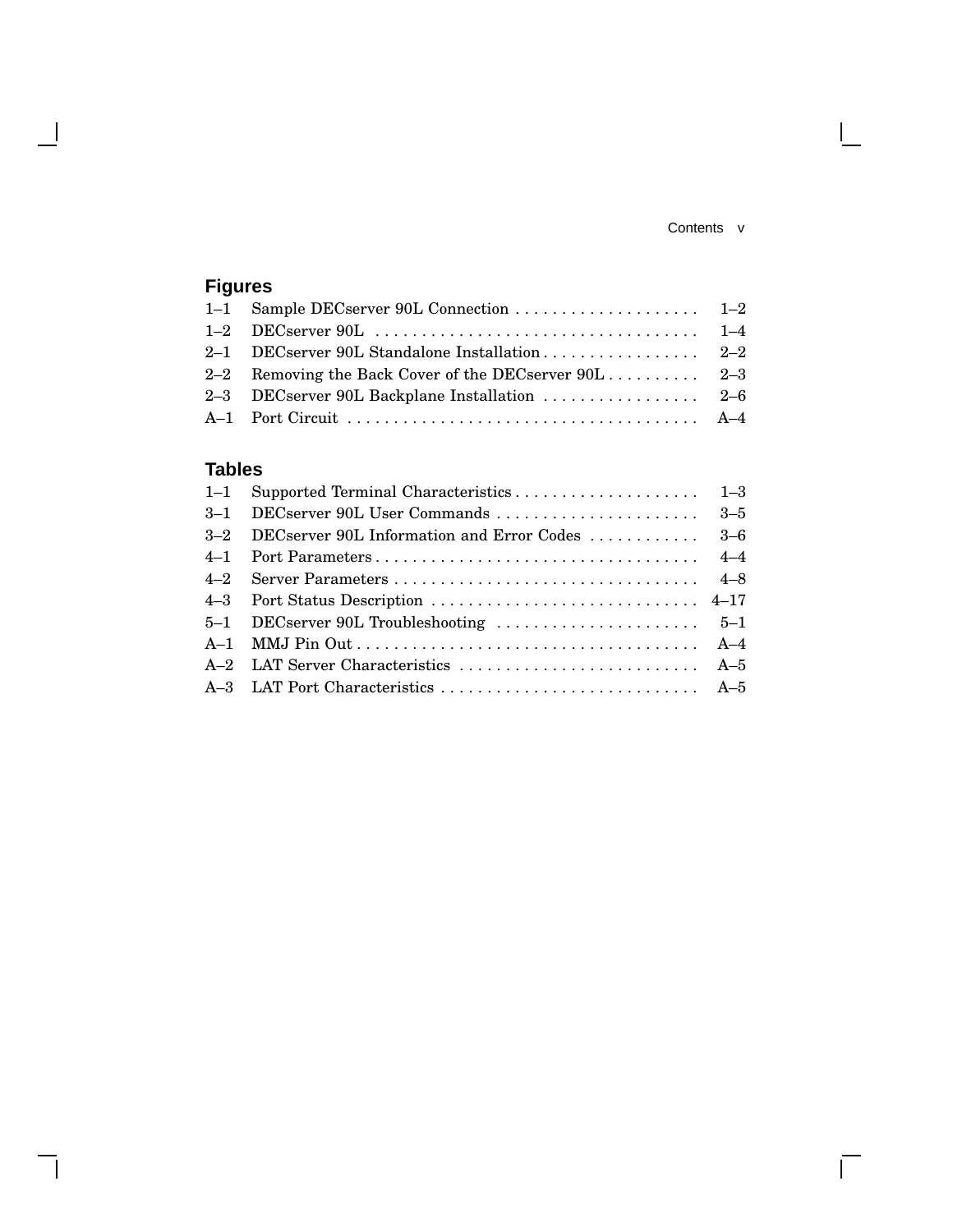# **About This Manual**

This guide gives an overview of the DECserver 90L and describes how to install, operate, manage, and troubleshoot the DECserver 90L. This guide also gives the specifications and related documentation for the DECserver 90L.

## **Organization**

 $\blacksquare$ 

 $\mathsf{l}$ 

| Chapter        | Meaning                                                                                          |
|----------------|--------------------------------------------------------------------------------------------------|
| $\mathbf{1}$   | Provides an overview of the DECserver 90L including<br>the features and a quick start procedure. |
| 2              | Describes how to install the DECserver 90L.                                                      |
| 3              | Describes how to start, interrupt, resume, and end a<br>terminal session.                        |
| $\overline{4}$ | Describes how to manage the DECserver 90L locally or<br>from a remote device on the network.     |
| 5              | Describes how to troubleshoot the DECserver 90L                                                  |
| Appendix A     | Describes the physical dimensions; environmental,<br>electrical, and LAT specifications.         |
| Appendix B     | Provides a list of related documentation and how to<br>order information.                        |

This guides has five chapters and two appendices.

 $\overline{\Gamma}$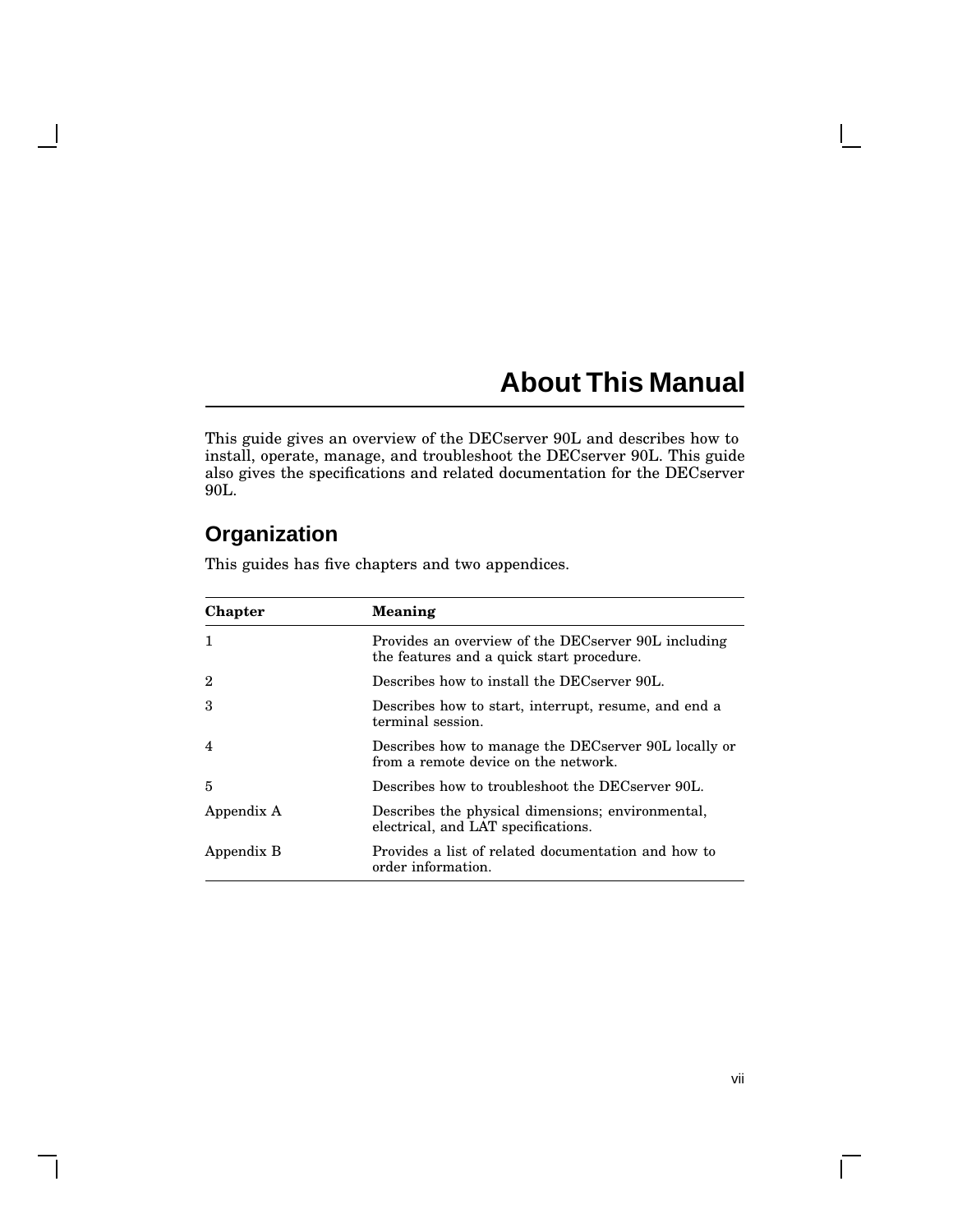viii About This Manual

 $\overline{\phantom{a}}$ 

## **Conventions**

| Convention  | Meaning                                                                                                                                                         |  |  |  |
|-------------|-----------------------------------------------------------------------------------------------------------------------------------------------------------------|--|--|--|
| italic      | Indicates a new term or in command syntax examples, <i>italic</i><br><i>words</i> represent elements of a command for which you supply a<br>value. For example: |  |  |  |
|             | -> service                                                                                                                                                      |  |  |  |
| Return      | Key names appear in a box.                                                                                                                                      |  |  |  |
| <b>NOTE</b> | Provides general information.                                                                                                                                   |  |  |  |
| bold text   | Bold text represents user input. For example:                                                                                                                   |  |  |  |
|             | -> Set Return                                                                                                                                                   |  |  |  |
| $\Box$      | The characters in brackets [] do not need to be entered for the<br>DECserver 90L to recognize the command. For example:                                         |  |  |  |
|             | <b>DIISCONNECTI</b>                                                                                                                                             |  |  |  |

 $\mathbf{I}$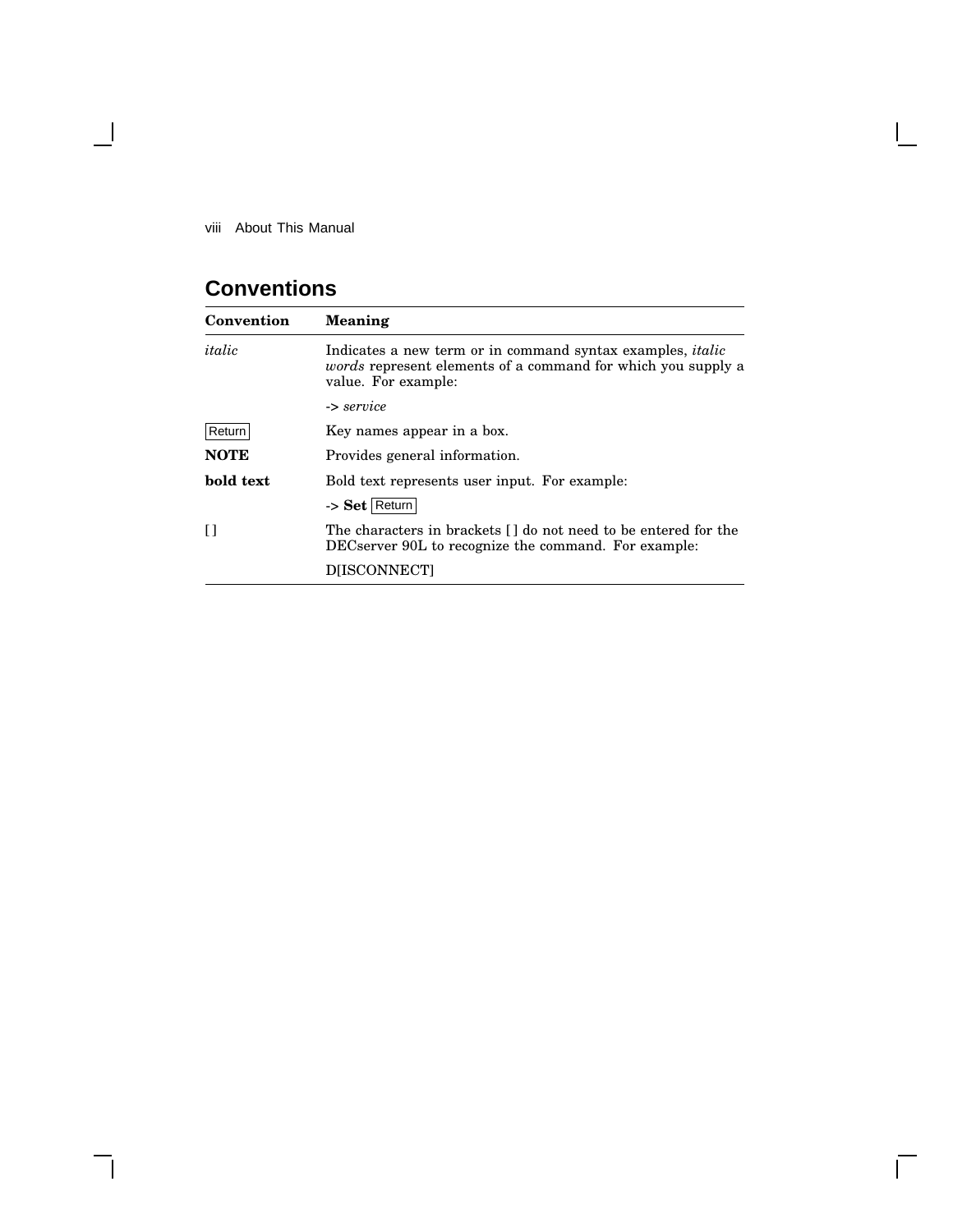# **1 Overview**

This chapter describes the features of the DECserver 90L and provides a summary of the installation procedure.

## **Features**

The DECserver 90L contains the following features:

- Simplified human interface
- Plug-and-go installation
- Small in size
- Rack mountable in *DEChub 90 Ethernet backplane*
- Network Management through MOP and TSM (future release of TSM)
- Eight ports
	- $-$  1.2K bits to 38.4K bits per second
	- 8-bit characters
	- One stop bit – No parity
	-
- One session per port
- Printer support, including queuing
- LAT compatible, V5.0 or higher

The DECserver 90L terminal server is an eight line, single session per line, terminal server that supports terminals and printers. Each line or *port* can establish a connection to one computer or *service* at a time. DECserver 90L supports Digital's Local Area Transport (LAT) protocol and is designed to work in a ThinWire Ethernet Local Area Network (LAN), as shown in Figure 1–1.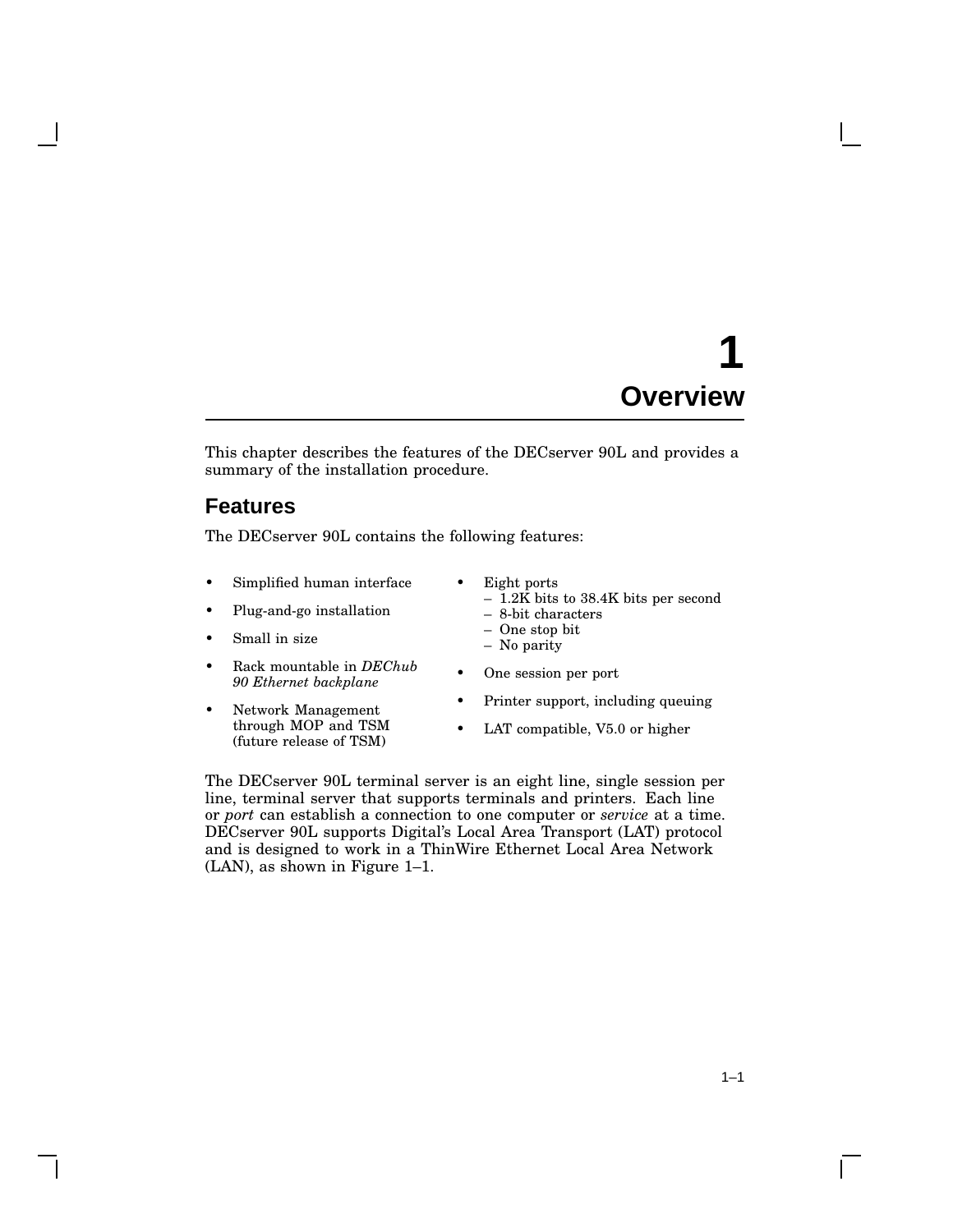#### 1–2 Overview



**Figure 1–1 Sample DECserver 90L Connection**

## **Quick Start**

To install and begin using your DECserver 90L is simple. It does not require any programming or other assistance from system management. After unpacking the unit:

1. Plug the power supply in a working AC outlet and plug the power connector from the power supply in to your DECserver 90L.

The green power LED turns on to indicate DC power is getting to the unit. The green self-test turns on to indicate that the unit successfully completed its internal self-test. The self-test takes approximately five seconds to complete.

2. Connect the unit to a properly terminated ThinWire Ethernet.

The green network LED turns on to indicate a good connection.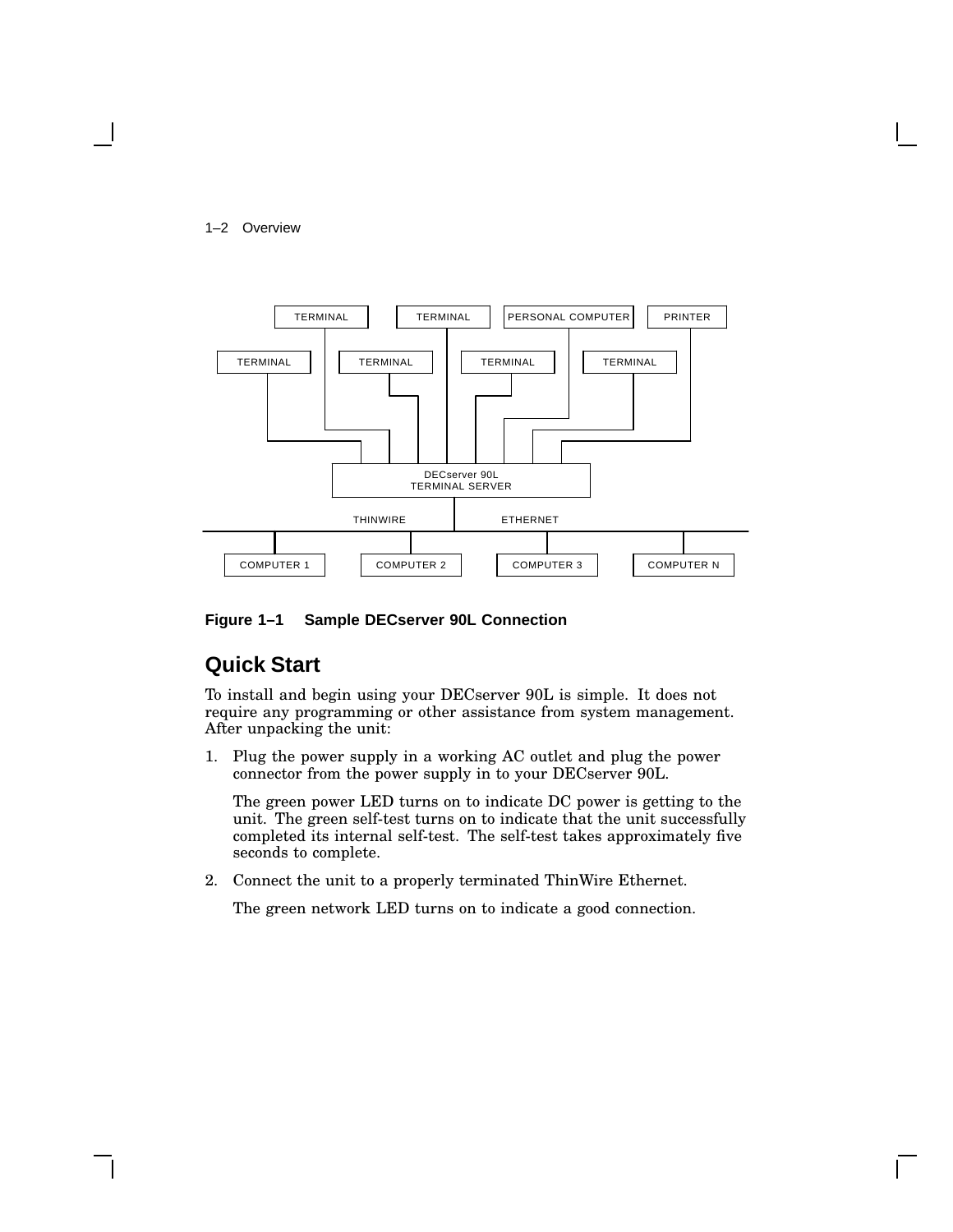- 3. Connect a working terminal to one of the terminal ports. Refer to Table 1–1 for supported terminal characteristics.
- 4. Turn the power on to the terminal and press  $\sqrt{\text{Return}}$  twice to get the DECserver 90L prompt  $(\rightarrow)$ .

Pressing Return twice causes the green activity LED to blink and automatically sets the port's baud rate.

5. Enter the name of the network node you want to connect to and press Return. The DECserver 90L will display a string of dots ".....", one per second, until the connection is made.

For more detailed information on installing and using the DECserver 90L refer to Chapter 2, Installation and Chapter 3, Operation of this manual.

| <b>Characteristic</b> | Setting              |  |
|-----------------------|----------------------|--|
| Transmit speed        | 1200 to $38.4K$      |  |
| Receive speed         | $Receive = Transmit$ |  |
| Flow control          | XON/XOFF             |  |
| Data and parity       | 8 Bits, No Parity    |  |
| Stop bits             |                      |  |

**Table 1–1 Supported Terminal Characteristics**

Figure 1–2 shows the DECserver 90L and calls out its features.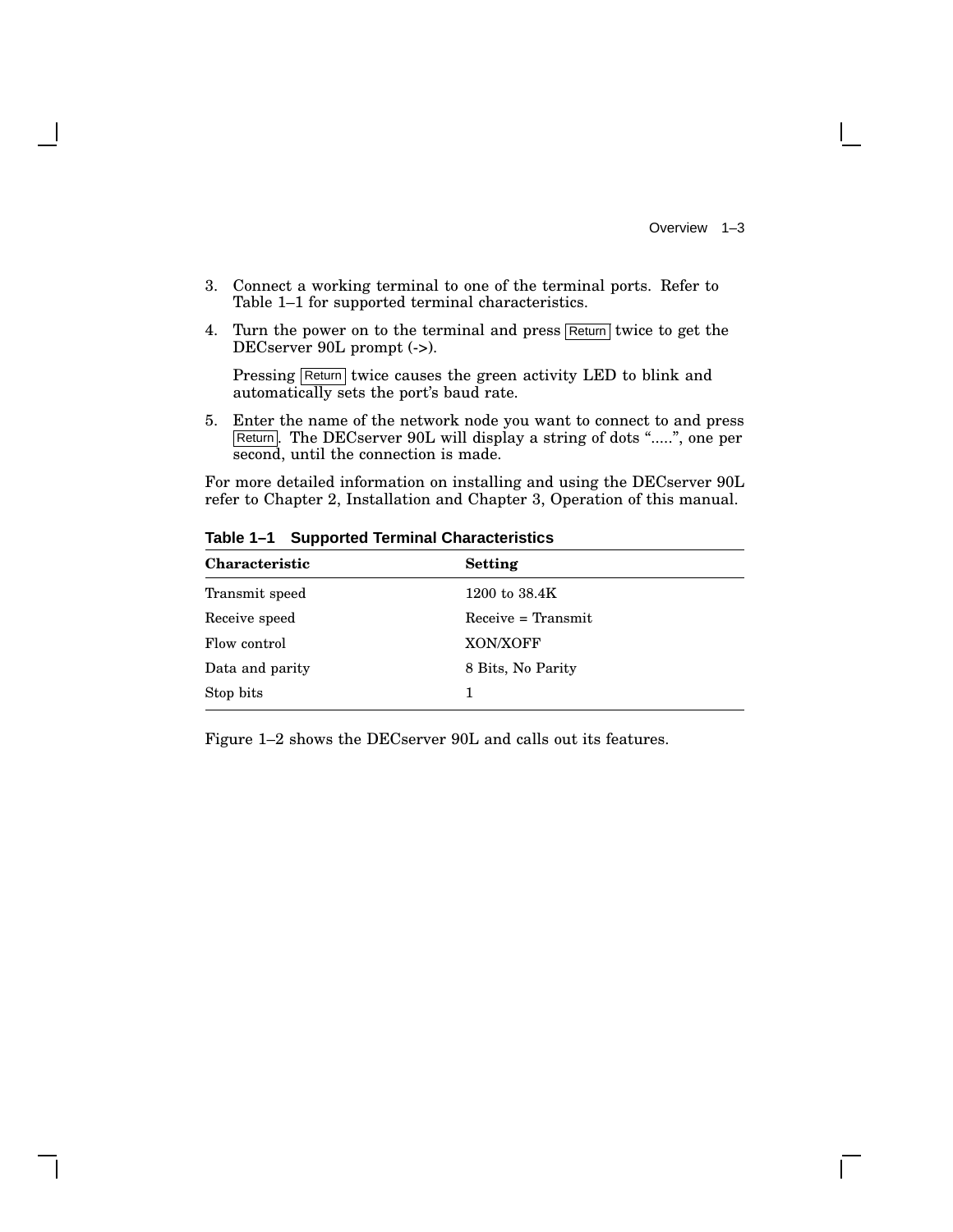

 $\blacksquare$ 



LJ-00072-TI0

 $\mathsf{I}$ 

 $\bar{\Gamma}$ 

**Figure 1–2 DECserver 90L**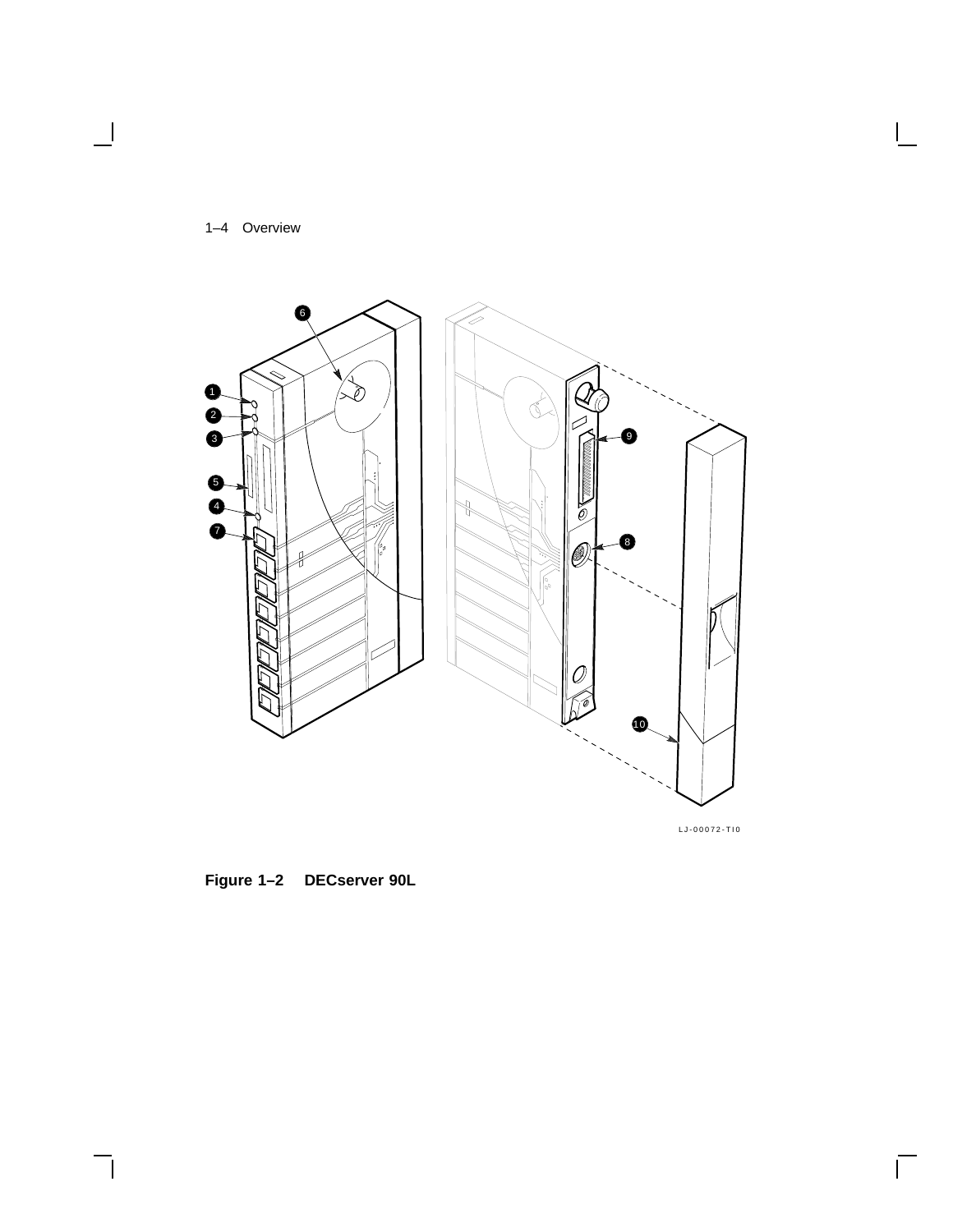- 1 **Power Indicator -** Turns on when +5 volts is supplied to the unit.
- 2 **Self-Test OK Indicator -** Turns on when the unit has successfully completed its diagnostics.
- 3 **Network OK Indicator -** Turns on when the unit is connected to a properly terminated network.
- 4 **Activity Indicator -** Turns on when data is being transmitted or received by any of the ports.
- 5 **Ethernet Address -** Unique physical address of the unit.
- 6 **Network Connector (BNC) -** Connects unit to the network. Not used when the unit is installed in the DEChub 90 Ethernet backplane.
- 7 **Port Connector (MMJ) -** Connect terminals and printers to the DECserver 90L.
- 8 **Power Connector -** Provides +5 volts from the DECserver 90L power supply. Not used when the unit is installed in the DEChub 90 Ethernet backplane.
- 9 **Backplane Connector -** Provides network and power connections to the DECserver 90L when it is installed in the DEChub 90 Ethernet backplane.
- <sup>10</sup> **Cover -** Present on standalone units only. Covers the backplane connector and mounting assembly.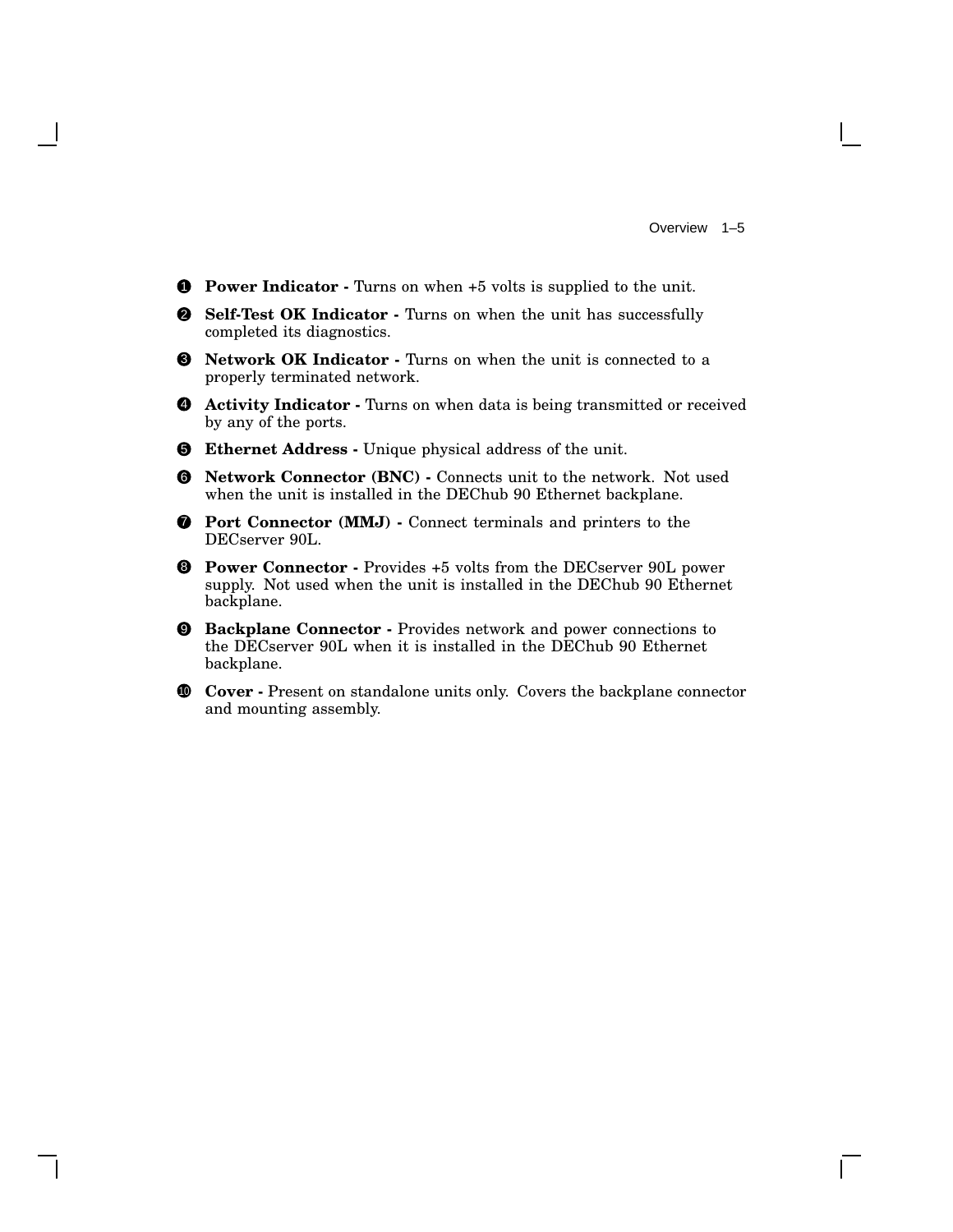# **2 Installation**

The DECserver 90L can be installed on a table, mounted to a wall, or in the DEChub 90 Ethernet Backplane. Refer to Standalone Installation when installing the unit on a table or mounting it to a wall. Refer to Backplane Installation when installing the unit in the DEChub 90 Ethernet backplane.

## **Standalone Installation**

To install the DECserver 90L as a standalone unit, perform the following procedures and refer to Figure 2–1.

#### **Mount DECserver 90L.**

Locate and mount the DECserver 90L. For wall mounting, remove the back cover on the unit and use the mounting holes on the cover as a template to locate the mounting screws.

 $\mathbf{I}$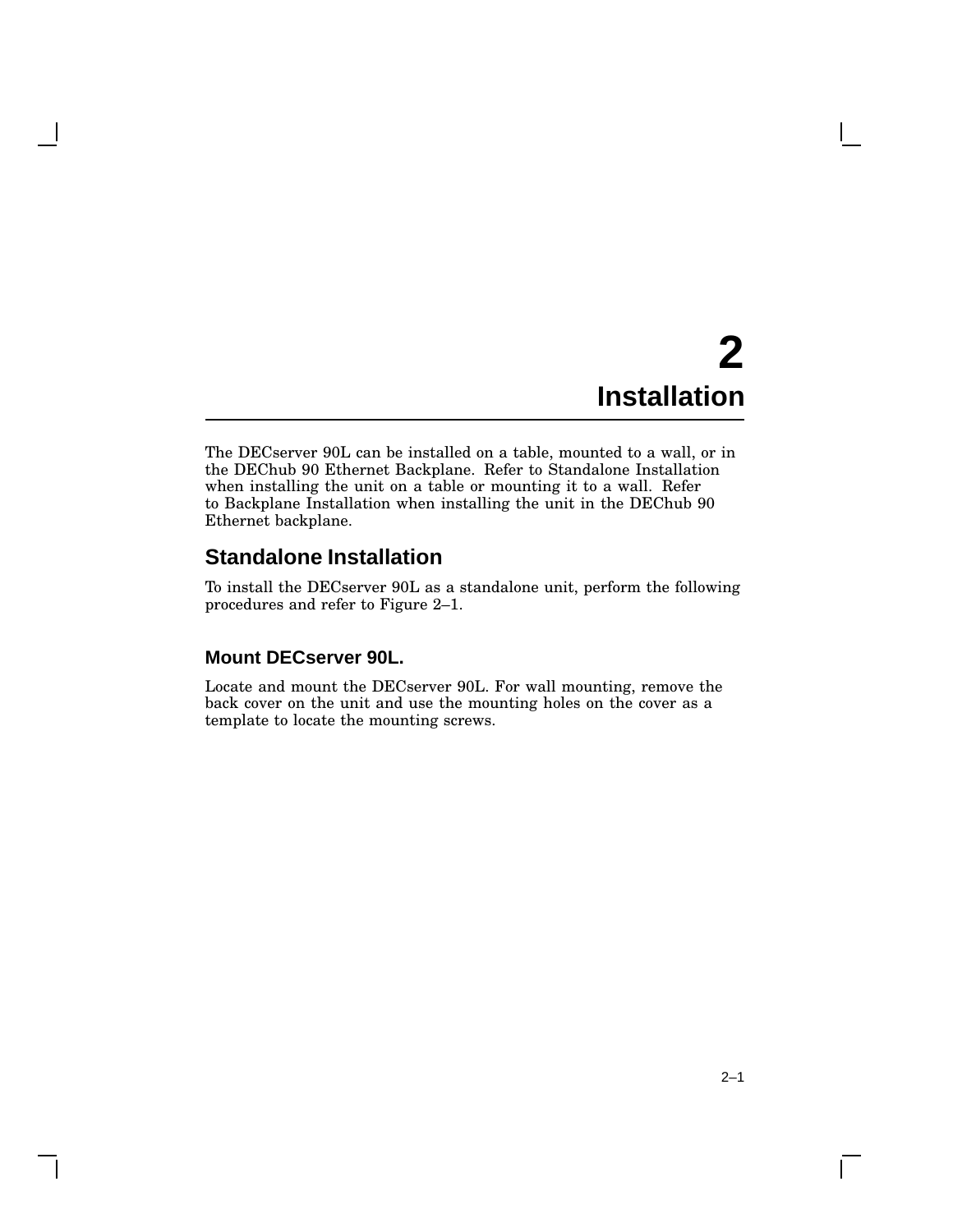#### 2–2 Installation



 $\overline{\Gamma}$ 

**Figure 2–1 DECserver 90L Standalone Installation**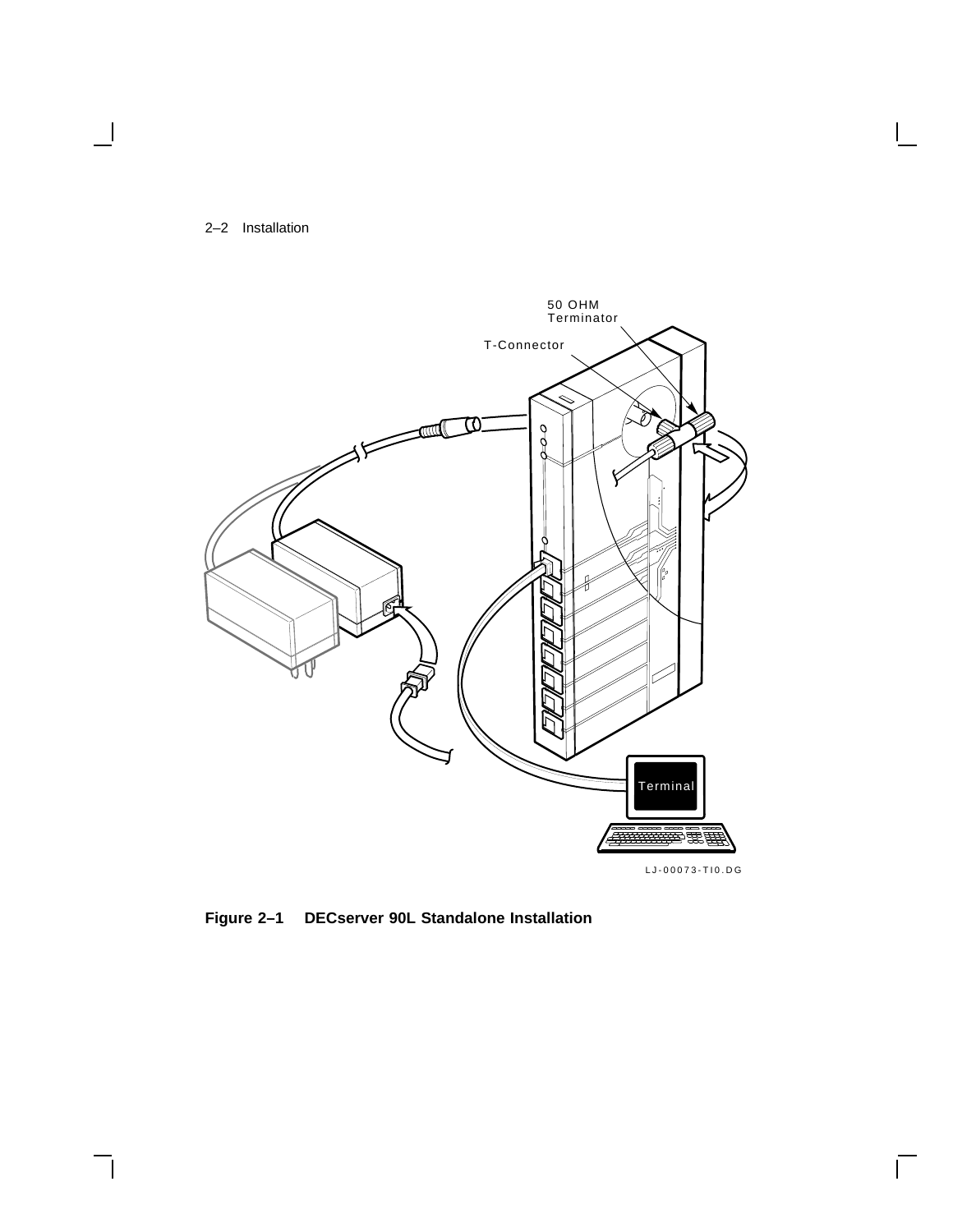$\mathsf{L}$ 

## **Remove Cover (if necessary).**

To remove the back cover of the DECserver 90L (Figure 2–2):

- 1. Insert a small screwdriver into the top mounting hole in the cover.
- 2. Lift up on the latch.
- 3. While lifting up on the latch, pull the top of the cover away from the unit and down.



**Figure 2–2 Removing the Back Cover of the DECserver 90L**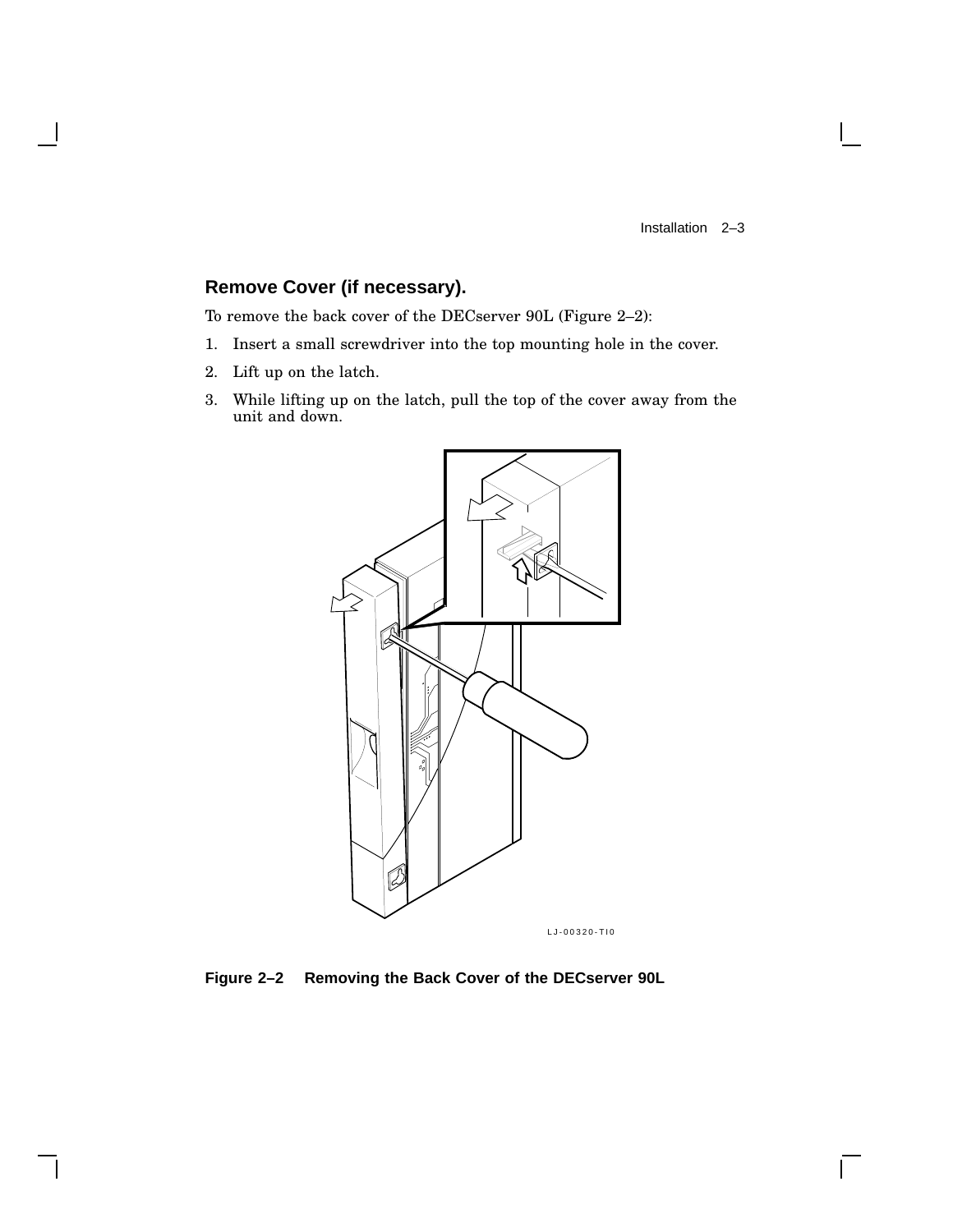2–4 Installation

#### **Make Connections.**

- 1. Plug the power supply into the DECserver 90L.
- 2. Attach the Ethernet T-connector to the BNC connector on the DECserver 90L. Make sure the Ethernet segment is properly terminated at each end.
- 3. Attach the power cord to the power supply, if needed.
- 4. Plug the power supply into a working AC outlet.
- 5. The following indicators should be lit: Power, Self-Test OK, and Network. The self-test takes approximately five seconds to complete.

#### **Verify Ports.**

Verify the operation of each port by connecting a terminal to the port. Refer to Table  $1-1$  for supported terminal characteristics. Press Return twice (autobaud) to set the operating speed of the port. While watching the Activity LED type a character on the terminal. The LED should turn on and off, indicating activity on the port. Perform this procedure for each port.

#### **Start Terminal Session.**

- 1. Connect terminals to ports as needed.
- 2. To start a terminal session using a terminal connected to one of the ports:
	- a. With the terminal turned on, press Return twice. This sets the baud rate of the port to that of the terminal.
	- b. At the prompt "->", enter a node and press  $\sqrt{\text{Return}}$ .

The DECserver 90L responds by displaying a string of dots "......" while connecting to the selected node. Once the connection is established, your terminal will display the system dependent login message or prompt.

#### **NOTE**

**The DECserver 90L can take a maximum of one minute when connecting to a node for the** *first* **time.**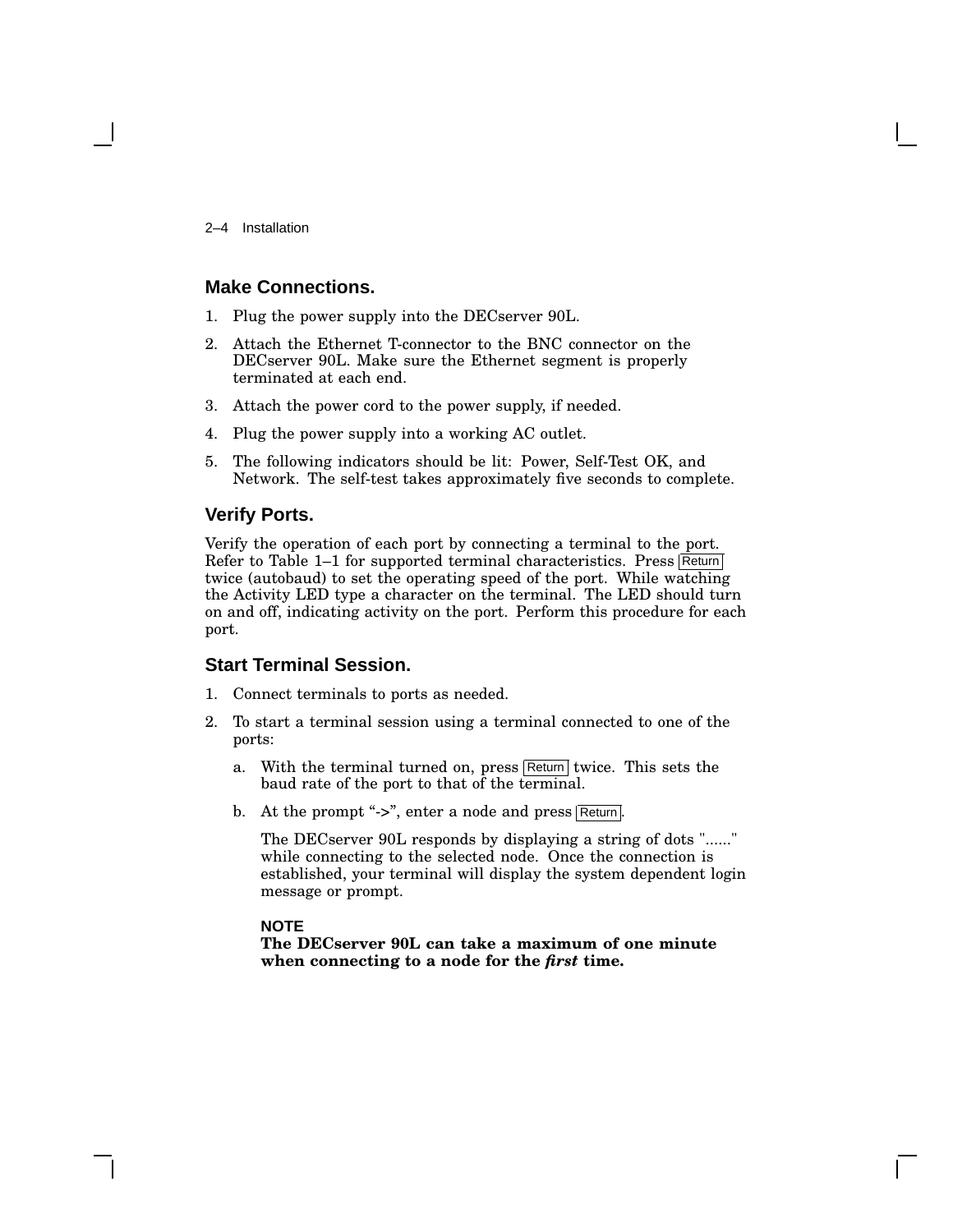For more information on using the DECserver 90L, refer to Chapter 3 in this manual.

## **Backplane Installation**

To install the DECserver 90L in the DEChub 90 Ethernet backplane, perform the following procedures and refer to Figure 2–3.

#### **Remove Cover (if necessary).**

1. If the unit to be installed in the backplane has a cover on the back of the unit, remove the cover (Figure 2–2).

To remove the back cover on the DECserver 90L unit:

- a. Insert a small screwdriver into the top mounting hole in the cover.
- b. Lift up on the latch.
- c. While lifting up on the latch, pull the top of the cover away from the unit and down.

## **Mount DECserver 90L.**

1. Place the lower mounting tab, located on the back of the DECserver 90L, in the appropriate mounting slot on the backplane.

#### **NOTE**

**The DECserver 90L can be installed in the DEChub 90 Ethernet backplane while power is applied to the backplane (hot-swap).**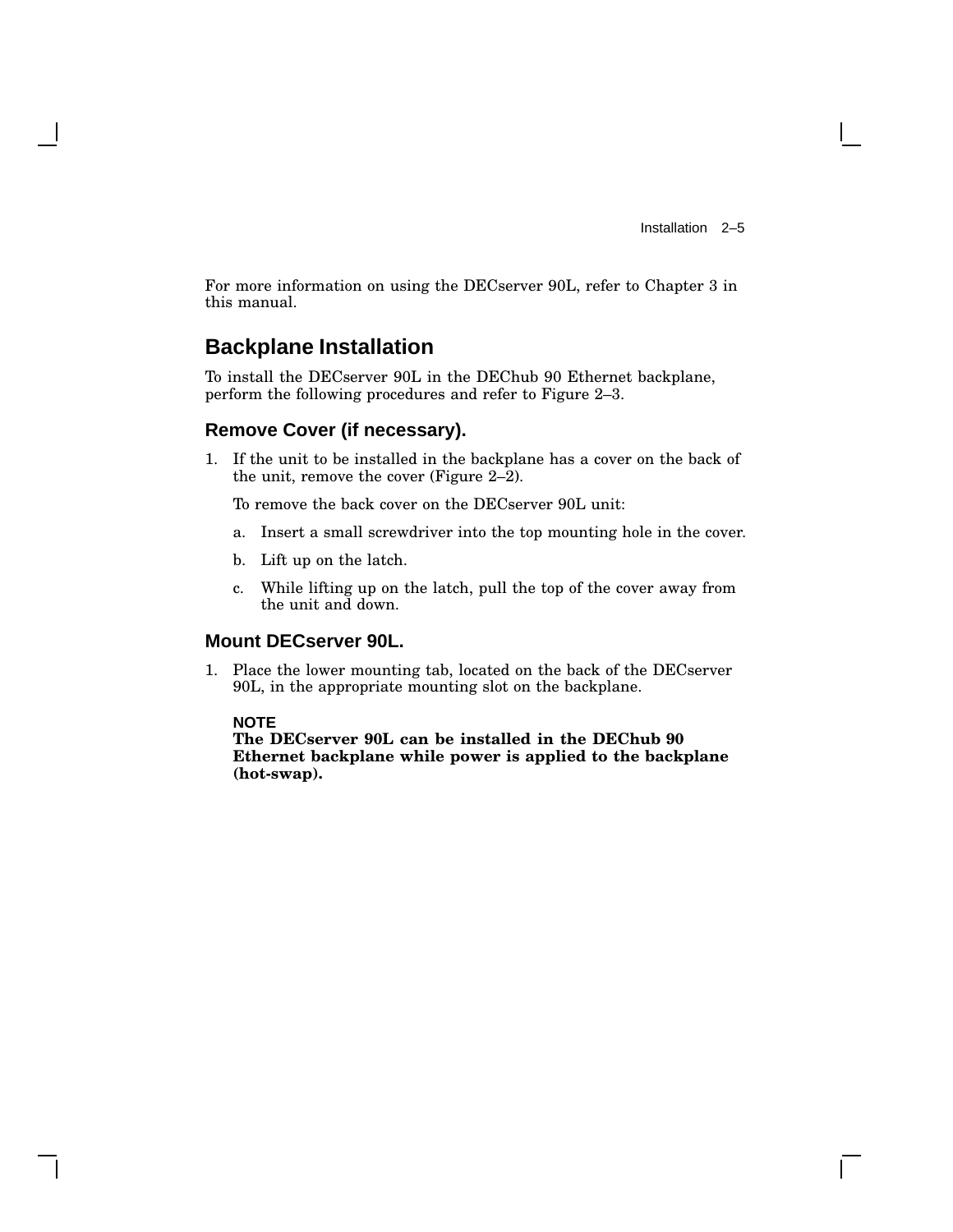- 2–6 Installation
- 2. Rock the unit into place. An audible "click" is heard when the unit is securely latched in place.
- 3. With the power applied to the backplane, the following indicators on the DECserver 90L should be lit: Power, Self-Test OK, and Network. The self-test takes approximately five seconds to complete.



 $\mathsf{L}$ 

**Figure 2–3 DECserver 90L Backplane Installation**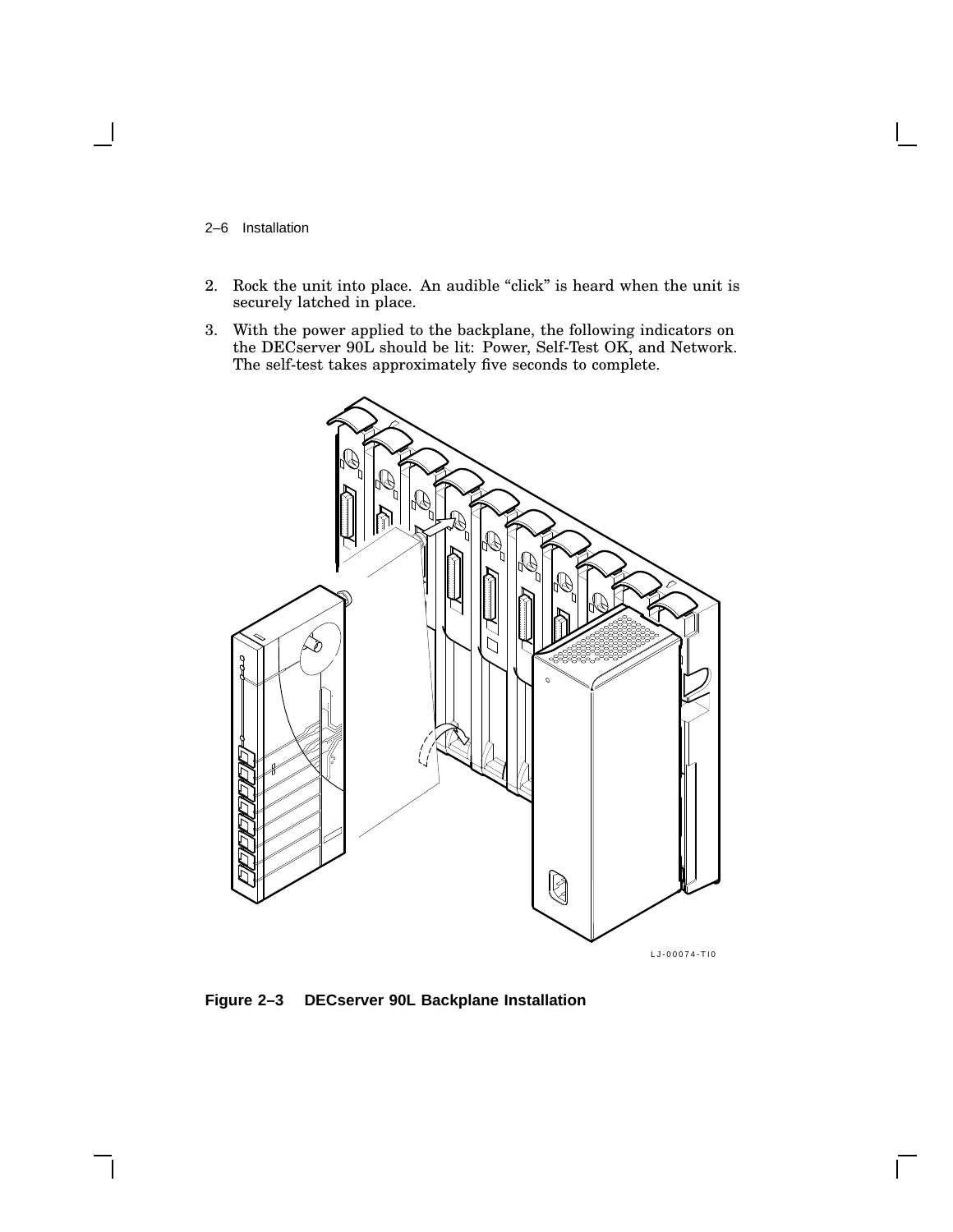Installation 2–7

### **Verify Ports.**

Verify the operation of each port by connecting a terminal to the port. Refer to Table  $1-1$  for supported terminal characteristics. Press Return twice (autobaud) to set the operating speed of the port. While watching the Activity LED type a character on the terminal. The LED should turn on and off, indicating activity on the port. Perform this procedure for each port.

#### **Start Terminal Session.**

- 1. Connect terminals to ports as needed.
- 2. To start a terminal session using a terminal connected to one of the ports:
	- a. With the terminal turned on, press  $\sqrt{\text{Return}}$  twice. This sets the baud rate of the port to that of the terminal.
	- b. At the prompt "->", enter a node and press Return.

The DECserver 90L responds by displaying a string of dots "......" while connecting to the selected node. Once the connection is established, the system-dependent login message or prompt will appear.

#### **NOTE The DECserver 90L can take a maximum of one minute when connecting to a node for the** *first* **time.**

For more information on using the DECserver 90L, refer to Chapter 3 in this manual.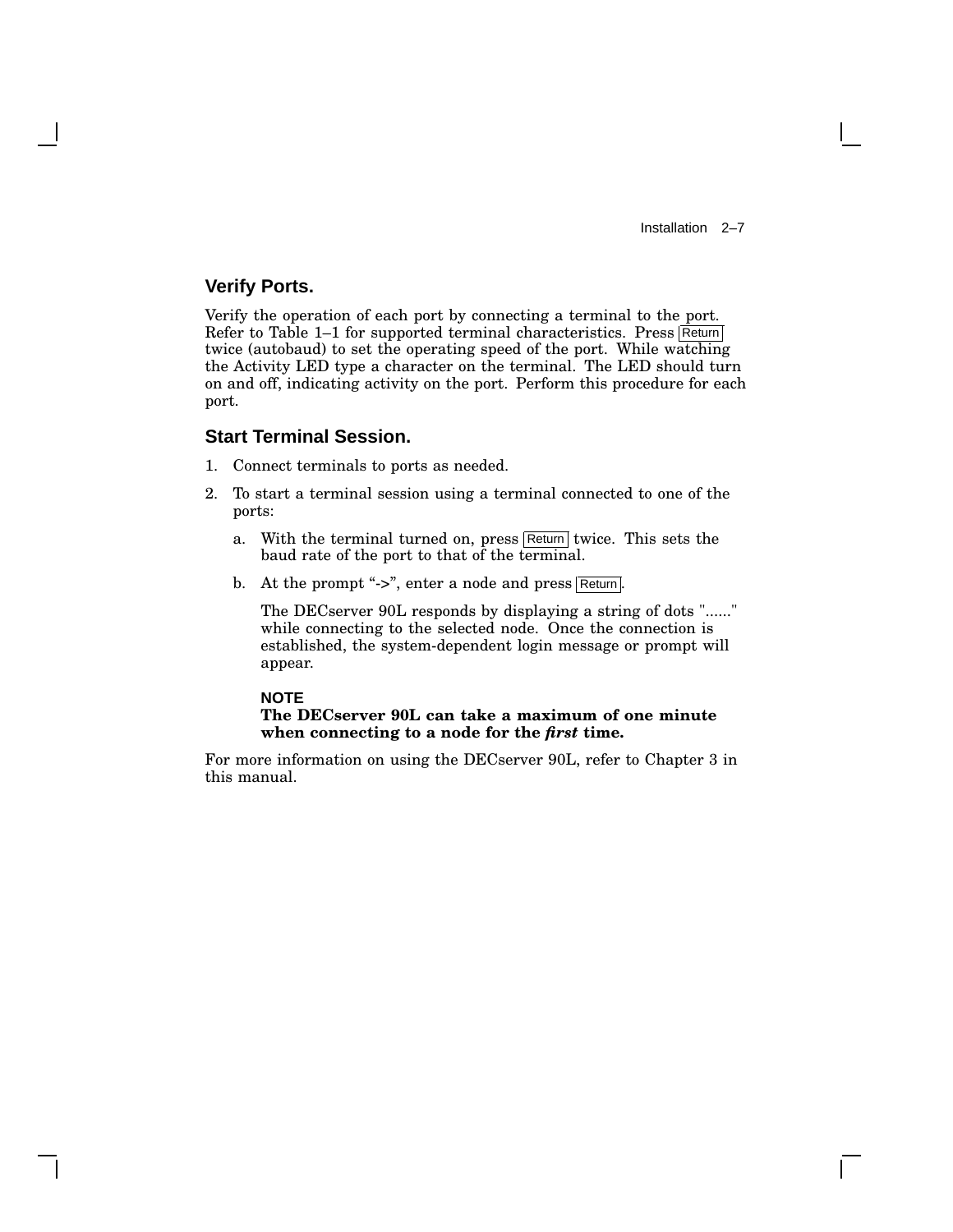# **3 Operation**

Using the DECserver 90L terminal server is as easy as turning on your terminal, pressing Return twice, and entering the name of the service (nodename) you want to connect to at the -> prompt. You may also set a port for use by a printer.

This chapter describes how to operate the DECserver 90L. This section describes how to start, interrupt, resume, and end a terminal session.

#### **NOTE**

**LAT Version 5.0 or higher must be installed and running on a host system before you can use the DECserver 90L. If you cannot connect to a selected system and you are not sure if the LAT Version 5.0 or higher is installed and running, see your system manager for help.**

## **Using a Terminal or Personal Computer**

This section explains how to use the DECserver 90L with a terminal or Personal Computer (PC) running terminal emulation software.

#### **Establishing a Terminal Session**

To establish a terminal session:

- 1. Turn your terminal on or start the terminal emulation software on your PC.
- 2. Press the Return key twice, you will see the DECserver 90L prompt:
	- $\rightarrow$
- 3. At the prompt  $(-)$ , type your node name and press Return. The DECserver 90L indicates that it is attempting to connect to the node by displaying a string of dots "...." on the screen.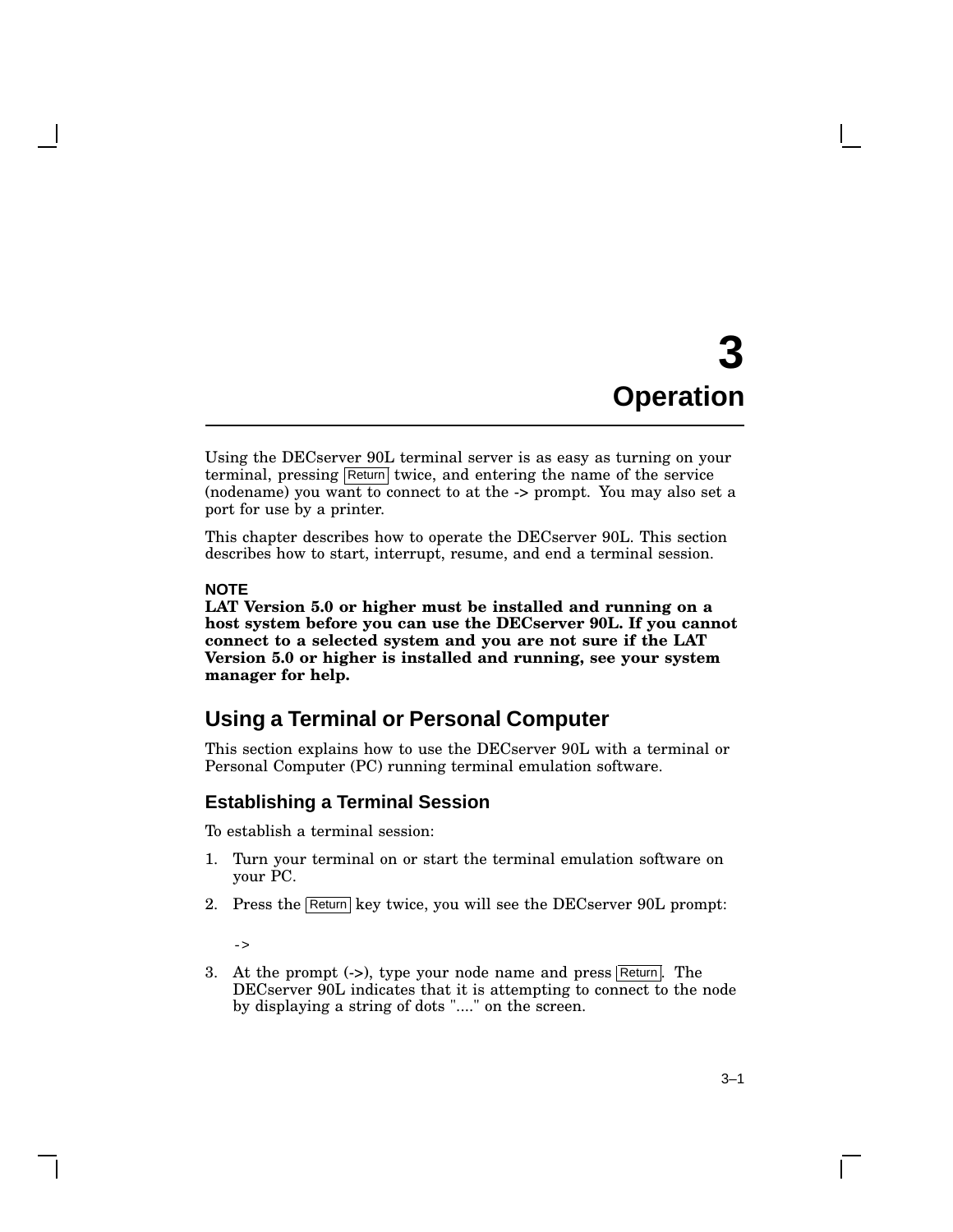3–2 Operation

The following shows the connection to a VMS node named MYNODE.

-> **MYNODE** Return ................ %DS90L-100, Connection Established Welcome to MYNODE running VMS 5.4

Username:

#### **NOTE**

**The DECserver 90L does not require the configuration of group codes. The first time it connects to a service it learns the service name. This can take up to 60 seconds.**

The terminal session is established and control is passed to the specified node (assuming the node is available). If you do not know your node name(s), ask your system manager.

When a terminal session is established, most systems start some type of log in sequence, such as prompting you for username and password. Refer to the documentation for your specific system for information about starting a session.

#### **Ending a Terminal Session**

A terminal session is ended by logging off or disconnecting from the system on which your terminal session was running. Logging off a system ends your terminal session and returns you to the DECserver 90L prompt. The following example shows what happens when a user logs off the VAX/VMS node MYNODE.

```
$ LO Return
USER logged out at 01-JAN-1991 16:55:00.00
-> %DS90L-107, Session Disconnected
->
```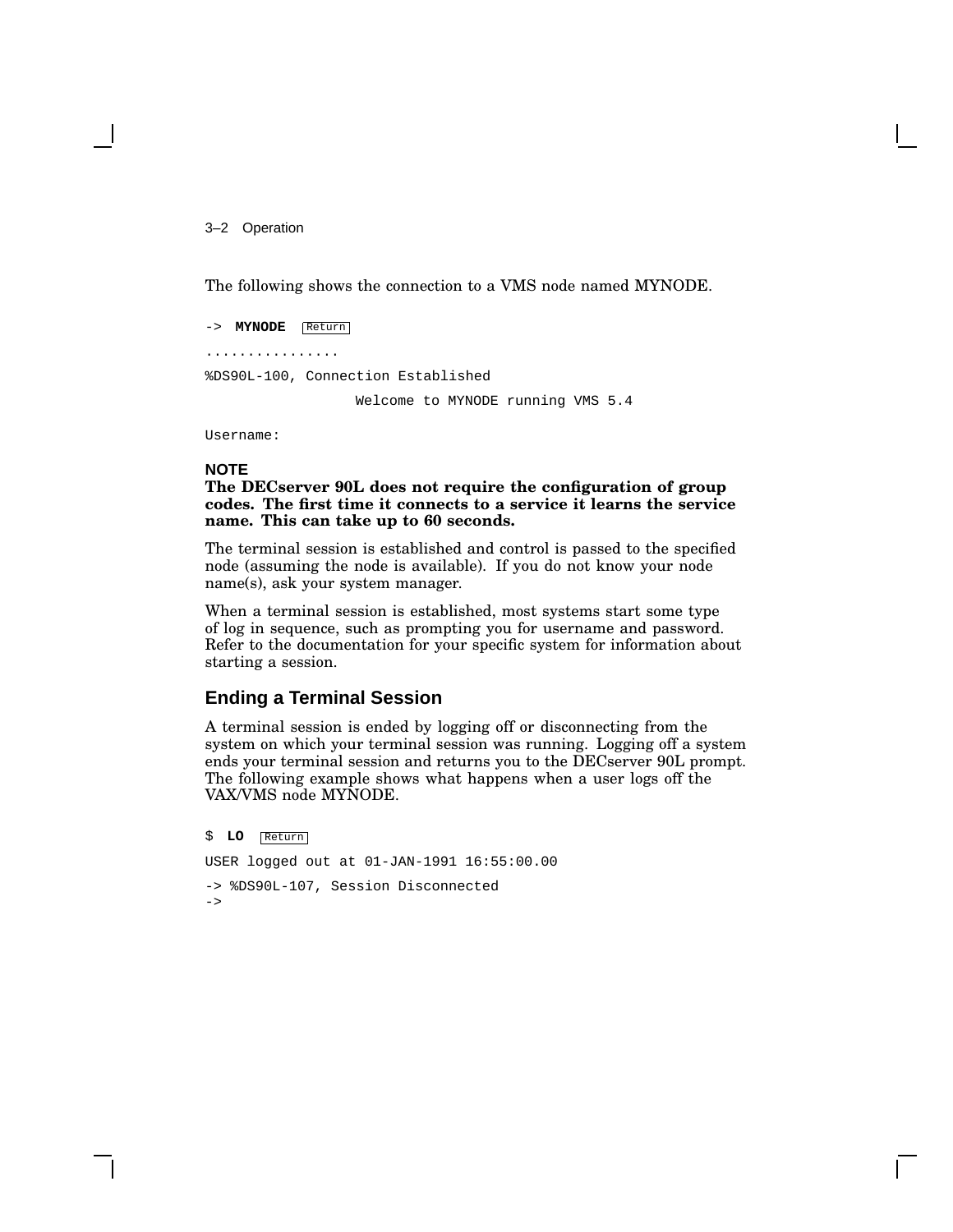Operation 3–3

#### **''Last Number Redial''**

Last number redial allows a port to connect to the last service accessed without entering the service or node name. This is done by entering the connect command ">" or C[ONNECT] at the DECserver 90L prompt and pressing Return . The following example shows how to use the *last number redial* feature to reconnect to node MYNODE.

\$ **LO** Return USER logged out at 01-JAN-1991 16:55:00.00 -> **>** Return %DS90L-100, Connection Established Welcome to MYNODE running VMS 5.4

Username:

#### **Interrupting a Terminal Session**

You can interrupt a terminal session and return to the DECserver 90L prompt by pressing the **Break** key on the terminal. When you press the Break key, the session is interrupted, *not* ended, and the DECserver 90L prompt appears as follows:

 $\rightarrow$ 

At this point you can issue a show or set command, resume the interrupted session, or end the session.

#### **Resuming an Interrupted Terminal Session**

To resume an interrupted terminal session, type the connect command ''>'' or RESU[ME] at the DECserver 90L prompt. The following is an example of resuming an interrupted terminal session.

-> **>** Return

When you resume an interrupted session, control is returned to the point at which the session was interrupted.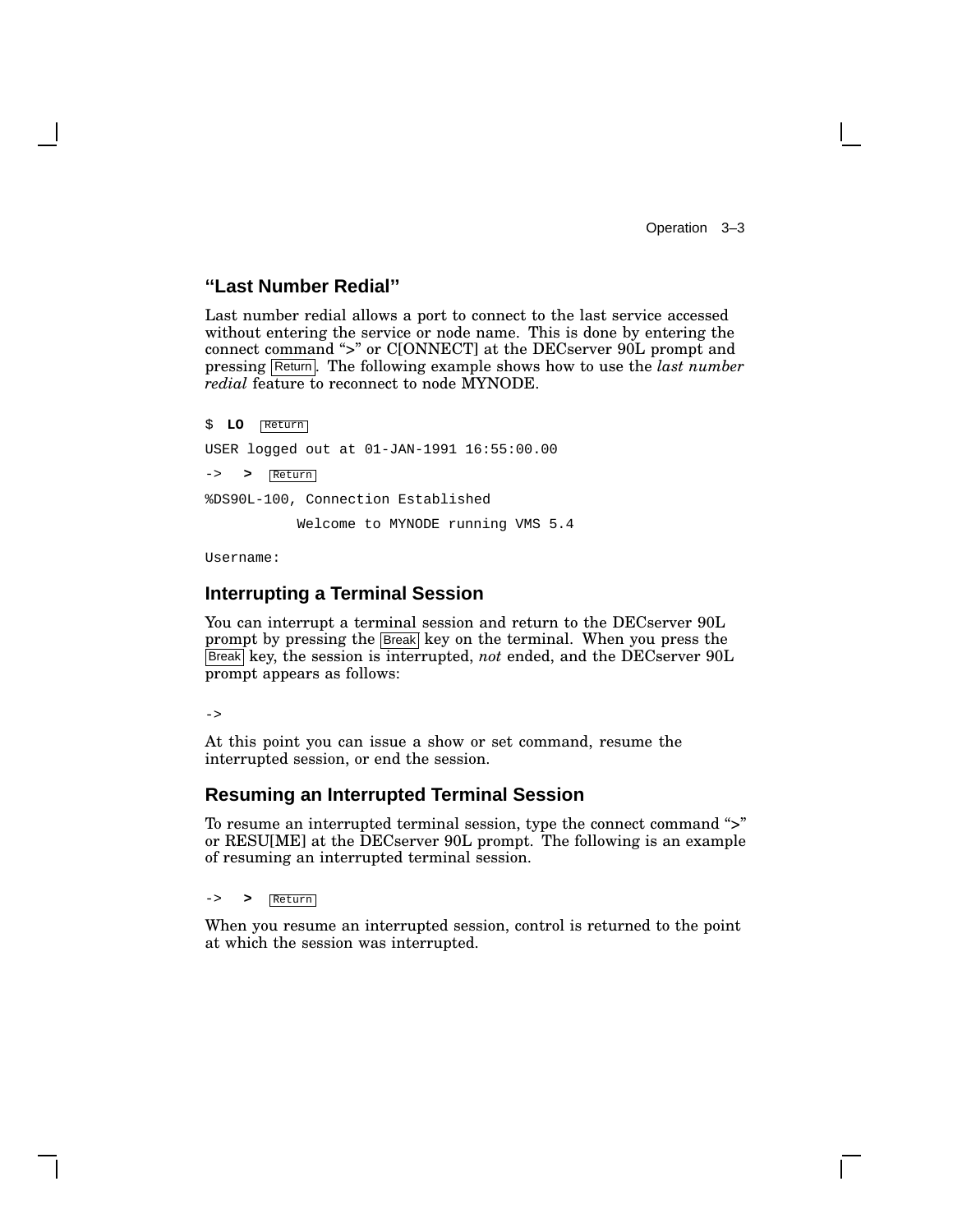3–4 Operation

### **Disconnecting an Interrupted Terminal Session**

After you interrupt a terminal session, you might change your mind and decide not to resume the session. In this case, you can disconnect the session by typing the disconnect symbol "<" or D[ISCONNECT] at the DECserver 90L prompt. The following is an example of disconnecting an interrupted terminal session.

```
-> < Return
->
```
When you disconnect an interrupted session, your session is stopped and the DECserver 90L prompt appears on your terminal.

#### **NOTE**

**Entering the disconnect command when there is no interrupted session to resume causes the port to enter its power-up state (non-autobaud state).**

## **Using a Printer**

Any of the ports on your DECserver 90L can be set for use with a printer. This is usually done by the person responsible for managing the DECserver 90L. Chapter 4 contains information on how to set a port for use with a printer.

## **DECserver 90L Commands**

The commands used to establish and control a terminal session and to manage the DECserver 90L are described in Table 3–1. Chapter 4 provides a detailed description of the SET and SHOW commands and how they are used to manage the DECserver 90L.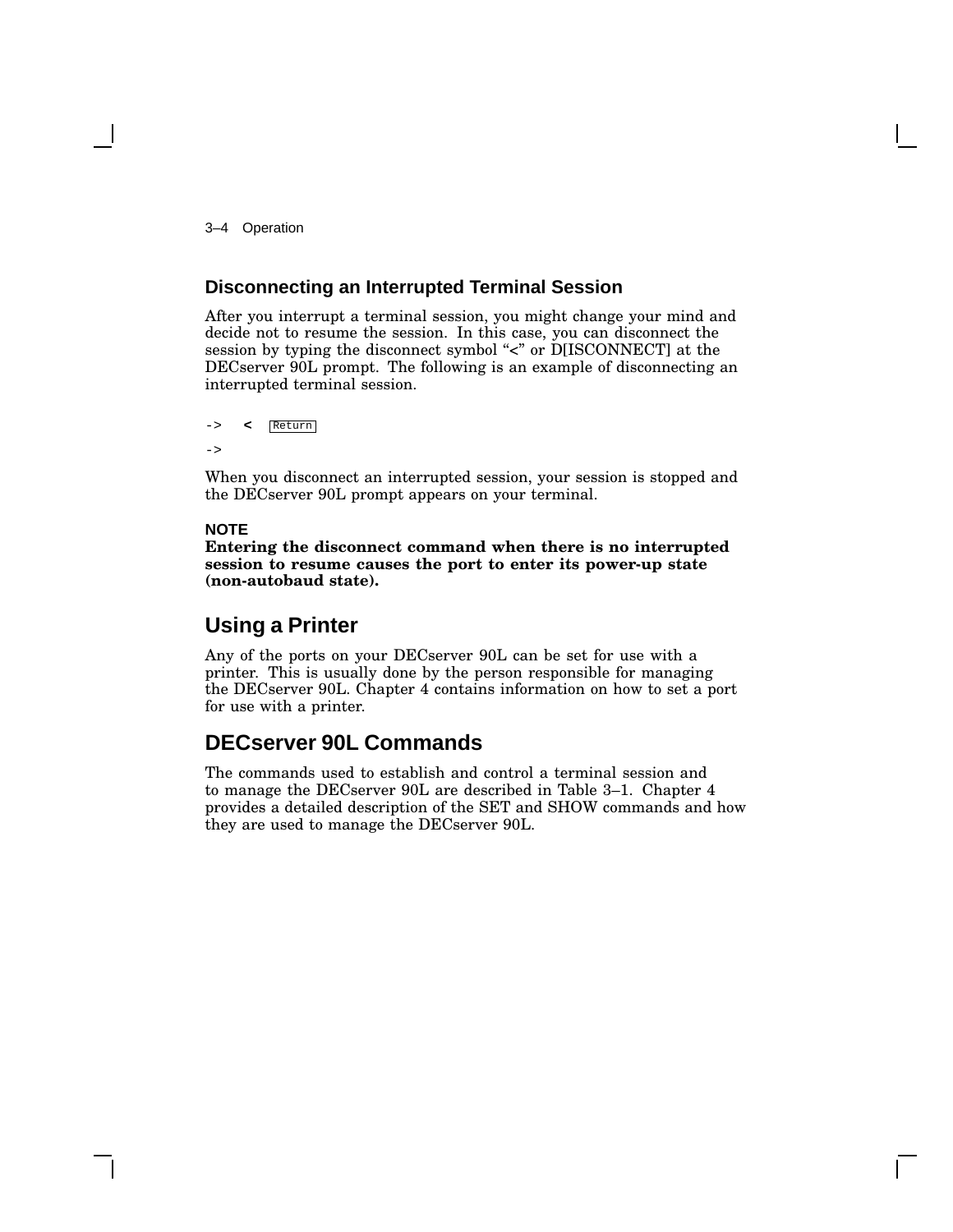$\mathsf{I}$ 

 $\overline{\Gamma}$ 

| Symbol/Command                     | <b>Function</b>                                                                                                                                                                                                                                           |  |  |
|------------------------------------|-----------------------------------------------------------------------------------------------------------------------------------------------------------------------------------------------------------------------------------------------------------|--|--|
| -> service                         | At the prompt "->", enter the name of the<br>service with which you want to establish a<br>terminal session.                                                                                                                                              |  |  |
| -> service node port               | Establish a terminal session with the <i>service</i> ,<br>node, and port specified. The node and port<br>are optional.                                                                                                                                    |  |  |
| -> C[ONNECT]* service node<br>port | Establish a terminal session with the service,<br>node, and port specified. The node and port<br>are optional. This command should be used<br>to establish a terminal session when a service<br>name conflicts with one of the DECserver 90L<br>commands. |  |  |
| -> Break                           | Interrupt a terminal session.                                                                                                                                                                                                                             |  |  |
| -> F                               | Connect to last service used or resume an<br>interrupted terminal session.                                                                                                                                                                                |  |  |
| $\rightarrow$ RESU[ME]*            | Resume an interrupted terminal session.                                                                                                                                                                                                                   |  |  |
| -> R                               | Disconnect an interrupted terminal session<br>or disconnect the port. Disconnecting the<br>port returns the port to the power-up state<br>(non-autobaud).                                                                                                 |  |  |
| -> D[ISCONNECT]*                   | Disconnect an interrupted terminal session<br>or disconnect the port. Disconnecting the<br>port returns the port to the power-up state<br>(non-autobaud).                                                                                                 |  |  |
| -> Set                             | Set port or server parameters.                                                                                                                                                                                                                            |  |  |
| -> Show                            | Show port or server parameters.                                                                                                                                                                                                                           |  |  |
| $\rightarrow$ Reset                | Reset port or server parameters to power-up<br>state.                                                                                                                                                                                                     |  |  |
| $\rightarrow$ ? or Help            | List DECserver 90L commands.                                                                                                                                                                                                                              |  |  |

**Table 3–1 DECserver 90L User Commands**

 $\overline{\phantom{a}}$ 

 $\mathsf{l}$ 

 The characters in brackets [ ] do not need to be entered for the DECserver 90L to recognize the command.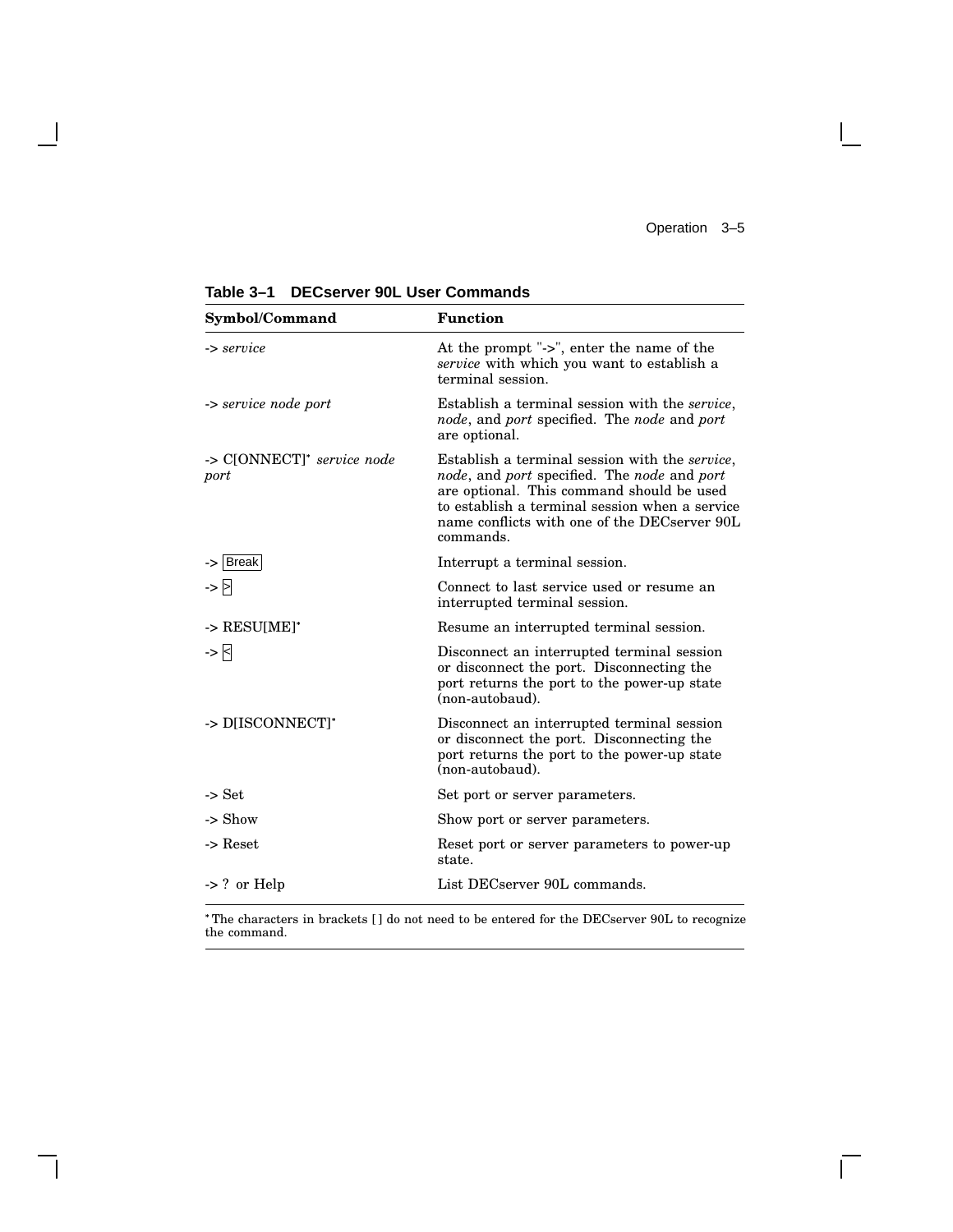3–6 Operation

## **DECserver 90L Information and Error Codes**

The DECserver 90L interface provides you with information or an error message about any commands issued to the unit. Each message is made up of a message number and the message. Table 3–2 lists each message number and its message.

| <b>Message</b><br><b>Number</b> | <b>Message</b>                                            |
|---------------------------------|-----------------------------------------------------------|
| %DS90L-100                      | Parameters Have Been Changed                              |
| %DS90L-101                      | Parameters Have Not Been Changed                          |
| %DS90L-102                      | <b>Authorized Mode Cleared</b>                            |
| %DS90L-103                      | Power Down DS90L within 1 minute to Enable Authorize Mode |
| %DS90L-104                      | Power Down DS90L within 1 minute to Clear Authorize Mode  |
| %DS90L-105                      | Manager Mode Enabled                                      |
| %DS90L-106                      | Manager Mode Disabled                                     |
| %DS90L-107                      | <b>Session Disconnected</b>                               |
| %DS90L-109                      | Password Changed                                          |
| %DS90L-110                      | Port Has Been Reset                                       |
| %DS90L-111                      | Server Has Been Reset                                     |
| %DS90L-200                      | User requested halt                                       |
| %DS90L-204                      | This Port is not in Manager Mode                          |
| %DS90L-205                      | Authorized Mode not Enabled                               |
| %DS90L-206                      | Authorized Mode is Already Enabled                        |
| %DS90L-207                      | Another Port is in Manager Mode                           |
| %DS90L-208                      | System Shutdown in Progress                               |
| %DS90L-209                      | Service In Use                                            |
| %DS90L-210                      | Service Unavailable                                       |
| %DS90L-211                      | Service Disabled                                          |
| %DS90L-212                      | Entry is Not in the Queue                                 |

**Table 3–2 DECserver 90L Information and Error Codes**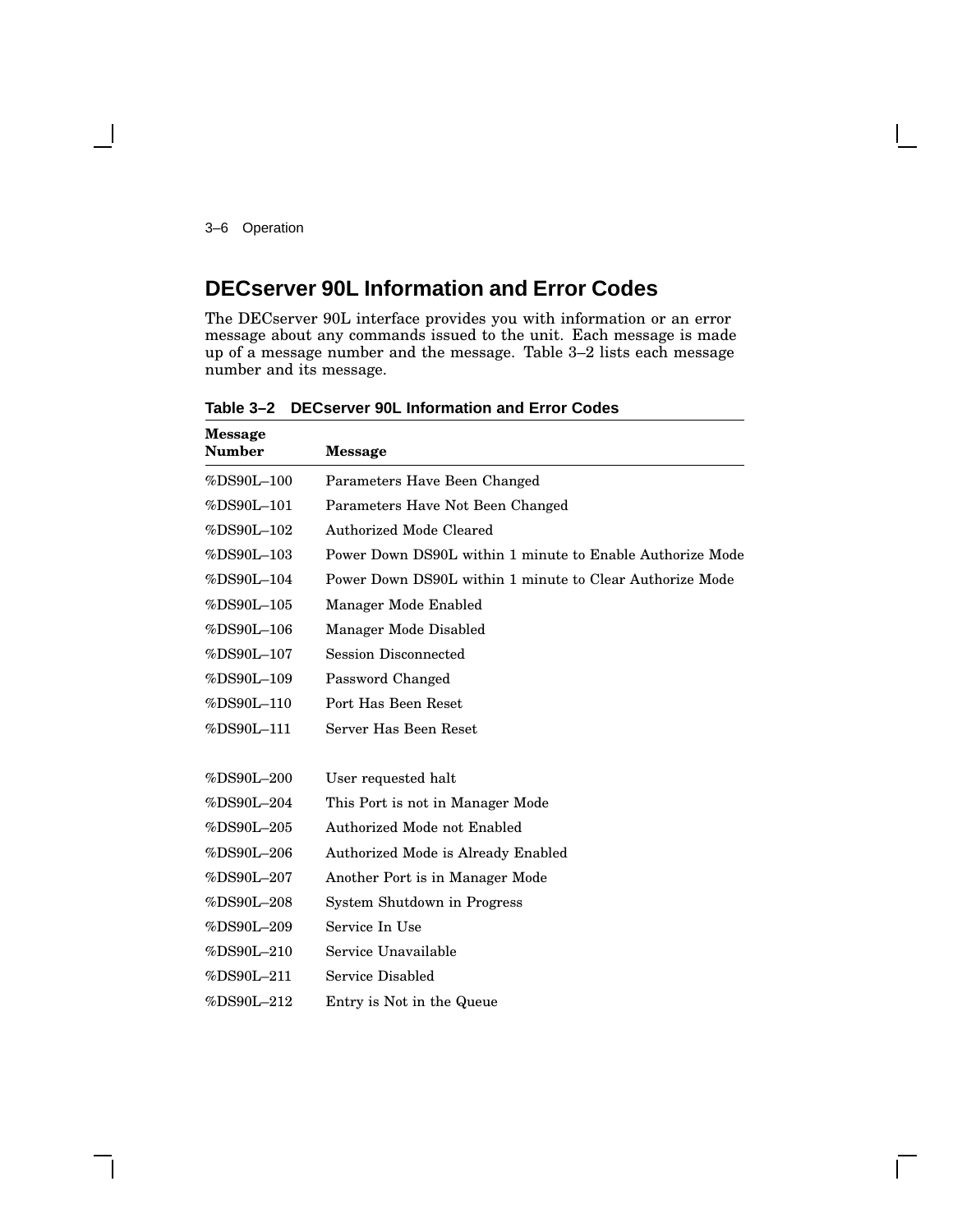Operation 3–7

 $\mathbf{L}$ 

| <b>Message</b><br>Number                         | <b>Message</b>                                          |
|--------------------------------------------------|---------------------------------------------------------|
| $%DS90L-213$                                     | Immediate Access Rejected                               |
| %DS90L-214                                       | Access Denied                                           |
| %DS90L-215                                       | No Session Active                                       |
| $\%\text{DS90L--300}$                            | <b>Host Stopped Responding</b>                          |
| %DS90L-302                                       | <b>Insufficient Information</b>                         |
| %DS90L-303                                       | Insufficient Host Resources to Satisfy Request          |
| %DS90L-304                                       | Reason Unknown                                          |
| $\%\mathrm{D}\mathrm{S}90\mathrm{L}\text{--}305$ | <b>Maximum Session Limit Exists</b>                     |
| %DS90L-306                                       | Invalid Syntax                                          |
| %DS90L-307                                       | Invalid LAT Name                                        |
| %DS90L-308                                       | <b>Invalid Ethernet Address</b>                         |
| %DS90L-309                                       | Invalid Password                                        |
| %DS90L-310                                       | Data Overflow                                           |
| %DS90L-311                                       | Illegal message                                         |
| %DS90L-312                                       | Protocol Error-Server Circuit Timer is Out of Range     |
| %DS90L-313                                       | Protocol Error-Number of Virtual Circuits Exceeded      |
| %DS90L-314                                       | <b>Illegal Port Name</b>                                |
| %DS90L-315                                       | Port Name is Used by Another Port                       |
| %DS90L-316                                       | Port In Use                                             |
| %DS90L-317                                       | Can Not Change Device Type While Printer is Busy        |
| %DS90L-318                                       | Invalid Character in Password                           |
| %DS90L-319                                       | Password Not Verified                                   |
| $\%\mathrm{D}\mathrm{S}90\mathrm{L}{-}320$       | Can Not Perform Operation While Changing Authorize Mode |
| %DS90L–321                                       | Connection Not Established—Network Not Connected        |
| %DS90L–322                                       | Disconnected—Network Not Connected                      |
| %DS90L-323                                       | Protocol Error-Invalid Slot Received                    |

**Table 3–2 (Cont.) DECserver 90L Information and Error Codes**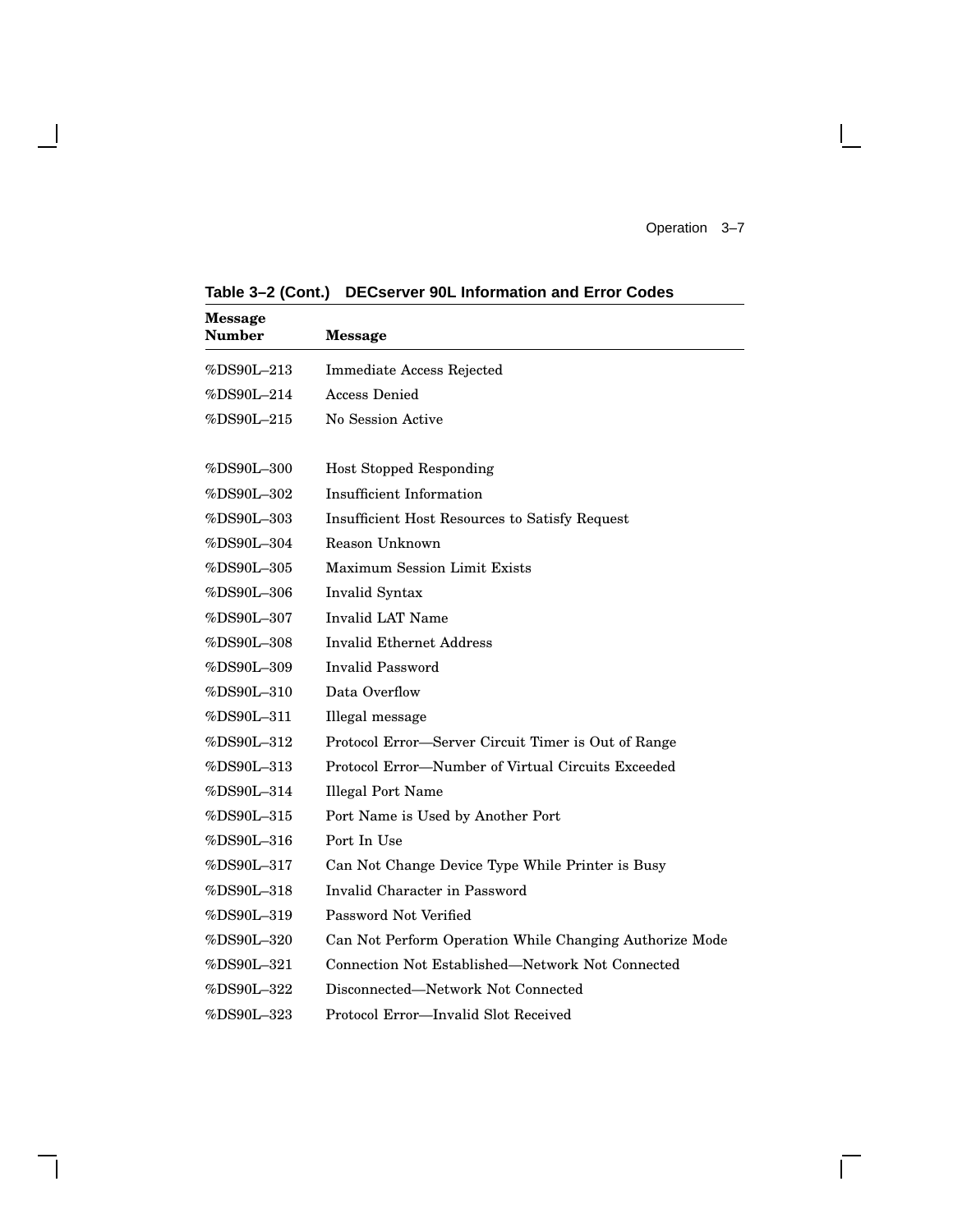#### 3–8 Operation

 $\overline{\phantom{a}}$ 

| Table 3-2 (Cont.) DECserver 90L Information and Error Codes |  |  |  |  |
|-------------------------------------------------------------|--|--|--|--|
|-------------------------------------------------------------|--|--|--|--|

| Message<br>Number | <b>Message</b>                           |
|-------------------|------------------------------------------|
| %DS90L-324        | Protocol Error—Invalid Service Class     |
| %DS90L-326        | No Such Service                          |
| %DS90L-327        | Service is Not Offered by Requested Port |
| %DS90L-328        | Port Name is Unknown                     |
| %DS90L-330        | Password Length Exceeds 8 Characters     |
| %DS90L-331        | Invalid Port Speed                       |
| %DS90L-332        | Illegal Server Name                      |
| %DS90L-333        | Password Required                        |
| %DS90L-334        | Cannot Use Default Port for Console      |
| %DS90L-335        | Cannot Put Subject Port into Test Mode   |
|                   |                                          |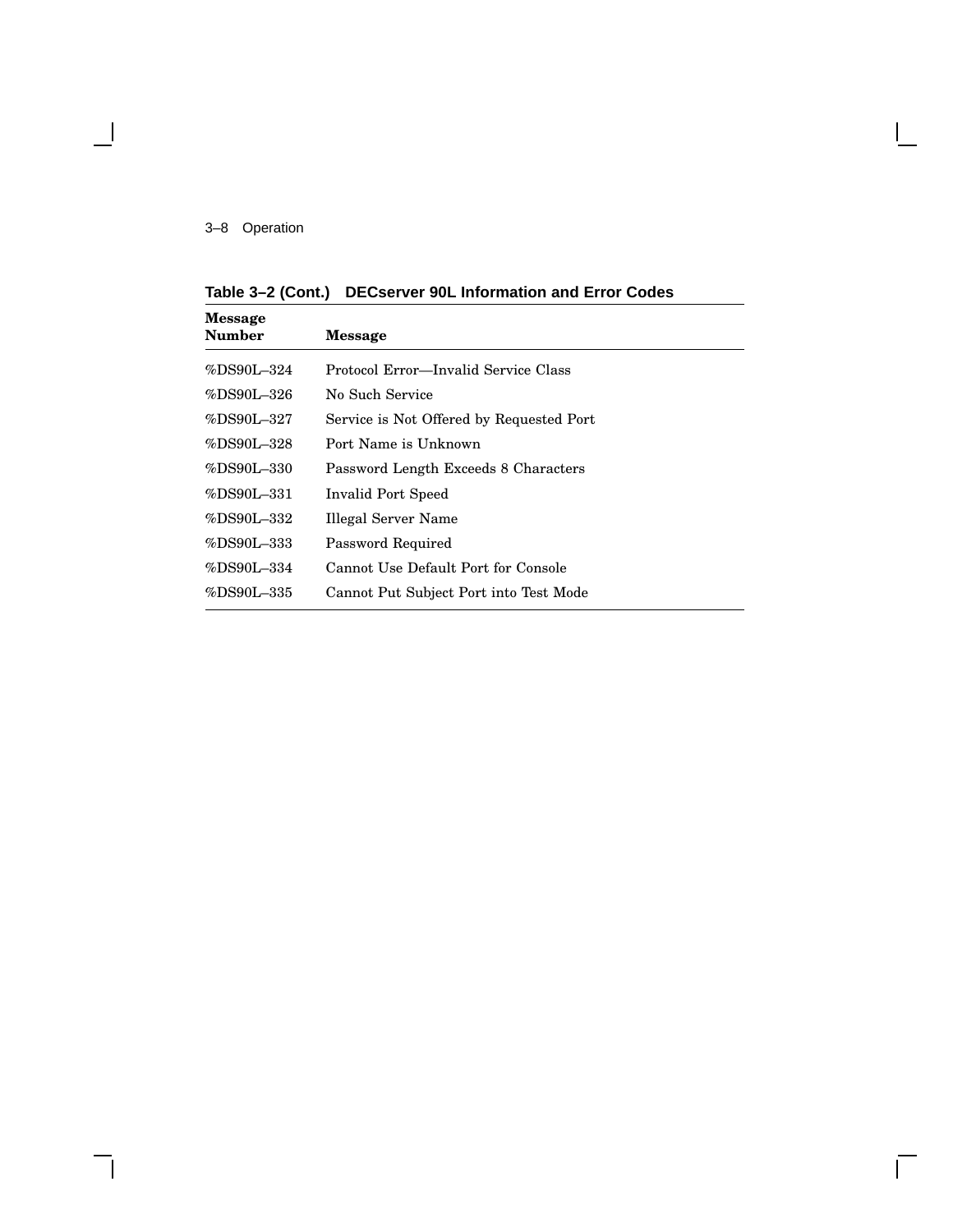# **4 Managing the DECserver 90L**

The DECserver 90L requires very little in the way of management. The DECserver 90L does not use or require the configuration of group codes. It requires that service ad timers be set to 60 seconds (the default) or less. Reducing the interval for service ad time improves the response of the DECserver 90L when making new connections. The DECserver 90L can work with systems whose service ad timer interval is greater than 60 seconds if:

- A LATmaster response is received.
- The systems service ad happens to be received within 60 seconds.

The time required for the DECserver 90L to establish a connection can be reduced to two seconds or less for any ''service'' by installing LATmaster (V5.2) on any node in your network (see your system manager).

The DECserver 90L can be managed locally or from a remote device on the network. Local management is done using a terminal connected to one of the ports on the DECserver 90L. Remote management is done using maintenance operations protocol (MOP) console carrier.

Managing the DECserver 90L includes:

- Examining port and server parameters and network counters
- Setting port parameters
- Setting server name and zeroing counters
- **Security** 
	- Setting and clearing authorized mode
	- Enabling and disabling manager mode
	- Changing the password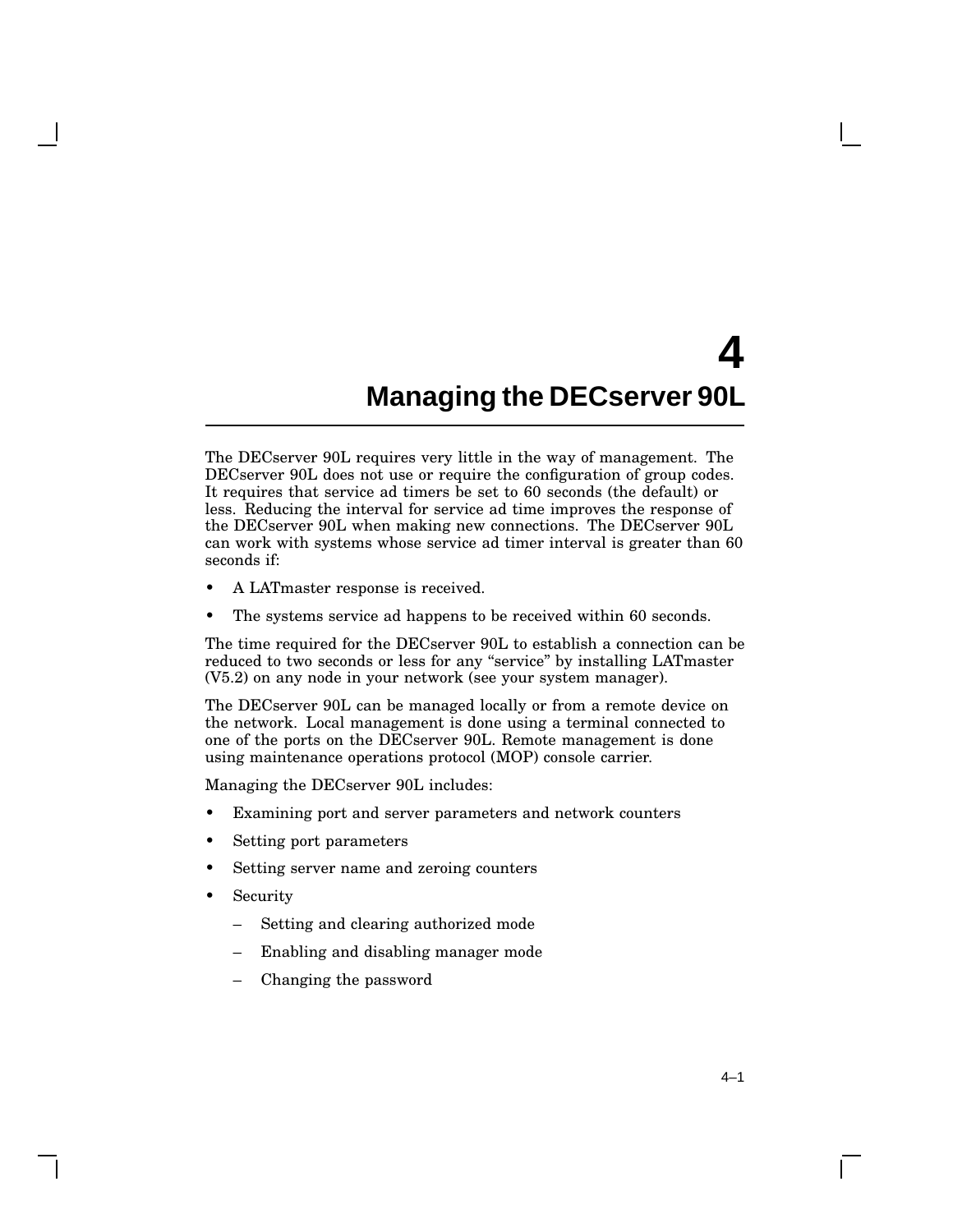4–2 Managing the DECserver 90L

## **Local Management**

Local management of the DECserver 90L is performed with a terminal connected to one of its eight ports and using the **Set**, **Show**, and **Reset** commands of the DECserver 90L.

## **Remote Management**

The DECserver 90L can be managed from a remote node on the network using MOP console carrier. Once the MOP console carrier session is established, the **Set** and **Show** commands are used to examine and set the various port and server parameters. The **Reset** command is used to reset ports and the server to the power-up state.

A VMS-based system can establish a console carrier session with a DECserver 90L as shown in the following example. The Ethernet address of the DECserver 90L in this example is 08-00-2B-08-32-2B and SVA-0 identifies the system's Ethernet interface.

```
$ MCR NCP
$ NCP> CONNECT VIA SVA-0 PHY ADDR 08-00-2B-08-32-2B
Console connected (press CTRL/D when finished)
```

```
-> (DECserver 90L PROMPT)
```
## **Security**

Security for the DECserver 90L is provided by a password protected management mode. This mode of operation is called *authorized mode* and can be set and cleared as required. When authorized mode is set, the following conditions exist:

- Users can only set the parameters of their port and show the server's parameters.
- Manager mode must be enabled (password required) to set server parameters and port parameters other than the one you are connected to and to change the password.

When the DECserver 90L is first installed, authorized mode is not set and any port can be used to set any other port's parameters and the server's parameters. To set authorized mode requires physical access to the unit. When setting authorized mode a password is entered and verified. The units power must be cycled, turned off and then on, within one minute of entering the password for authorized mode to be set. The cycling of the power verifies that you have access to the unit and causes the password to be saved in the units non-volatile RAM (NVRAM).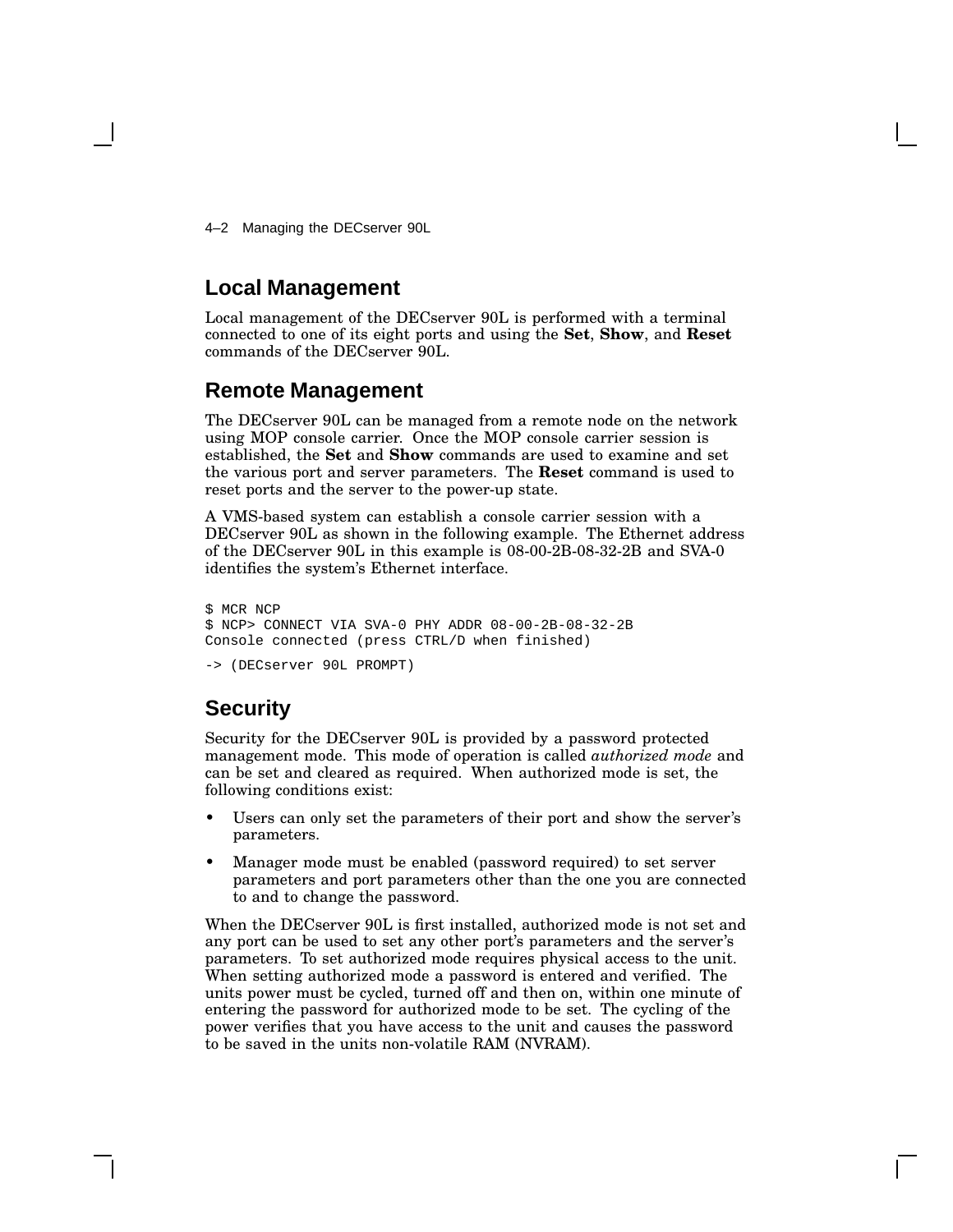## **Management Commands**

The commands used to manage the DECserver 90L are the **Set**, **Show** and **Reset** commands. The set and show commands use a menu to select the parameters to show or set. A command line mode is available for use by network management software or by users that want to bypass the menu interface. Refer to the Command Line section at the end of this chapter, for more detailed information on command line mode.

The following sections show how to enter the Set, Show, and Reset commands using the menu and the command line.

#### **Set Command**

The Set command allows you to set port or server parameters, zero network counters, and enable and use the DECserver 90L security features.

#### **Setting Port Parameters**

The following port parameters can be set for each port:

- Port name
- Port speed (baud rate)
- Input flow control
- Output flow control
- Device type (terminal or printer)
- Local or remote break
- Remote modify
- Test (loopback) operation

Table 4–1 describes each of the port parameters that can be set.

Port parameters can be set from the menu or by a command line entered at the prompt. If authorized mode is set and the port parameters to be set are for a port other than the one you are connected to, you must first enable manager mode.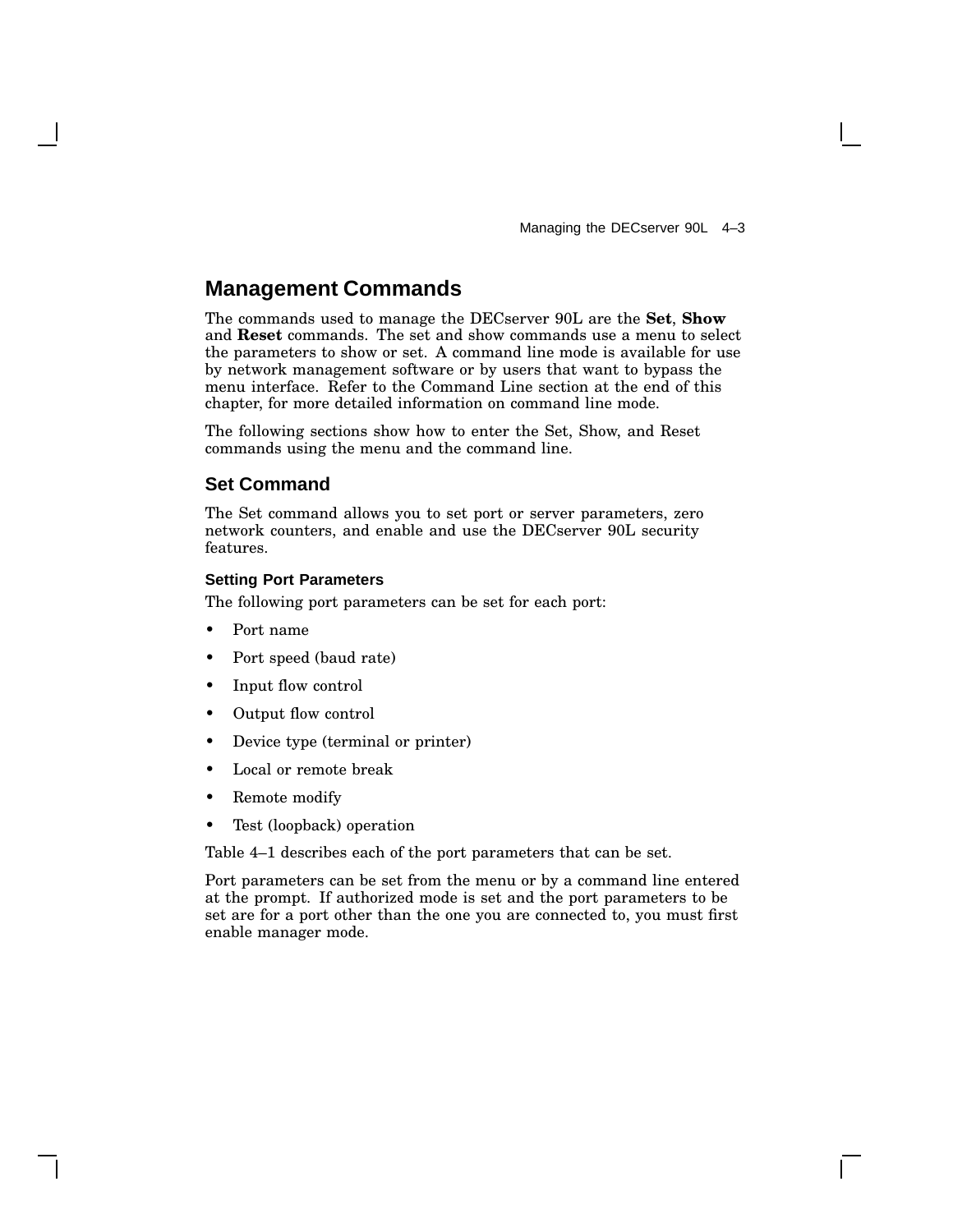4–4 Managing the DECserver 90L

 $\mathbf \mathbf I$ 

**Table 4–1 Port Parameters**

| Field                | <b>Description</b>                                                                                                                                                                                                                                    |  |  |  |  |  |
|----------------------|-------------------------------------------------------------------------------------------------------------------------------------------------------------------------------------------------------------------------------------------------------|--|--|--|--|--|
| Port Name            | Maximum of six characters. The following characters can be<br>used: alpha, numeric, $-$ , $-$ , and \$.                                                                                                                                               |  |  |  |  |  |
| Speed                | Sets the receive/transmit speed of the port. When a terminal is<br>connected to a port, the DECserver 90L automatically sets the<br>speed through autobaud. For use with printers or other such<br>devices the speed can be set to one of six values. |  |  |  |  |  |
|                      | $1 = 38400$ baud<br>$2 = 19200$ baud<br>$3 = 9600$ baud<br>$4 = 4800$ baud<br>$5 = 2400$ baud<br>$6 = 1200$ baud                                                                                                                                      |  |  |  |  |  |
| Input Control        | Enables and disables input flow control (XON/XOFF).                                                                                                                                                                                                   |  |  |  |  |  |
|                      | $E =$ Enable<br>$D = Disable$<br>$C = Clear$ (send XON)                                                                                                                                                                                               |  |  |  |  |  |
| Output               | Enables and disables output flow control (XON/XOFF).                                                                                                                                                                                                  |  |  |  |  |  |
| Control              | $E =$ Enable<br>$D = Disable$<br>$C = Clear$ (send XON)                                                                                                                                                                                               |  |  |  |  |  |
| Terminal<br>/Printer | Selects the type of device connected to the port. The port that<br>issues the set command cannot set its device type to the printer.                                                                                                                  |  |  |  |  |  |
|                      | $T = Terminal$<br>$P = Printer$                                                                                                                                                                                                                       |  |  |  |  |  |
| Break                | Determines if the port responds to a local or a remote break.                                                                                                                                                                                         |  |  |  |  |  |
|                      | $L = Local$<br>$R =$ Remote                                                                                                                                                                                                                           |  |  |  |  |  |
| Remote<br>Modify     | Enables and disables modification of the port by the host<br>system.                                                                                                                                                                                  |  |  |  |  |  |
|                      | $E =$ Enable<br>$D = Disable$                                                                                                                                                                                                                         |  |  |  |  |  |

 $\mathbf{I}$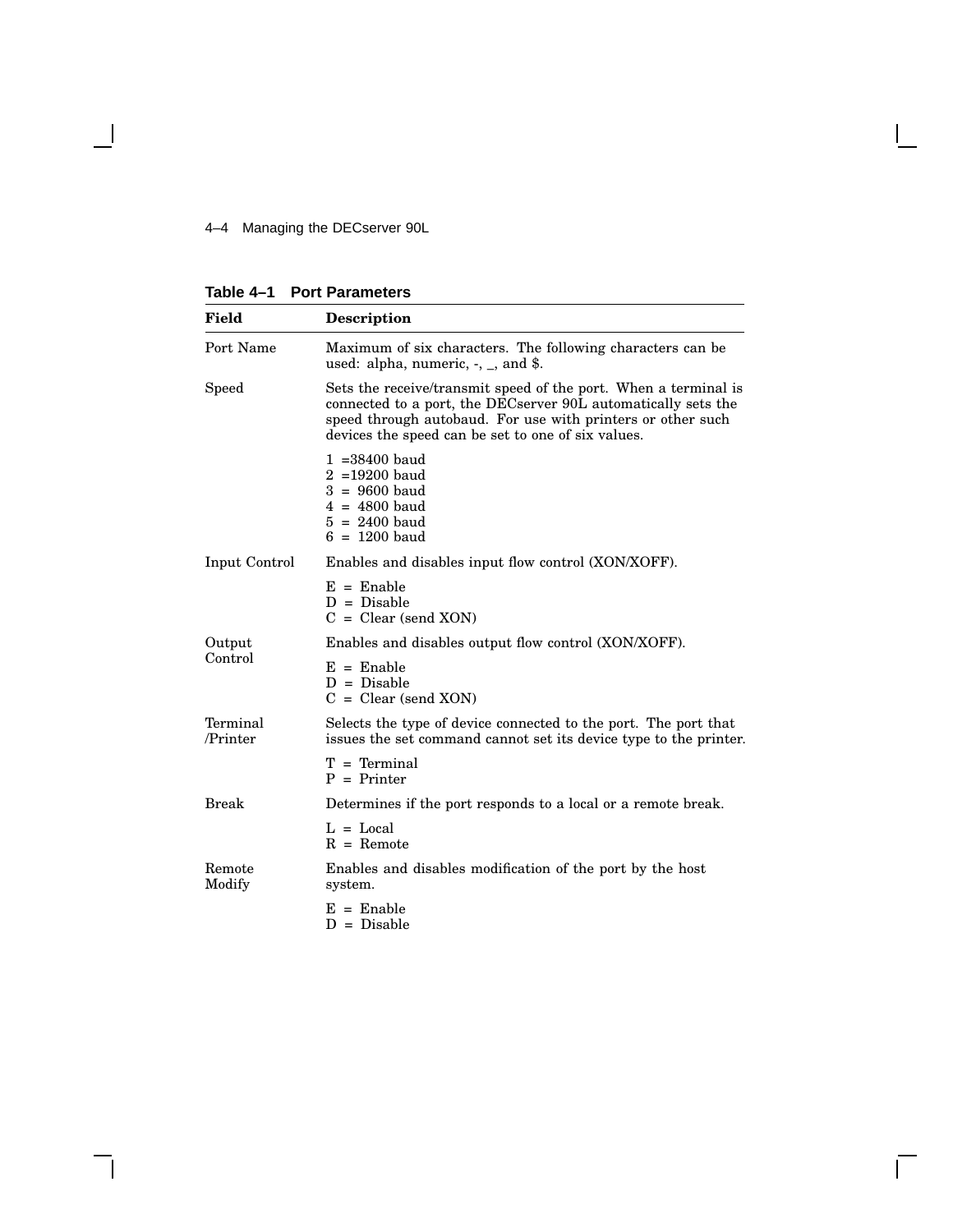**Table 4–1 (Cont.) Port Parameters**

| Field | <b>Description</b>                                                                                                                                                                                                  |
|-------|---------------------------------------------------------------------------------------------------------------------------------------------------------------------------------------------------------------------|
| Test  | Places the selected port into loopback mode. Loopback mode<br>can be used to verify that a port is receiving and sending<br>characters. The port that issues the set command cannot put<br>itself in loopback mode. |
|       | $Y = Yes (loopback mode)$<br>$N = No$                                                                                                                                                                               |

#### **Setting Port Parameters from the Menu**

To set port parameters from the menu:

1. Enter **SET** at the DECserver 90L prompt. The \* in the menu indicates the port you are attached to.

The following example shows how to set port 8 for use with a printer (user entries are bolded). The following port parameters are set in this example.

Port name: PRINT Speed: 9600 Input control: Remains unchanged Output control: Remains unchanged Terminal/Printer: Printer Break: Remote Remote modify: Remains unchanged Test: Remains unchanged

- 2. Select the port (1 through 8).
- 3. Set the parameters in response to the prompts. The \* indicates the current setting of the parameter for the selected port. The setting of each parameter is terminated with a Return. Entering a Return with no input for a parameter leaves the field unchanged. If an incorrect entry is made the DECserver 90L signals the error and waits for a correct entry.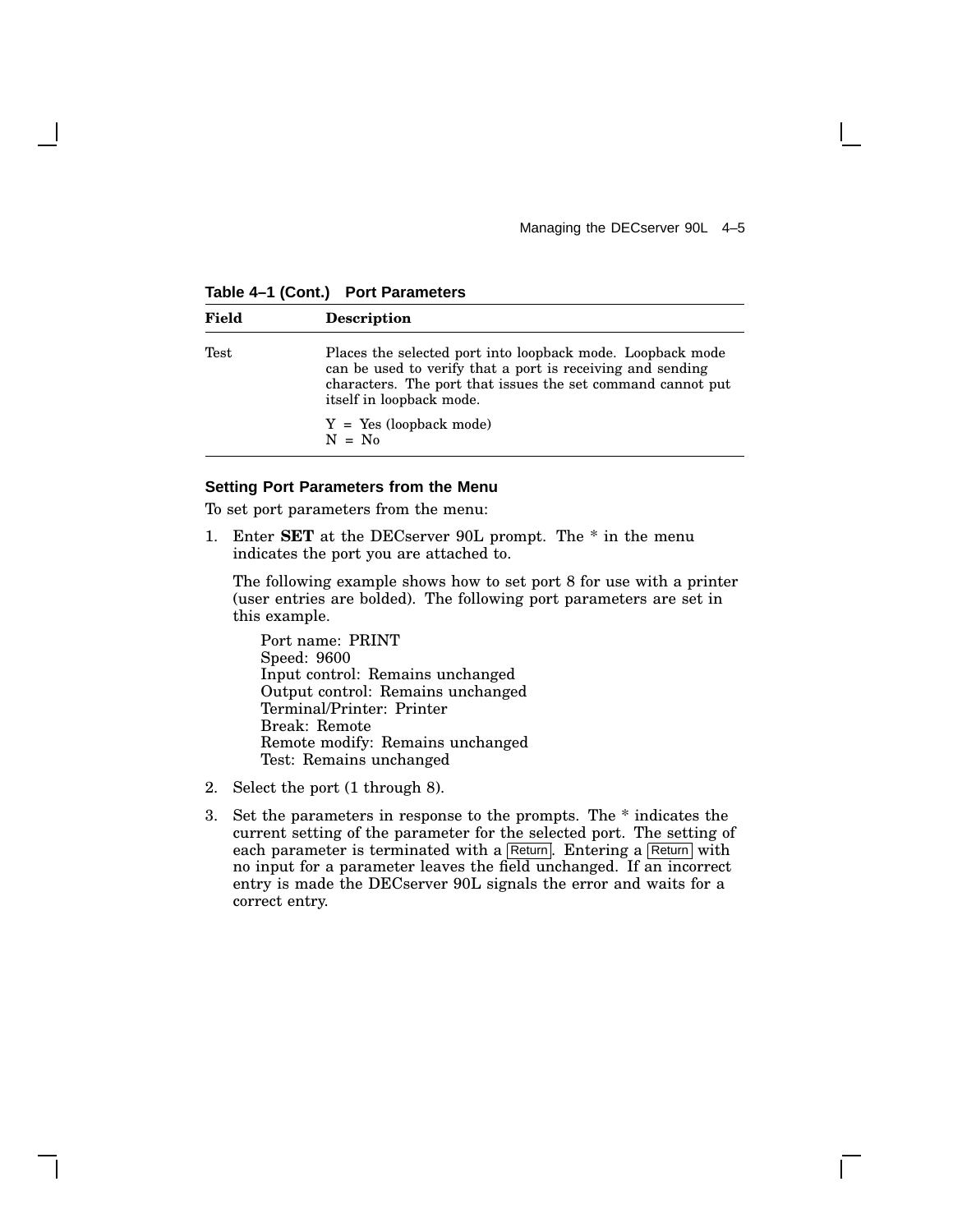4–6 Managing the DECserver 90L

|   | -> SET<br>Return |
|---|------------------|
|   | 1 PORT 1*        |
|   | 2 PORT 2         |
|   | 3 PORT_3         |
|   | 4 PORT_4         |
|   | 5 PORT 5         |
|   | 6 PORT 6         |
|   | 7 PORT 7         |
|   | 8 PORT 8         |
|   | S Server         |
|   | P Password       |
|   | A Authorized     |
|   | M Manager        |
| 8 | Return           |

| Name  |   | Speed   | Input                                          | Output                      | Terminal/ Break |          | Remote           | Test  |
|-------|---|---------|------------------------------------------------|-----------------------------|-----------------|----------|------------------|-------|
|       |   |         | Control                                        | Control                     | Printer         |          | Modify           |       |
|       |   |         | PORT $8* 1 38400* E$ Enable* E Enable* T Term* |                             |                 | L Local* | E Enable         | Y Yes |
|       |   | 2 19200 | D Disable D Disable P Printer R Remote         |                             |                 |          | D Disable* N No* |       |
|       |   | 9600    | C Clear                                        | C Clear                     |                 |          |                  |       |
|       | 4 | 4800    |                                                |                             |                 |          |                  |       |
|       | 5 | 2400    |                                                |                             |                 |          |                  |       |
|       | 6 | 1200    |                                                |                             |                 |          |                  |       |
|       |   |         |                                                |                             |                 |          |                  |       |
| Print |   | 3 9600  | E Enable                                       | E Enable P Printer R Remote |                 |          | D Disable        | 'N No |

-> %DS90L-100, Parameters Have Been Changed  $\rightarrow$ 

#### **Setting Port Parameters By Command Line**

Command line mode allows a port's parameters to be set with a single entry. If you do not want to change a parameter, an entry in that field is not required.

The format for the command line is as follows:

-> **SET** <port>,<name>,<speed>,<IFC>,<OFC>,<device>,<br/>break>,<rem\_mod>,<test>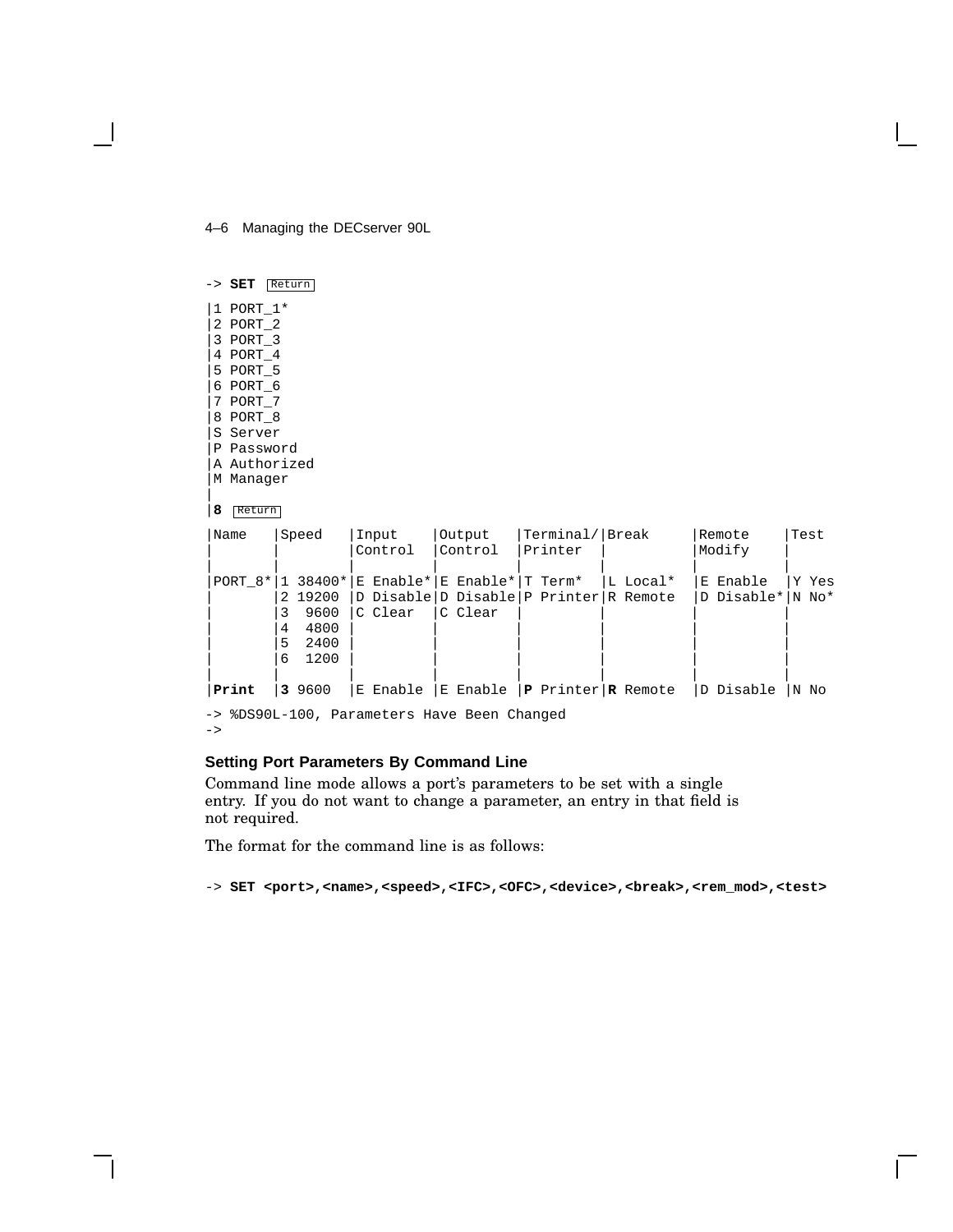Managing the DECserver 90L 4–7

The following example shows how to set port 8 for use with a printer (user entries are bolded). The following port parameters are set in this example.

Port name: PRINT Speed: 9600 Input flow: Remains unchanged Output flow: Remains unchanged Device type: Printer Break: Remote Remote modify: Remains unchanged Test: Remains unchanged

```
-> SET 8, PRINT, 9600, , , P, R, , Return
-> %DS90L-100, Parameters Have Been Changed
```

```
\rightarrow
```
#### **Setting Server Parameters**

The following server parameters can be set:

- Server name
- Zero counters
- Reset server and ports to factory default settings Note: Disconnects all sessions

Table 4–2 describes each of the parameters that can be set.

Server parameters can be set from a menu or by a command line entered at the prompt. The following sections describe how to set the server parameters using both methods.

If authorized mode is set, you must first enable manager mode.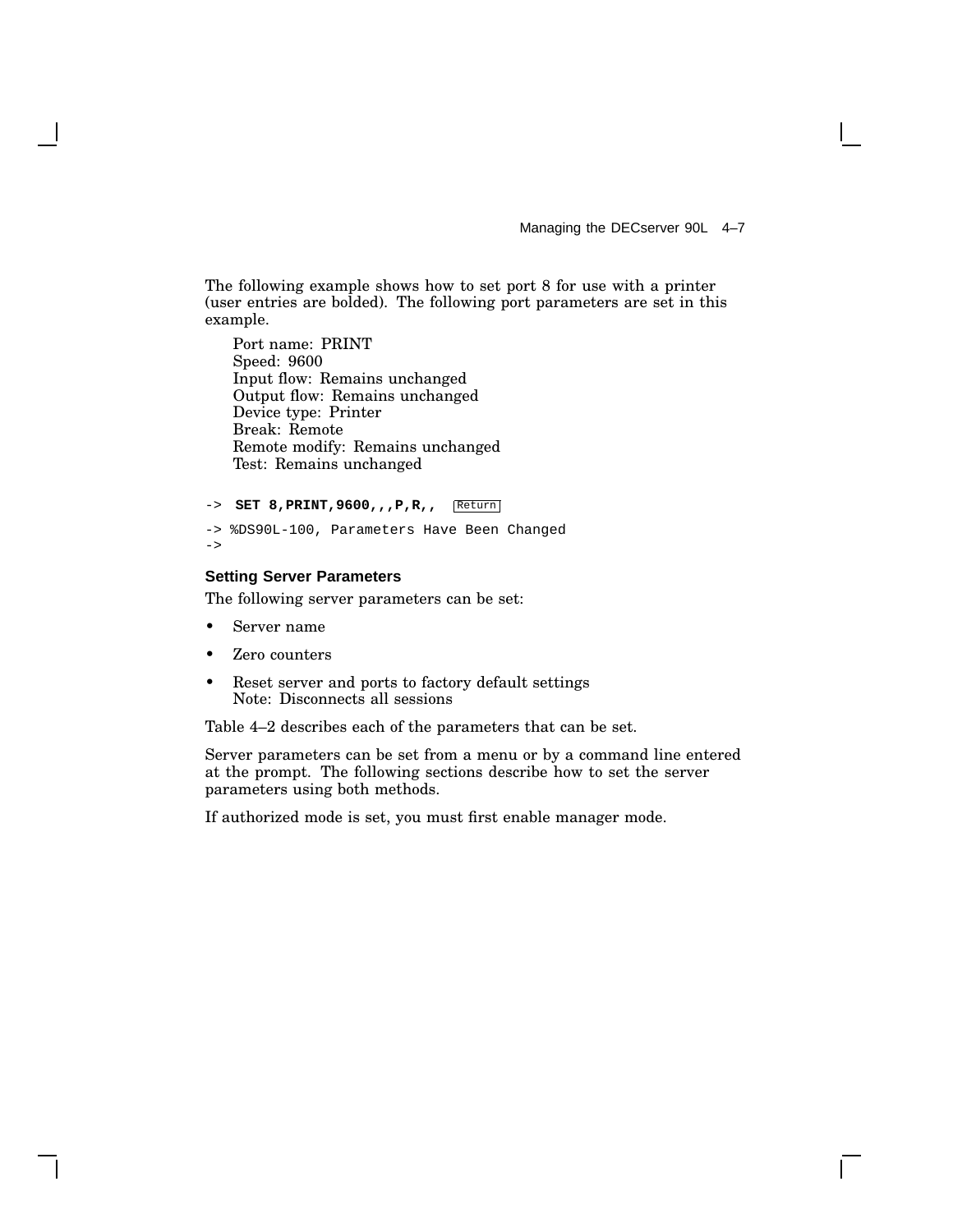4–8 Managing the DECserver 90L

**Table 4–2 Server Parameters**

| Field   | <b>Description</b>                                                                                                        |
|---------|---------------------------------------------------------------------------------------------------------------------------|
| Name    | Maximum of 16 characters. The following characters can be<br>used: alpha, numeric, $-$ , $\ldots$ , \$.                   |
| Actions | Zero the servers network counters and reset the server                                                                    |
|         | $N = No$ action taken<br>$Z = Zero$ network counters<br>$F^*$ = Reset all settable parameters to factory default settings |

All sessions are disconnected

#### **Setting Server Parameters from the Menu**

To set server parameters from the menu:

- 1. Enter **SET** at the DECserver 90L prompt. The \* in the menu indicates the port you are attached to.
- 2. Select Server (S).
- 3. Set the parameters in response to the prompts. The \* indicates the current setting of the parameter. The setting of each parameter is terminated with a Return. Entering a Return with no input for a parameter leaves the field unchanged. If an incorrect entry is made, the DECserver 90L signals the error and waits for a correct entry.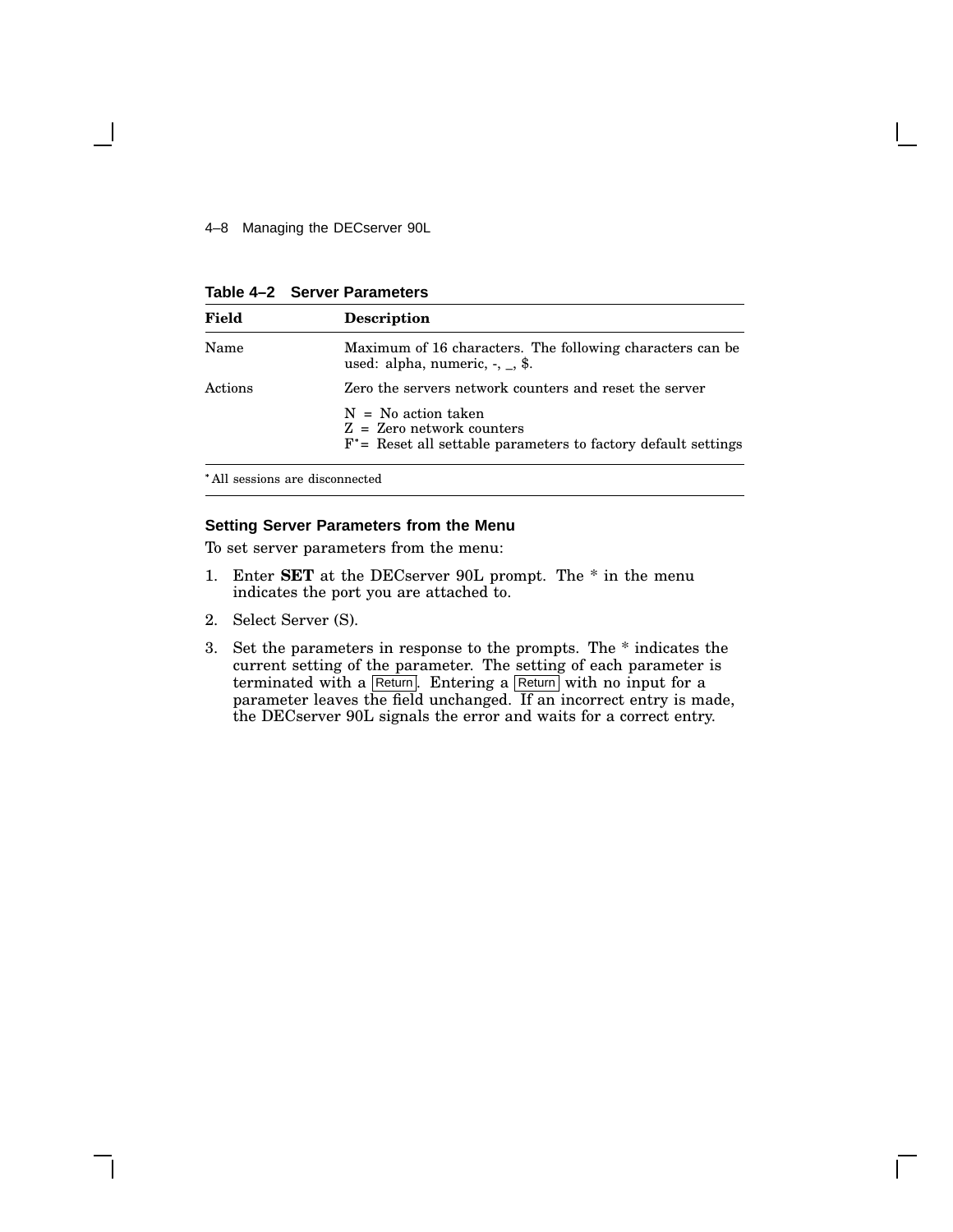Managing the DECserver 90L 4–9

 $\overline{\Gamma}$ 

The following example shows how to set the server name to MYSERVER and zero the counters (user entries are bolded).

|   | -> Set                                                                                                                                             | Return                                      |                                       |  |  |
|---|----------------------------------------------------------------------------------------------------------------------------------------------------|---------------------------------------------|---------------------------------------|--|--|
| s | $1$ PORT $1*$<br>2 PORT_2<br>3 PORT_3<br>4 PORT 4<br>5 PORT 5<br>6 PORT 6<br>7 PORT 7<br>8 PORT 8<br>S Server<br>P Password<br>M Manager<br>Return | A Authorized                                |                                       |  |  |
|   | Name                                                                                                                                               |                                             | Actions                               |  |  |
|   |                                                                                                                                                    | LAT 08002B08322B* N No Action*              | Z Zero Counters<br>F Factory Defaults |  |  |
|   | <b>MYSERVER</b>                                                                                                                                    |                                             | Z Zero Counters                       |  |  |
|   |                                                                                                                                                    | -> %DS90L-100, Parameters Have Been Changed |                                       |  |  |

 $->$ 

 $\overline{\phantom{a}}$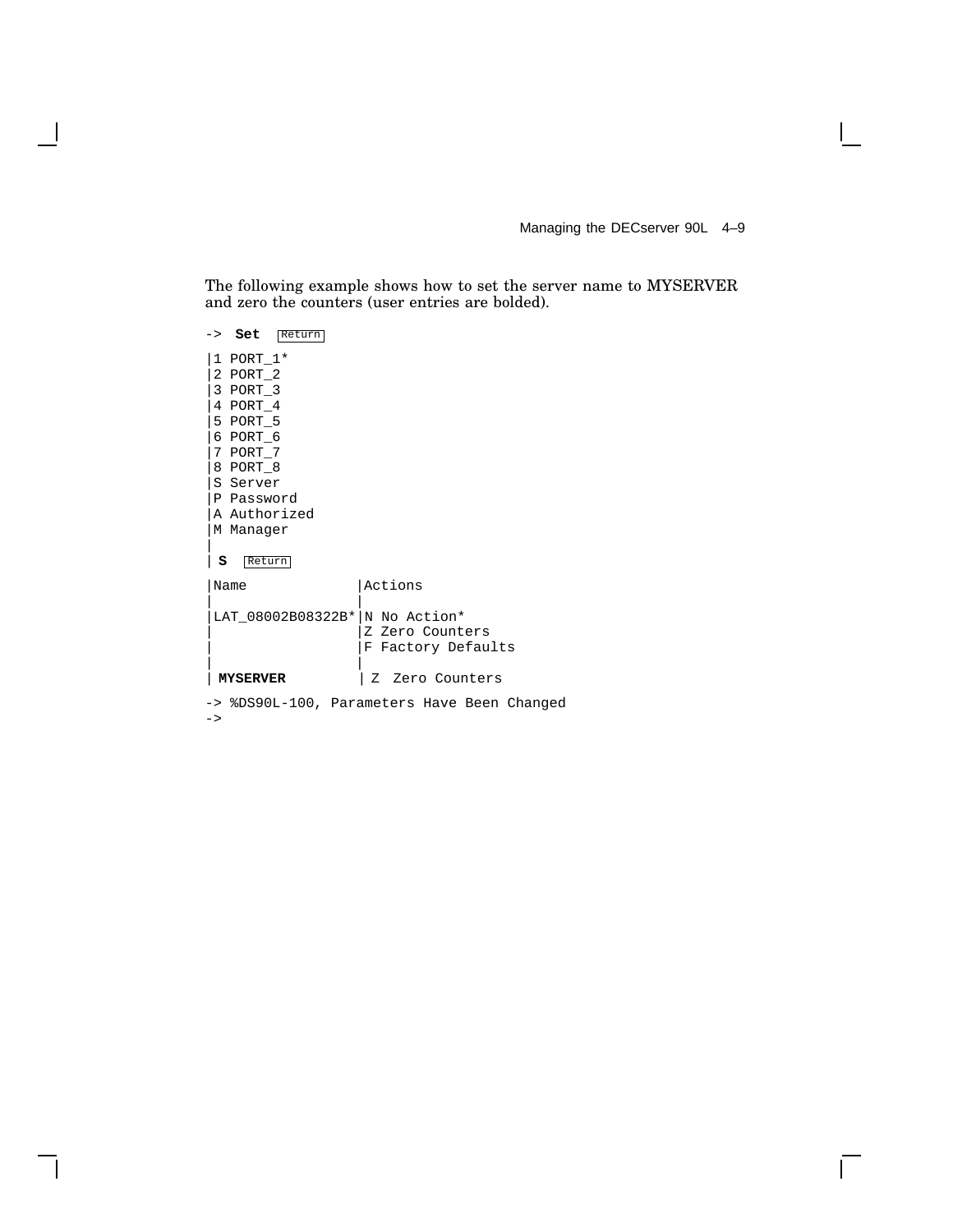4–10 Managing the DECserver 90L

#### **Setting Server Parameters By Command Line**

Command line mode allows server parameters to be set with a single entry.

The format for the command line is as follows:

```
-> SET S, <name>, <zero_counters> Return
```
The following example shows how to set the server name to MYSERVER and zero the counters.

```
-> SET S,MYSERVER,Z Return
-> %DS90L-100, Parameters Have Been Changed
->
```
#### **Changing Password by Menu**

The Set command is used to change the DECserver 90Ls password. The password is a maximum of eight characters. To change the password, the port you are using must be in manager mode.

To change the password interactively:

- 1. Enter **SET** at the DECserver 90L prompt. The \* indicates the port you are attached to.
- 2. Select password (P).
- 3. Enter the old password.

#### **NOTE**

**The old, new, and verify password entries are not echoed by the DECserver 90L.**

- 4. Enter the new password.
- 5. Enter the new password again to verify it.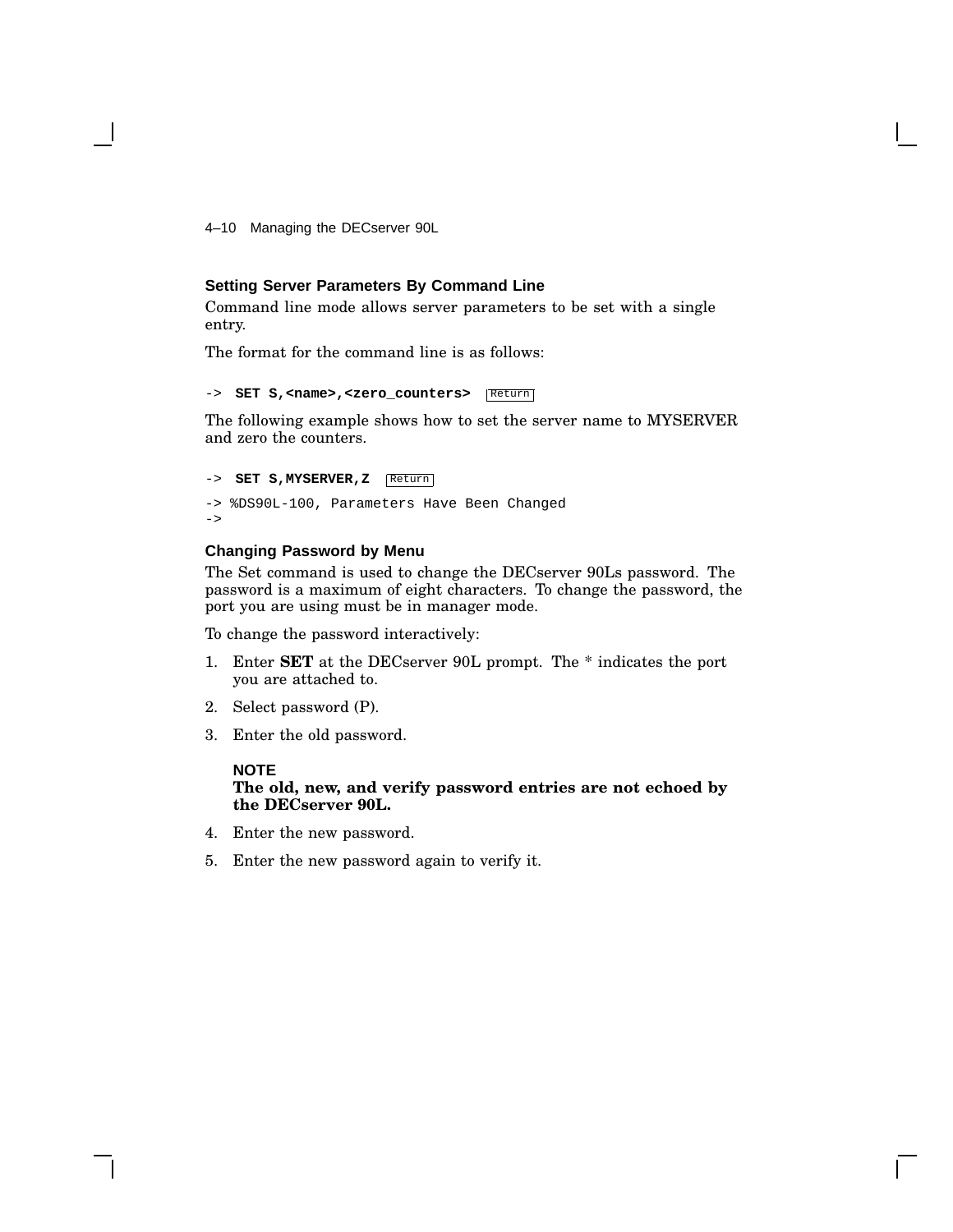The following example shows how to set the password:

|               | -> Set         | Return                          |          |  |        |                                                                   |  |
|---------------|----------------|---------------------------------|----------|--|--------|-------------------------------------------------------------------|--|
|               | 1 PORT 1*      |                                 |          |  |        |                                                                   |  |
|               | 2 PORT 2       |                                 |          |  |        |                                                                   |  |
|               | $ 3$ PORT $3$  |                                 |          |  |        |                                                                   |  |
|               | $ 4$ PORT 4    |                                 |          |  |        |                                                                   |  |
|               | 5 PORT_5       |                                 |          |  |        |                                                                   |  |
|               | $ 6$ PORT $6$  |                                 |          |  |        |                                                                   |  |
|               | $ 7$ PORT $-7$ |                                 |          |  |        |                                                                   |  |
|               | 8 PORT_8       |                                 |          |  |        |                                                                   |  |
|               | S Server       |                                 |          |  |        |                                                                   |  |
|               | P Password     |                                 |          |  |        |                                                                   |  |
|               |                | A Authorized                    |          |  |        |                                                                   |  |
|               | M Manager      |                                 |          |  |        |                                                                   |  |
|               |                |                                 |          |  |        |                                                                   |  |
| P             | Return         |                                 |          |  |        |                                                                   |  |
| 01d           |                |                                 | New      |  |        |                                                                   |  |
|               | Password       |                                 | Password |  | Verify |                                                                   |  |
|               |                |                                 |          |  |        |                                                                   |  |
|               |                |                                 |          |  |        | <not echoed=""> <not echoed=""> <not echoed=""></not></not></not> |  |
|               |                | -> %DS90L-109, Password Changed |          |  |        |                                                                   |  |
| $\rightarrow$ |                |                                 |          |  |        |                                                                   |  |
|               |                |                                 |          |  |        |                                                                   |  |

#### **Changing Password by Command Line**

The command line for changing the password is:

-> **Set P,<old\_password>,<new\_password>**  $\sqrt{\text{Return}}$ 

#### **NOTE**

#### **The old, new, and verify passwords are echoed when using command line entry.**

#### **Set and Clear Authorized Operation**

The Set command is used to set and clear authorized operation. To set authorized operation you must have physical access to the unit because the unit's power must be cycled.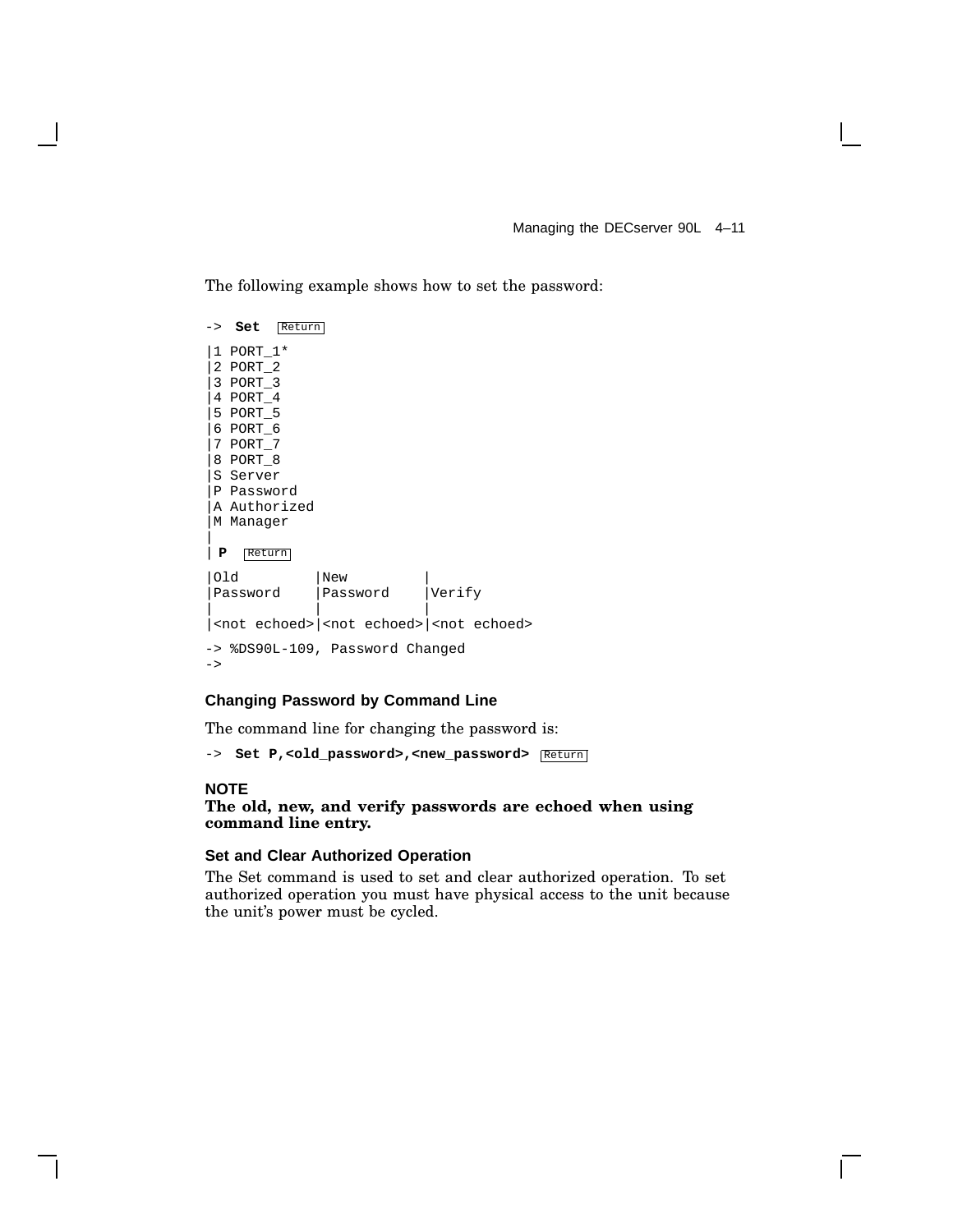4–12 Managing the DECserver 90L

#### **Setting the Authorized Operation by Menu**

To set the authorized operation from the menu:

- 1. Enter **SET** at the DECserver 90L prompt. The \* indicates the port you are attached to.
- 2. Select Authorized (A).
- 3. Select Set (S).
- 4. Enter New Password. The password is not echoed.
- 5. Enter the password again to verify. The verify password is not echoed.

-> **Set** Return |1 PORT\_1\* |2 PORT\_2 |3 PORT\_3 |4 PORT\_4 |5 PORT\_5 |6 PORT\_6 |7 PORT\_7 |8 PORT\_8 |S Server |P Password |A Authorized |M Manager | | **A** Return |S Set C Clear | | **S** Return |New |Verify |Password |Password | |

-> %DS90L-103, Power Down DS90L within 1 minute to Enable Authorized Mode

Note: The password is not echoed.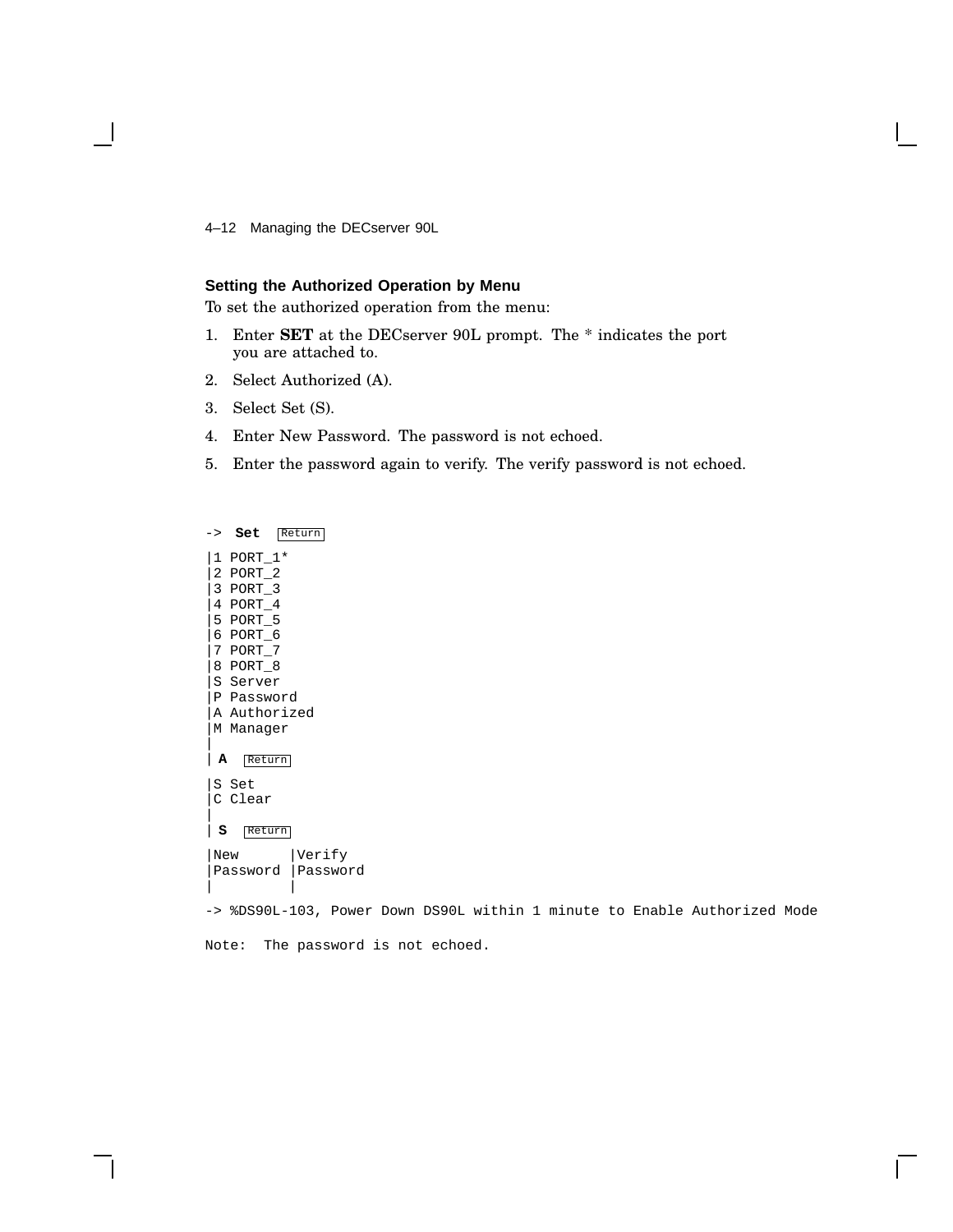#### **Setting the Authorized Operation by Command Line**

The command line for setting authorized mode operation is:

-> **Set A, S, <password>** Return

#### **NOTE**

#### **The password is echoed when using command line entry.**

#### **Clear Authorized Mode by Menu**

Clearing authorized mode disables security on the DECserver 90L. To clear authorized mode your port must be in manager mode or you must have physical access to the unit. Physical access to the unit is required when the units password is not known.

To clear authorized mode from the menu:

- 1. Enter **SET** at the DECserver 90L prompt. The \* indicates the port you are attached to.
- 2. Select Authorized (A).
- 3. Select Clear (C).
- 4. If the port you are connected to is not in manager mode, the unit's power will have to be cycled off and then on.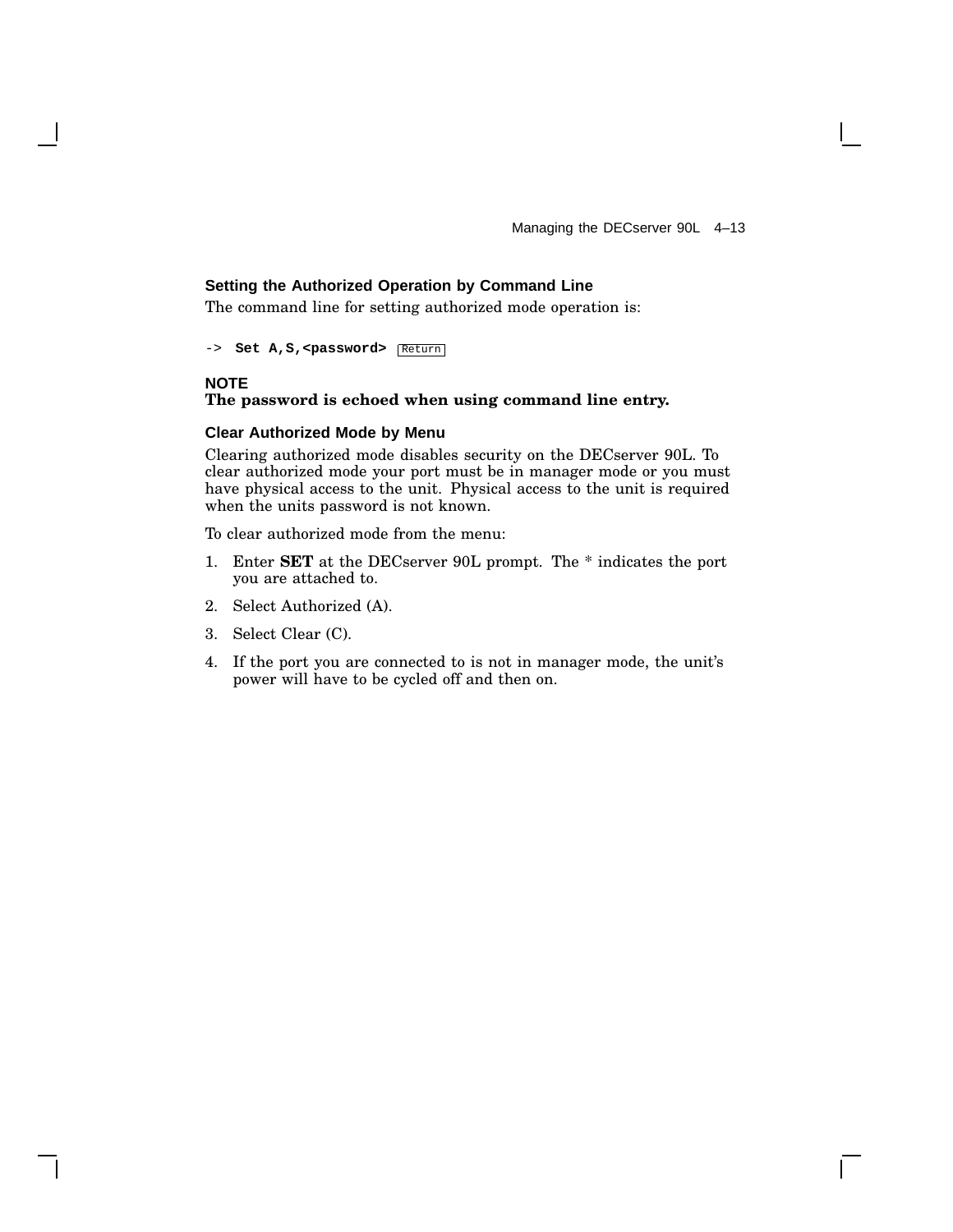4–14 Managing the DECserver 90L

The following example shows how to clear the authorized mode.



-> %DS90L-104, Power Down DS90L within one minute to Clear Authorize Mode

#### **Clear Authorized Mode by Command Line**

The command line for clearing authorized mode is:

-> **Set A,C** Return

#### **Enable and Disable Manager Mode**

The Set command is used to enable and disable manager mode. Only one port can be in manager mode at any time. To enable manager mode you must know the unit's password. Manager mode applies only to the port on which it was enabled. Manager mode can be enabled for one port at a time. Once manager mode is enabled for a port, that port remains enabled until you disable it. Manager mode can be disabled with the Set command, by disconnecting from the port (no session), or when the terminal is powered down.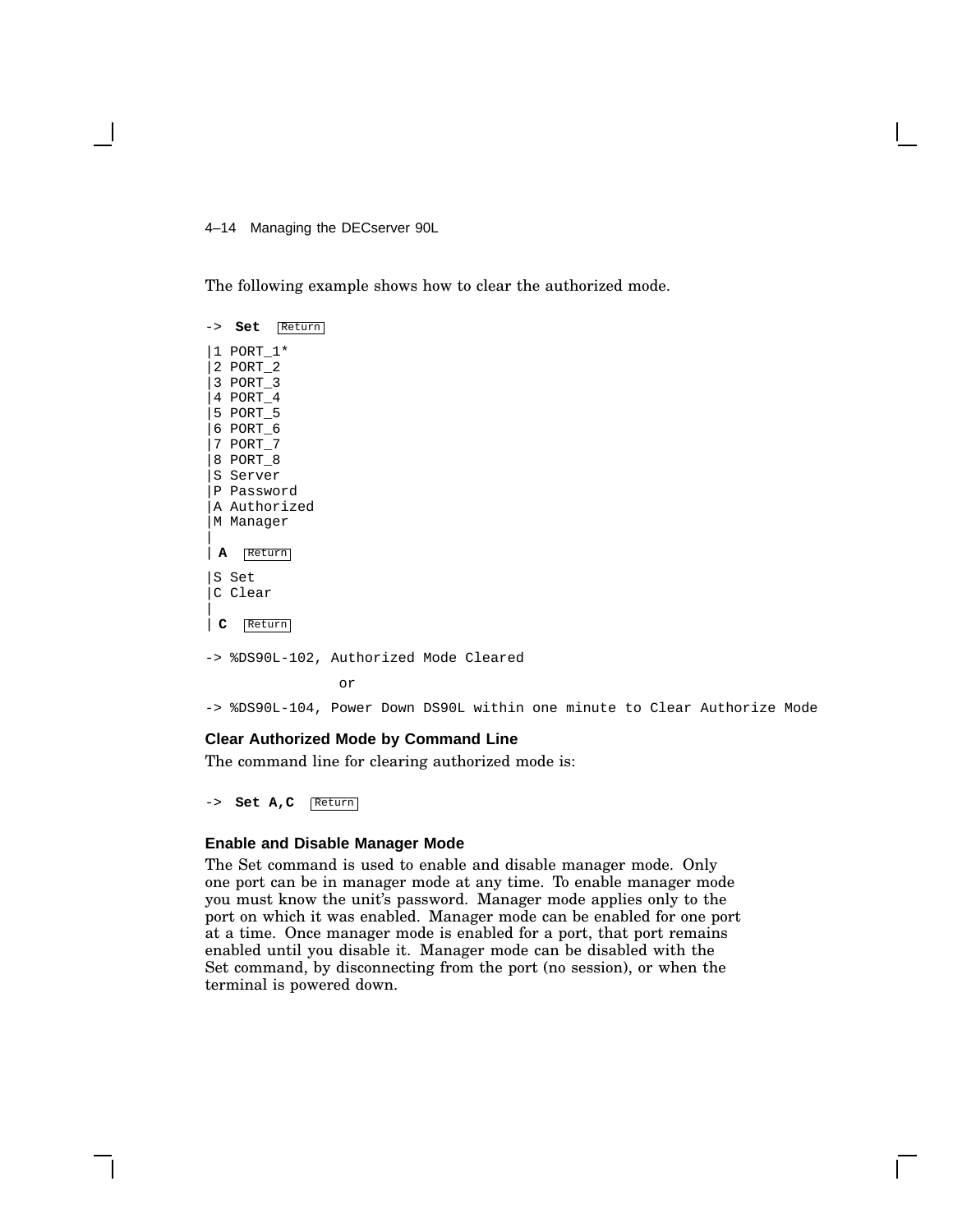$\mathbf{L}$ 

#### **Enabling Manager Mode by Menu**

To enable manager mode from the menu:

- 1. Enter **SET** at the DECserver 90L prompt. The \* indicates the port you are attached to.
- 2. Select Manager (M).
- 3. Select Enable (E).
- 4. Enter password. The password is not echoed.

The following example shows how to enable manager mode.

-> **Set** Return |1 PORT\_1\* |2 PORT\_2 |3 PORT\_3 |4 PORT\_4 |5 PORT\_5 |6 PORT\_6 |7 PORT\_7 |8 PORT\_8 |S Server |P Password |A Authorized |M Manager | | **M** Return |E Enable |D Disable | | **E** Return |Password | | -> %DS90L-105, Manager Mode Enabled  $\rightarrow$ Note: The password is not echoed.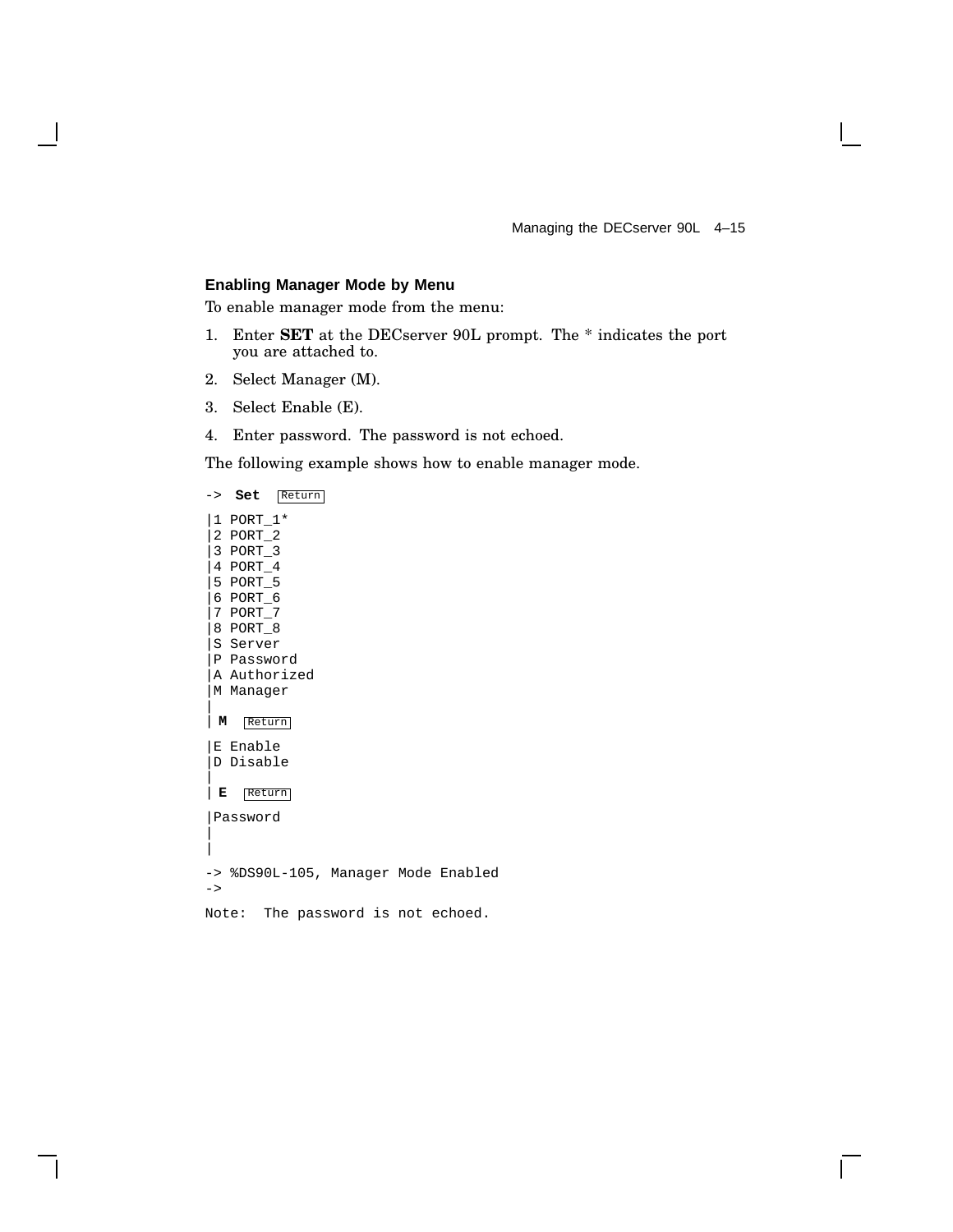4–16 Managing the DECserver 90L

#### **Enable Manager Mode by Command Line**

The command line for enabling manager mode is:

-> **Set M, E, <password>** Return

#### **NOTE**

#### **The password is echoed when using command line entry.**

#### **Disable Manager Mode by Menu**

To disable manager mode operation for a port, you must be attached to the port and use the Set command.

To disable manager mode from the menu:

- 1. Enter **SET** at the DECserver 90L prompt. The \* indicates the port you are attached to.
- 2. Select Manager (M).
- 3. Select Disable (D).

The following example shows how to disable manager mode.



 $\rightarrow$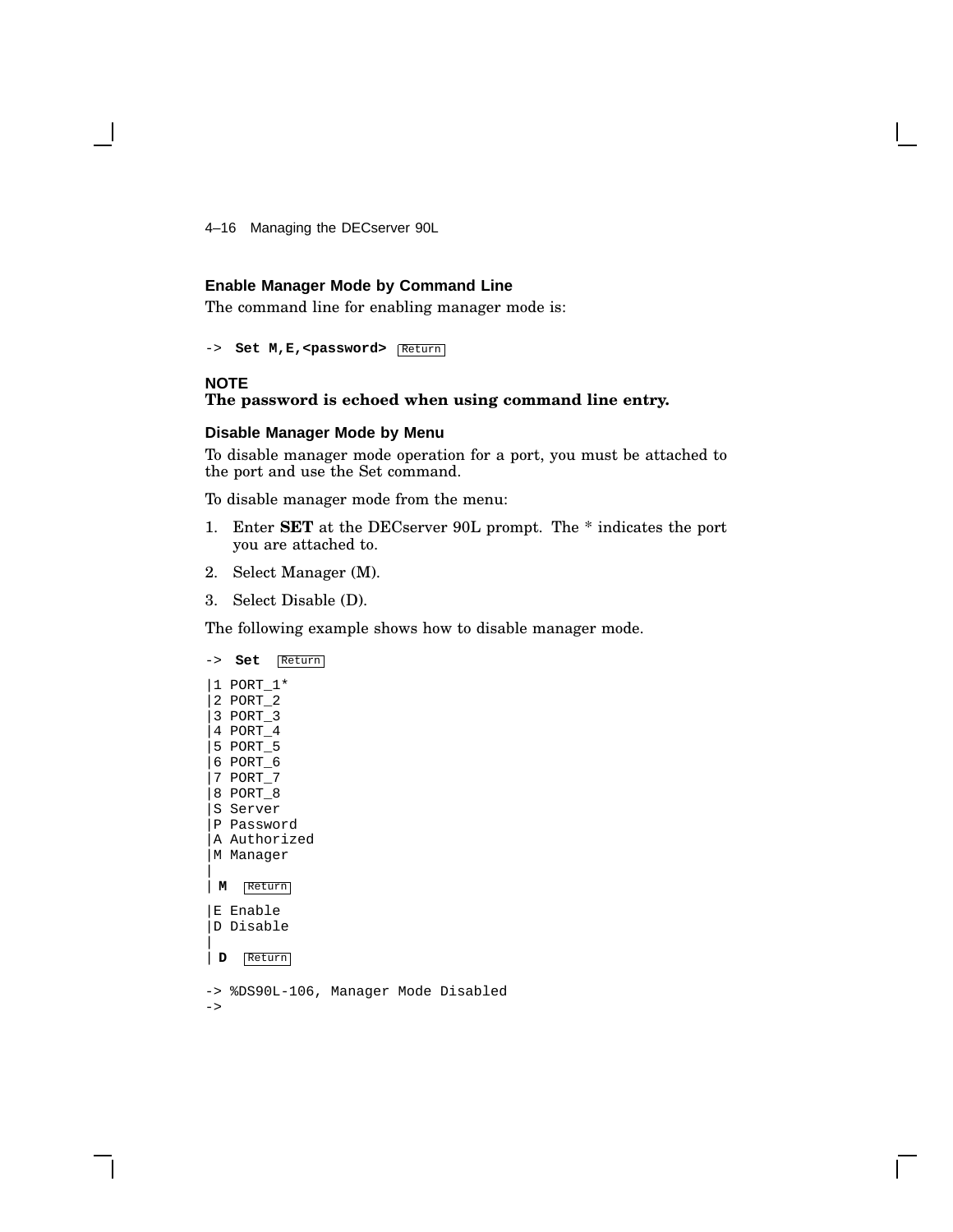Managing the DECserver 90L 4–17

 $\mathbf{I}$ 

#### **Disable Manager Mode by Command Line**

The command line for disabling manager mode is:

-> **Set M,D** Return

### **Show Command**

The Show command allows you to show port or server parameters, status, and counters.

#### **Show Port**

The Show Port command displays the status for each of the eight ports of the DECserver 90L. Table 4–3 describes each of the fields in the port status display.

| <b>Description</b>                                                                                           |
|--------------------------------------------------------------------------------------------------------------|
| Shows the name of each port.                                                                                 |
| Shows the receive/transmit speed.                                                                            |
| Tells if the input flow control is enabled or disabled and gives<br>its current state (on/off).              |
| Tells if the output flow control is enabled or disabled and gives<br>its current state (on/off).             |
| Tells if the device type is set for a terminal or printer.                                                   |
| Tells if the port is set for local or remote break.                                                          |
| Tells if remote modify is enabled or disabled.                                                               |
| Tells if the loopback test is active.                                                                        |
| Tells if the port is connected to a service, local (the terminal is<br>at the DECserver 90L prompt), or off. |
| Tells the name of the service to which a port is connected.                                                  |
| Gives the name of the node to which a port is connected.                                                     |
| Gives the name of the port on the node the DECserver 90L to<br>which a port is connected.                    |
| A counter that gives the number of framing errors for a port.                                                |
| Printer ports only. Lists jobs queued to the port (maximum of<br>seven plus one active).                     |
|                                                                                                              |

#### **Table 4–3 Port Status Description**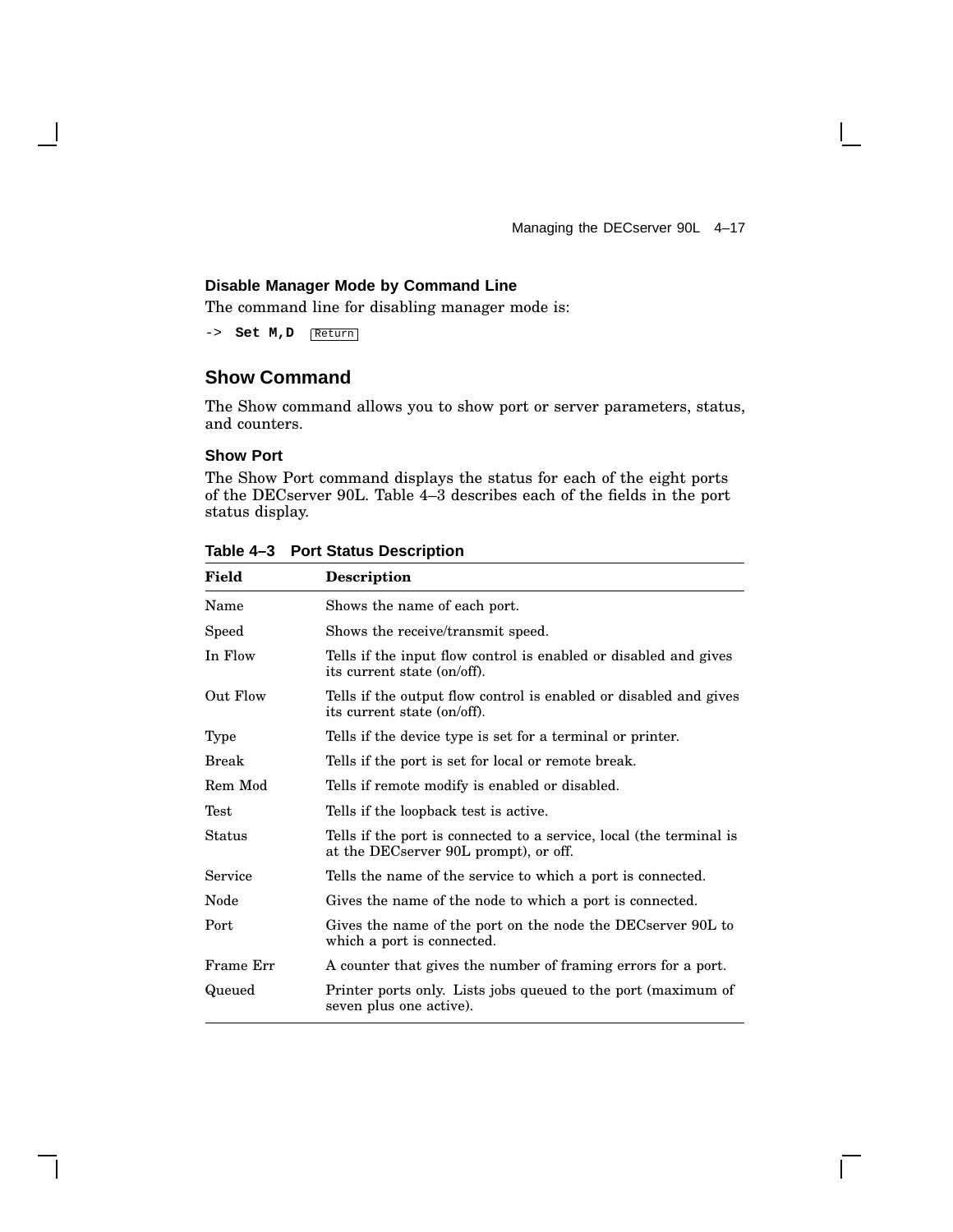4–18 Managing the DECserver 90L

The Show command allows you to examine the status of all ports or a selected port. The DECserver 90L provides additional information when examining selected ports. The Show Port command can be entered from the menu or by a command line.

#### **Show Port by Menu**

The following example shows the Show Port command used to examine the status of all the ports. The example shows the command entered interactively.

- 1. Enter **Show** at the DECserver 90L prompt. The \* indicates the port you are attached to.
- 2. Select Ports (P).
- -> **Show** Return |1 PORT\_1\* |2 PORT\_2 |3 PORT\_3 |4 PORT\_4 |5 PORT\_5 |6 PORT\_6 |7 PORT\_7 |8 PORT\_8 |P Ports |S Server | | **P** Return

| Name     | MYPORT    | PORT <sub>2</sub> | PRINT     | PORT 4    | PORT 5     | PORT 6    | PORT 7    | PORT <sub>8</sub> |
|----------|-----------|-------------------|-----------|-----------|------------|-----------|-----------|-------------------|
| Speed    | 38400     | 19200             | 4800      |           |            |           |           |                   |
| In Flow  | $ENA/$ on | $ENA/$ on         | $ENA/$ on | $ENA/$ on | $ENA/$ on  | $ENA/$ on | $ENA/$ on | $ENA/$ on         |
| Out Flow | ENA/on    | ENA/on            | $ENA/$ on | $ENA/$ on | $ENA/$ on  | ENA/on    | $ENA/$ on | ENA/on            |
| Type     | TERM      | TERM              | PRINTER   | TERM      | TERM       | TERM      | TERM      | TERM              |
| Break    | LOCAL     | LOCAL             | REMOTE    | LOCAL     | LOCAL      | LOCAL     | LOCAL     | LOCAL             |
| Rem Mod  | DIS       | DIS               | DIS       | DIS       | <b>DIS</b> | DIS       | DIS       | DIS               |
| Test     | NO        | NO                | ΝO        | NΟ        | ΝO         | NΟ        | ΝO        | NO.               |
| Status   | CONN      | LOCAL             | CONN      | OFF       | OFF        | OFF       | OFF       | OFF               |
| Fram Err | 0         | 0                 | 0         | 0         | 0          | 0         | $\Omega$  | 0                 |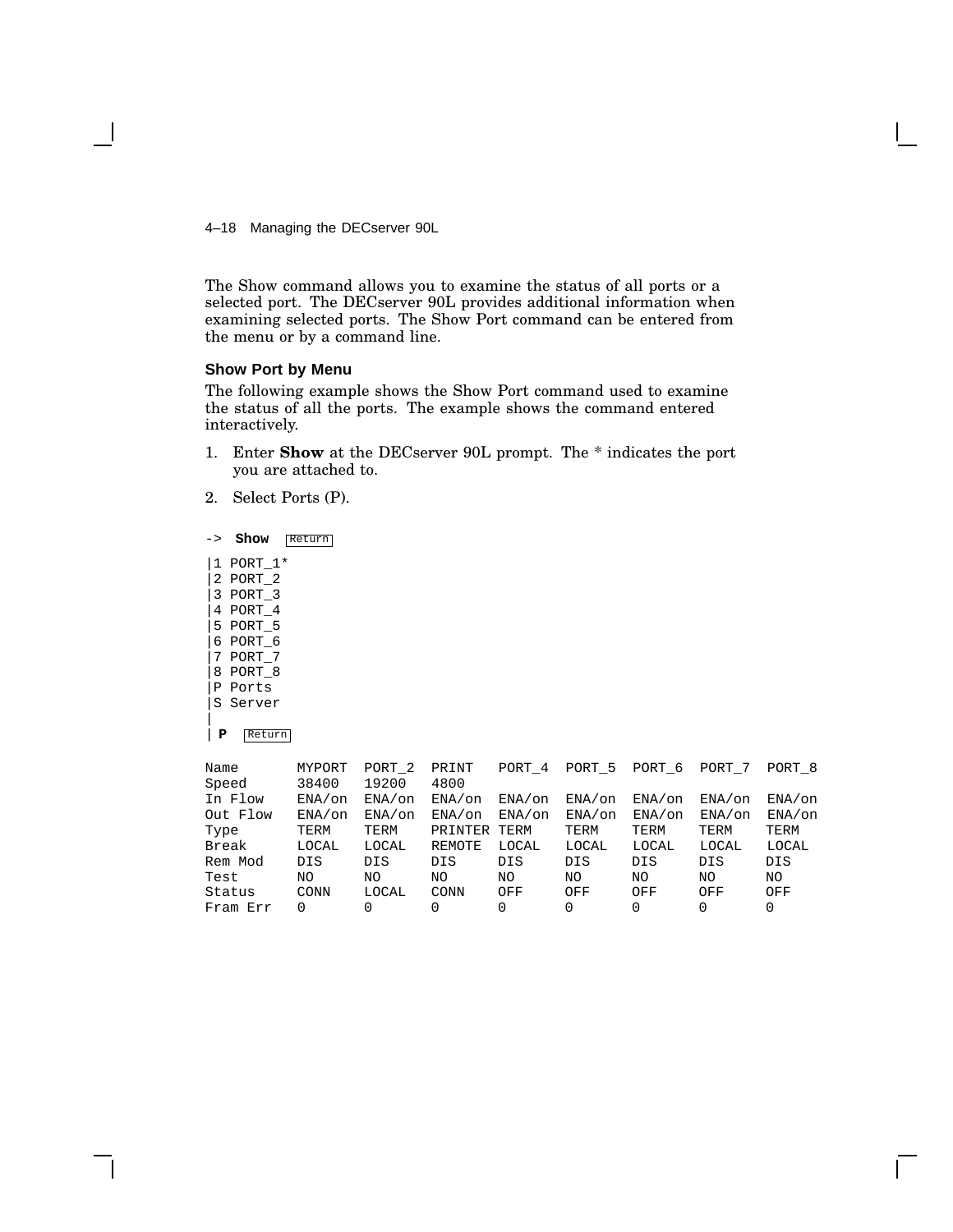Managing the DECserver 90L 4–19

 $\mathbf{L}$ 

#### **Show Port by Command Line**

The command line equivalent is:

-> **Show P** Return

 $\mathbf{I}$ 

#### **Show Status of Port by Menu**

The following example shows how to examine the status of a selected port using menu mode.

- 1. Enter **Show** at the DECserver 90L prompt. The \* indicates the port you are attached to.
- 2. Select 1.

|   |       |          | -> Show             | Return          |  |  |  |  |
|---|-------|----------|---------------------|-----------------|--|--|--|--|
|   |       |          | 1 MYPORT*           |                 |  |  |  |  |
|   |       |          | 2 PORT_2            |                 |  |  |  |  |
|   |       |          | 3 PORT <sub>3</sub> |                 |  |  |  |  |
|   |       | 4 PORT_4 |                     |                 |  |  |  |  |
|   |       |          | 5 PORT_5            |                 |  |  |  |  |
|   |       |          | 6 PORT_6            |                 |  |  |  |  |
|   |       |          | 7 PORT_7            |                 |  |  |  |  |
|   |       |          | 8 PORT_8            |                 |  |  |  |  |
|   |       |          | P Ports             |                 |  |  |  |  |
|   |       |          | S Server            |                 |  |  |  |  |
| I |       |          |                     |                 |  |  |  |  |
|   | 1     |          | Return              |                 |  |  |  |  |
|   | Name  |          |                     | MYPORT          |  |  |  |  |
|   | Speed |          |                     | 38400           |  |  |  |  |
|   |       |          |                     | In Flow ENA/on  |  |  |  |  |
|   |       |          |                     | Out Flow ENA/on |  |  |  |  |
|   | Type  |          |                     | TERM            |  |  |  |  |
|   | Break |          |                     | LOCAL           |  |  |  |  |
|   |       |          | Rem Mod DIS         |                 |  |  |  |  |
|   | Test  |          |                     | NO.             |  |  |  |  |
|   |       |          | Status              | CONN            |  |  |  |  |
|   |       |          |                     | Service MYNODE  |  |  |  |  |
|   | Node  |          |                     | <b>MYNODE</b>   |  |  |  |  |
|   | Port  |          |                     | LTA123          |  |  |  |  |
|   |       |          | Fram Err            | 0               |  |  |  |  |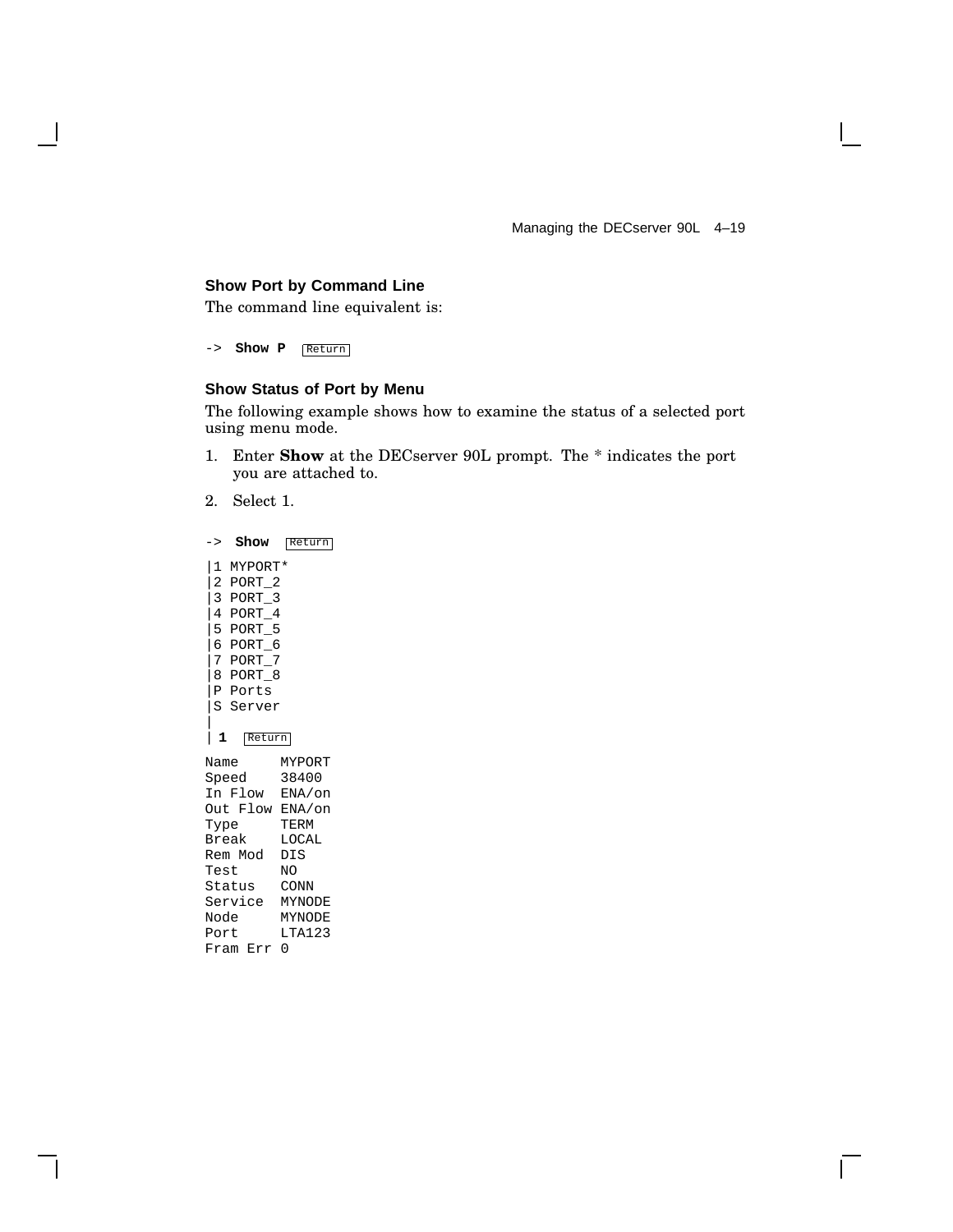4–20 Managing the DECserver 90L

#### **Show Status of Port by Command Line**

The command line equivalent is:

-> **Show 1** Return

#### **Show Server**

The Show Server command displays the server type, protocol it runs, Ethernet address, server name, network counters, and status of security, NVRAM, and the network connection.

#### **Show Server by Menu**

The Show Server command can be entered interactively or by a command line. The following example shows the Show Server command entered interactively.

- 1. Enter **Show** at the DECserver 90L prompt. The \* indicates the port you are attached to.
- 2. Select Server (S).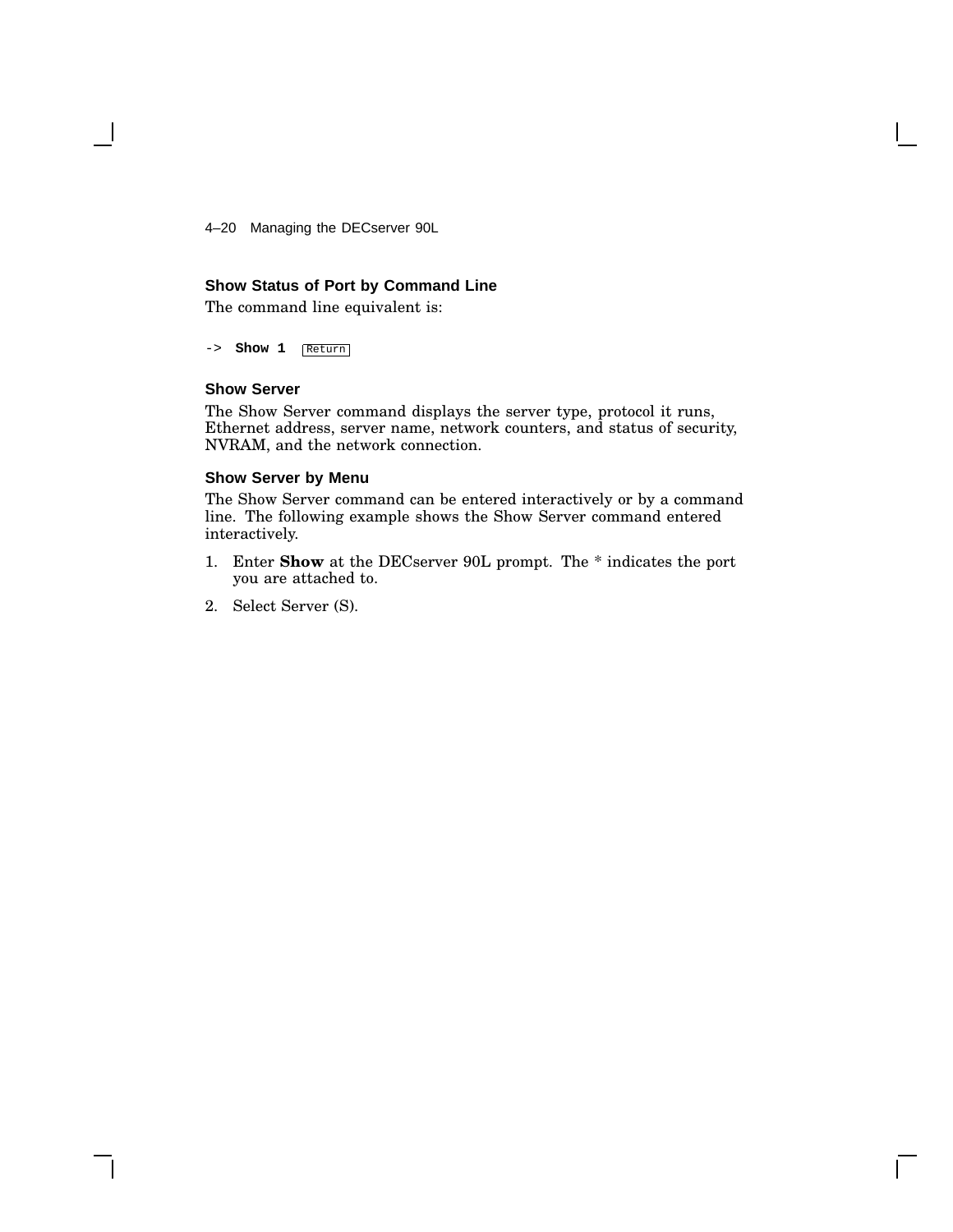#### Managing the DECserver 90L 4–21

-> **Show** Return |1 MYPORT\* |2 PORT\_2 |3 PORT\_3 |4 PORT\_4 |5 PORT\_5 |6 PORT\_6 |7 PORT\_7 |8 PORT\_8 |P Ports |S Server | |**S** Return DECserver 90L V1.0 BL2.0 Protocol: LAT V5.2 Frames Received: 10<br>Frames Sent: 3944 10 Frames Sent: 10<br>Multicast Frames Rcv'd: 3333 Multicast Frames Rcv'd: Multicast Frames Sent: 0 Frames Sent, Deferred: 0 Frames Sent, 1 Collision: 0 Frames Sent, 2+ Collisions: 0 Messages Received: 10 Messages Transmitted: 10 Solicitations Accepted: 0<br>Solicitations Rejected: 0<br>17 Solicitations Rejected: Multiple Node Addresses: 0 Keepalive Timer: 20<br>Retransmit Limit: 8

Retransmit Limit:

#### **Show Server by Command Line**

The command line equivalent is:

-> **Show S** Return

| Address:<br>Name:          | MYSERVER | $08 - 00 - 2B - XX - XX - XX$ |
|----------------------------|----------|-------------------------------|
| Seconds Since Zeroed:      |          | 394                           |
| Send Failures:             |          | 0                             |
| Receive Failures:          |          | U                             |
| Unrecognized Destination:  |          | 504                           |
| Data Overrun:              |          | 0                             |
| User Buffer Unavailable:   |          | 0                             |
| System Buffer Unavailable: |          | 0                             |
| Duplicates Received:       |          | 0                             |
| Messages Re-Transmitted:   |          | 0                             |
| Illegal Messages Rcv'd:    |          | 0                             |
| Illegal Slots Rcv'd:       |          | 0                             |
| Illegal Multicasts Rcv'd:  |          | U                             |
| Security:                  |          | Disabled                      |
| NVRAM:                     |          | OΚ                            |
| Network:                   |          | OΚ                            |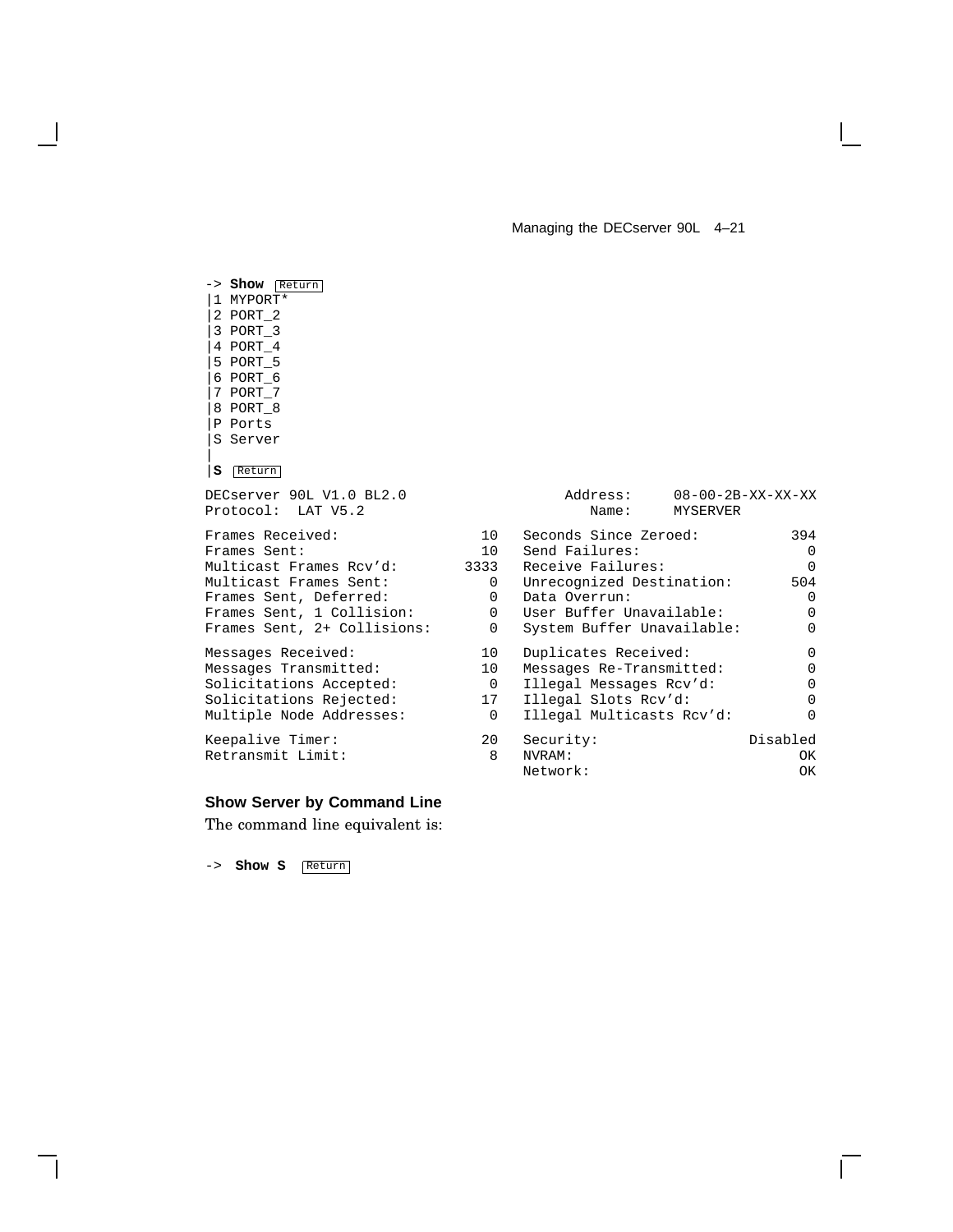4–22 Managing the DECserver 90L

#### **Reset Command**

The Reset command allows you to reset individual ports or server parameters to their power-up state and run the units self-test. Resetting the server sets *all* port and server parameters to their power-up state and disconnects all sessions and runs self-test. When the DECserver 90L is in authorized mode the port you are using must be in manager mode to reset another port or the server.

For ports that have not had their speed set using the set command they will be in the non-autobaud state (no speed set). After being reset, the Return key must be pressed twice to autobaud the port and set the speed.

#### **Reset Command by Menu**

The following example shows the reset command used to reset port 1. The examples show the command entered interactively.

- 1. Enter **Reset** at the DECserver 90L prompt. The \* indicates the port you are attached to.
- 2. Enter 1.

```
-> RESET Return
|1 PORT_1*
|2 PORT_2
|3 PORT_3
|4 PORT_4
|5 PORT_5
|6 PORT_6
|7 PORT_7
|8 PORT_8
|S Server
|
| 1 Return
-> %DS90L-110, Port Has Been Reset
\rightarrow
```
#### **Reset Command by Command Line**

The command line equivalent is:

```
-> RESET 3 Return
```
-> %DS90L-110, Port Has Been Reset ->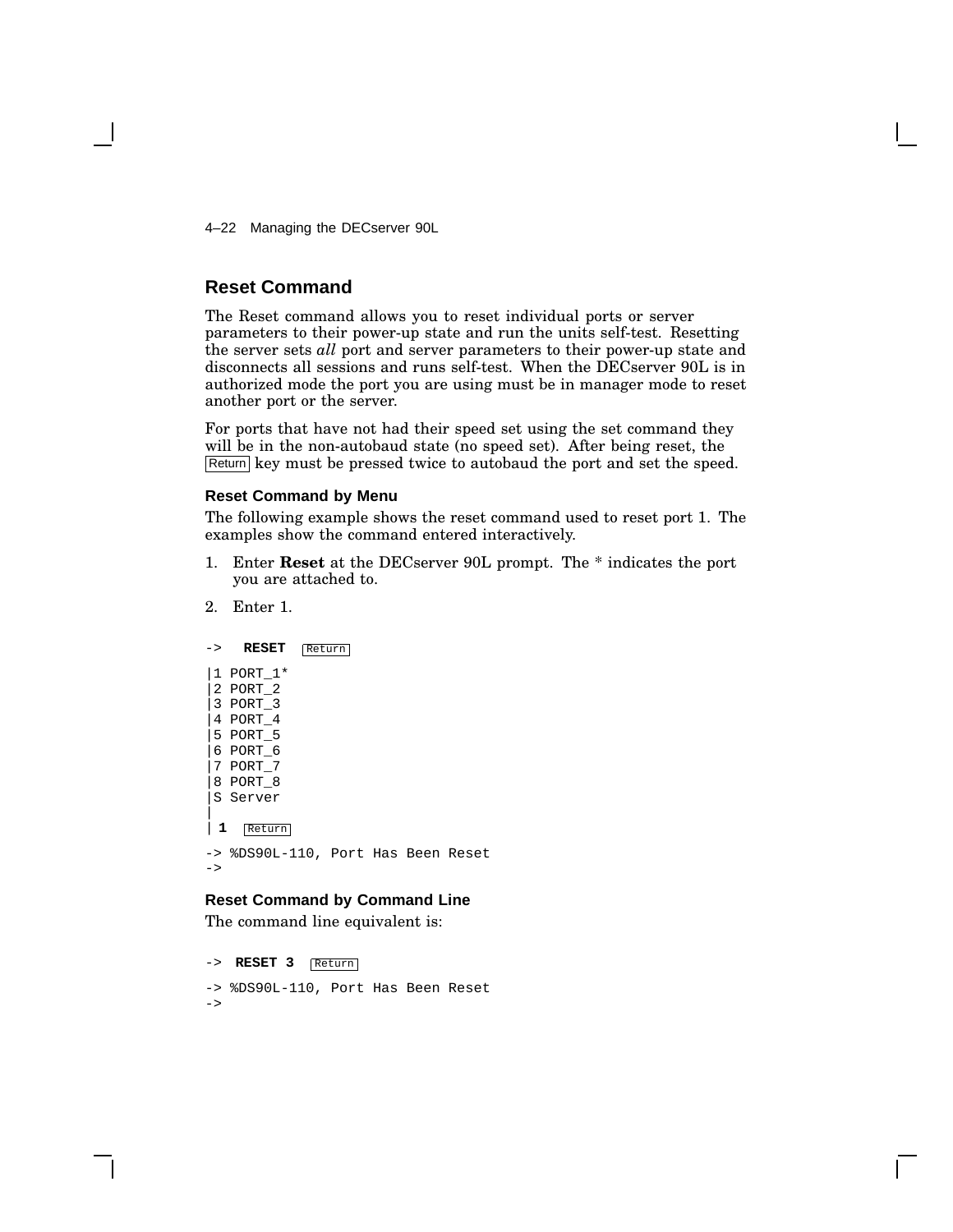### **Command Line**

The DECserver 90L user interface provides a command line interpreter as an alternate means to set and show port and server parameters. The command line interpreter helps with the control of the DECserver 90L by network management software and by users who want to bypass the menu interface.

For command line entries, the commands and parameters are not entered through a menu on the terminal screen. The user's input is echoed and the complete command is processed after a  $\sqrt{\text{Return}}$  is entered. Note that any error in parsing a command will cause the entire command to be ignored.

A space is required between the command (set or show) and its parameters. The command line interpreter uses comas (,) as a delimiter to separate the different fields in a command line. To make the command line interpreter easier to use the current value (default) for a field will be used when:

- 1. There is no entry for a field.
- 2. A Return is entered before all the parameters have been entered.

The following are the command lines that can be entered at the DECserver 90L prompt (->).

#### **Set Port Parameters:**

|   | ->SET <port>,<name>,<speed>,<ifc>,<ofc>,<device>,<br/>&gt;break&gt;,<rem_mod>,<test></test></rem_mod></device></ofc></ifc></speed></name></port> |   |   |   |   |   |   |
|---|--------------------------------------------------------------------------------------------------------------------------------------------------|---|---|---|---|---|---|
|   | 1200                                                                                                                                             | Е | E | т |   | Ε |   |
|   | 2400                                                                                                                                             | D | D | P | R |   | N |
|   | 4800                                                                                                                                             | C | C |   |   |   |   |
| 4 | 9600                                                                                                                                             |   |   |   |   |   |   |
| 5 | 19200                                                                                                                                            |   |   |   |   |   |   |
| 6 | 38400                                                                                                                                            |   |   |   |   |   |   |
|   |                                                                                                                                                  |   |   |   |   |   |   |
| 8 |                                                                                                                                                  |   |   |   |   |   |   |
|   |                                                                                                                                                  |   |   |   |   |   |   |

**Set Server Parameters:**

-> **SET S,<name>,<actions>** ------------------ N Z F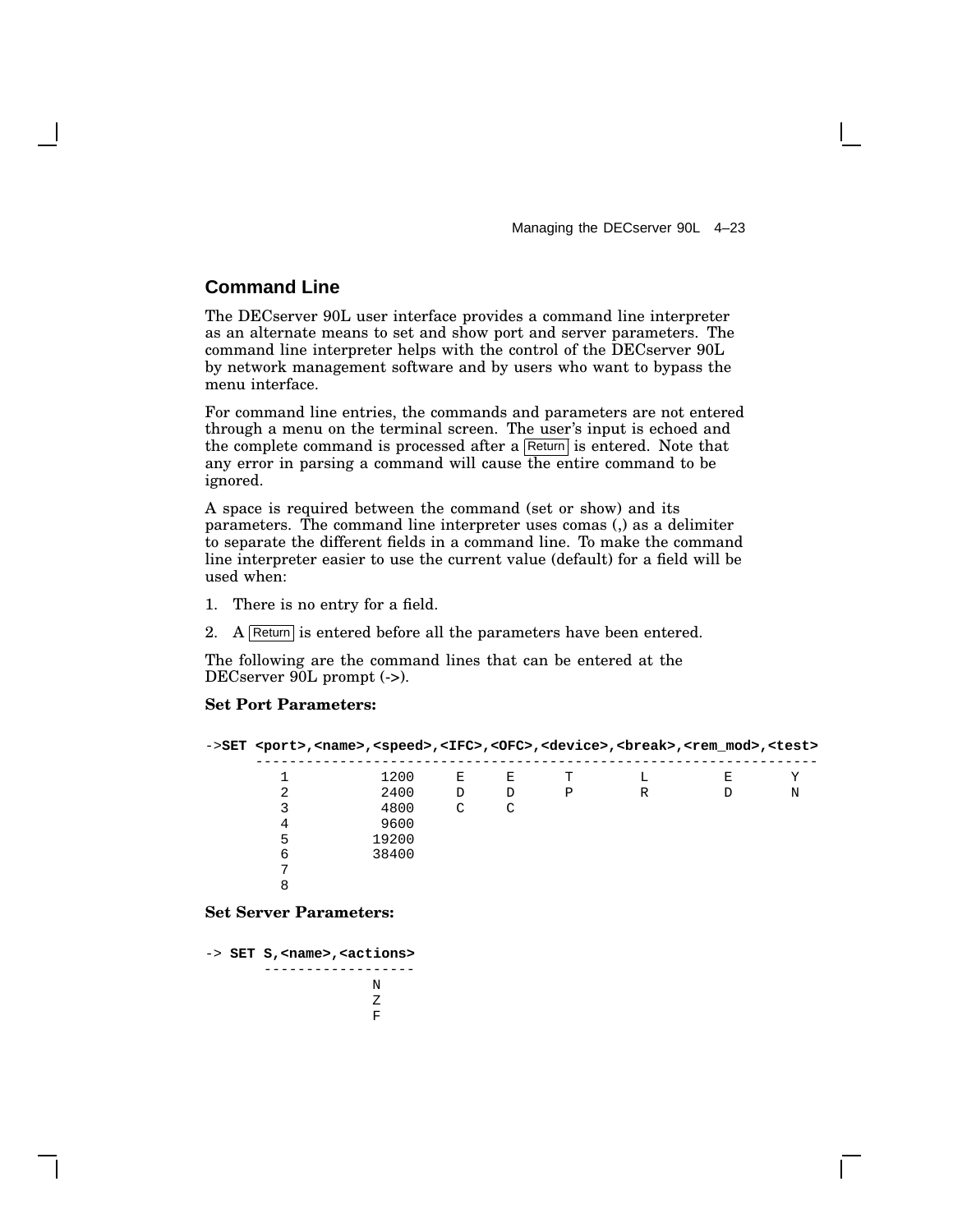4–24 Managing the DECserver 90L

#### **Set Password:**

-> **SET P,<old\_password>,<new\_password>**

#### **Set Authorized Mode:**

-> **SET A,S,<password>**

#### **Clear Authorized Mode:**

-> **SET A,C**

#### **Enable Manager Mode:**

-> **SET M,E,<password>**

#### **Disable Manager Mode:**

-> **SET M, D**

#### **Show Port Parameters:**

-> **SHOW P**

#### **Show Server Parameters:**

-> **SHOW S**

#### **Reset Port Parameters:**

-> **RESET <port>** --------------- 1 2 3 4 5 6 7 8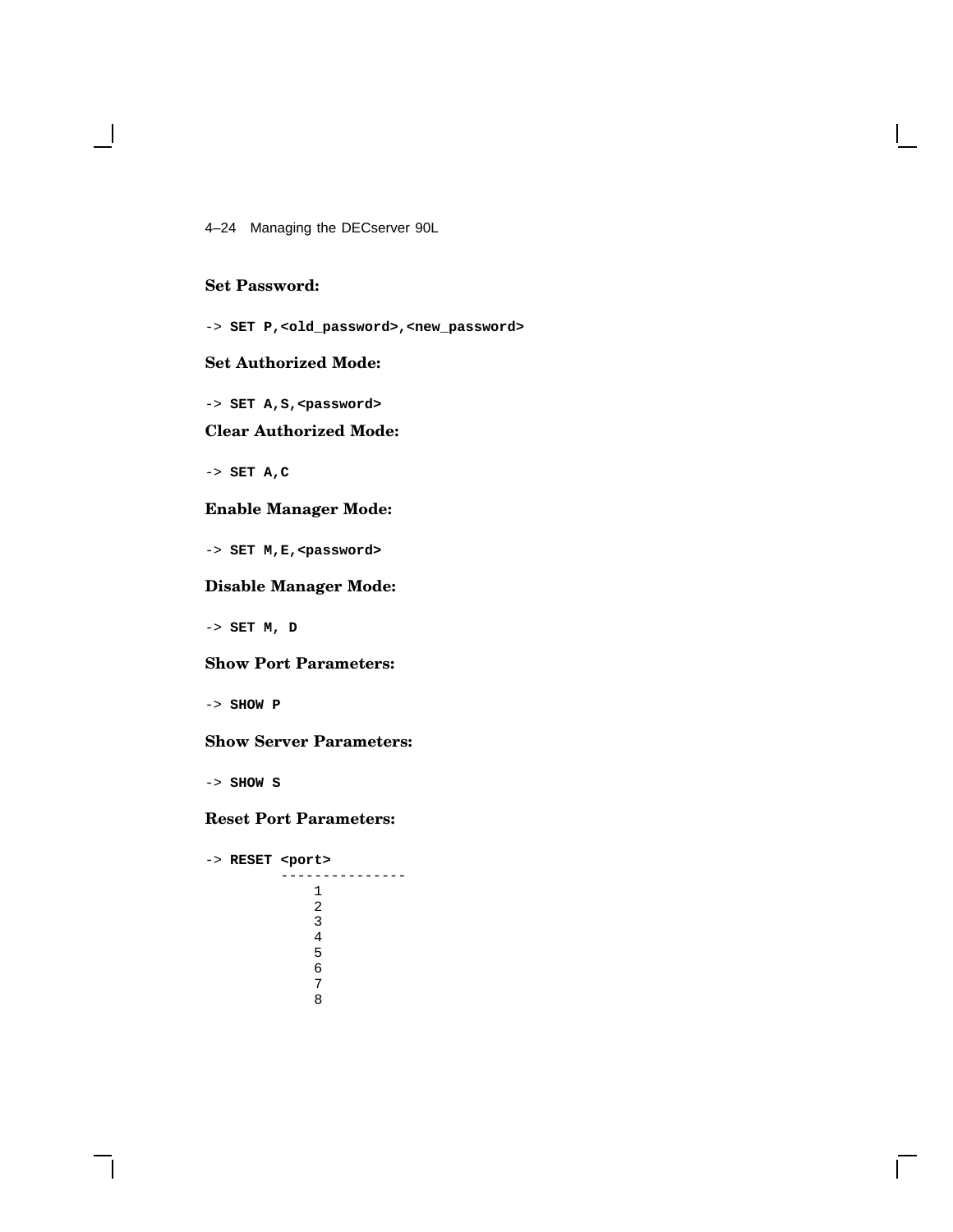#### **Reset Server Parameters:**

-> **RESET S**

## **Using a Printer**

The installation requirements for printers are dependent on the system environment in which it is installed. However, there are three basic steps that need to be performed when setting a DECserver 90L port for use by a printer.

- 1. Choose the port to be used.
	- Set the server name if it has not already been done.
	- Set the port for use by a printer. The following port parameters should be set:

Name = port name you want to use Speed = speed of printer Input flow = as required by printer (usually enabled) Output flow = as required by printer (usually enabled) Device type = Printer Break = as required by printer (usually don't care) Remote Modify = enabled if host needs to be able to change printer characteristics (usually disabled)

2. Set up the system so it can access the printer port. Refer to your system documentation for information on this procedure.

For example on a VAX/VMS system you would use LATCP to map LTA1234: to the server name and port name on the DECserver 90L. A typical VMS setup is as follows:

```
$ MCR LATCP
LCP>CREATE PORT LTA1234
Local Port Name = LTA1234: <application>
LCP>SET PORT LTA1234:/NODE=MYSERVER/PORT=PRINT
      Specified Remote Node Name = MYSERVER
     Specified Remote Port Name = PRINT
     Link Name = LAT$LINK
LCP>EXIT
$
```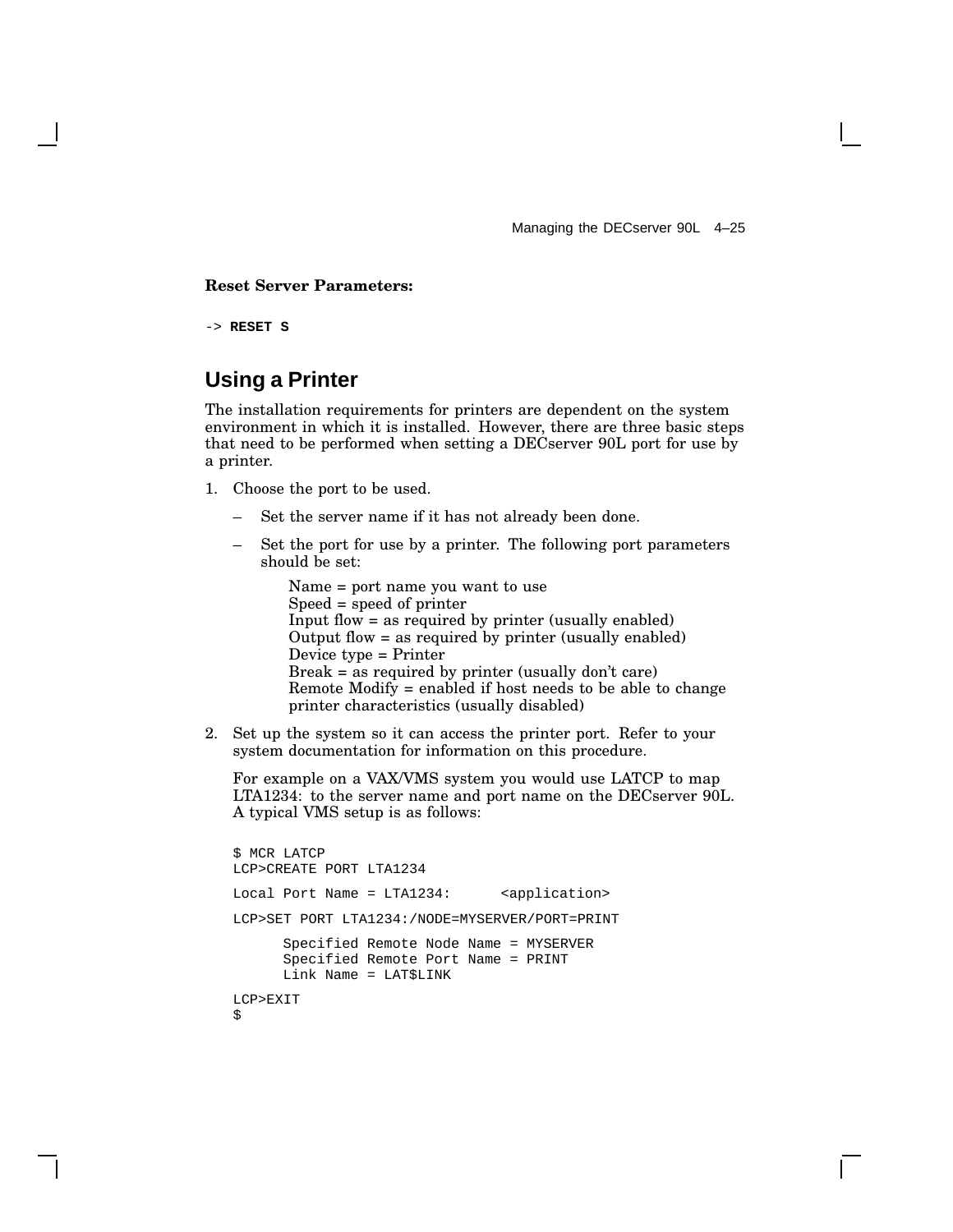4–26 Managing the DECserver 90L

3. Configure the print queue to point to the port (LTA1234:) defined in the previous step. Refer to your system documentation for information on this procedure.

#### **NOTE**

**If you want to set all eight ports for use by printers, the eighth port's parameters must be set using a MOP console carrier session.**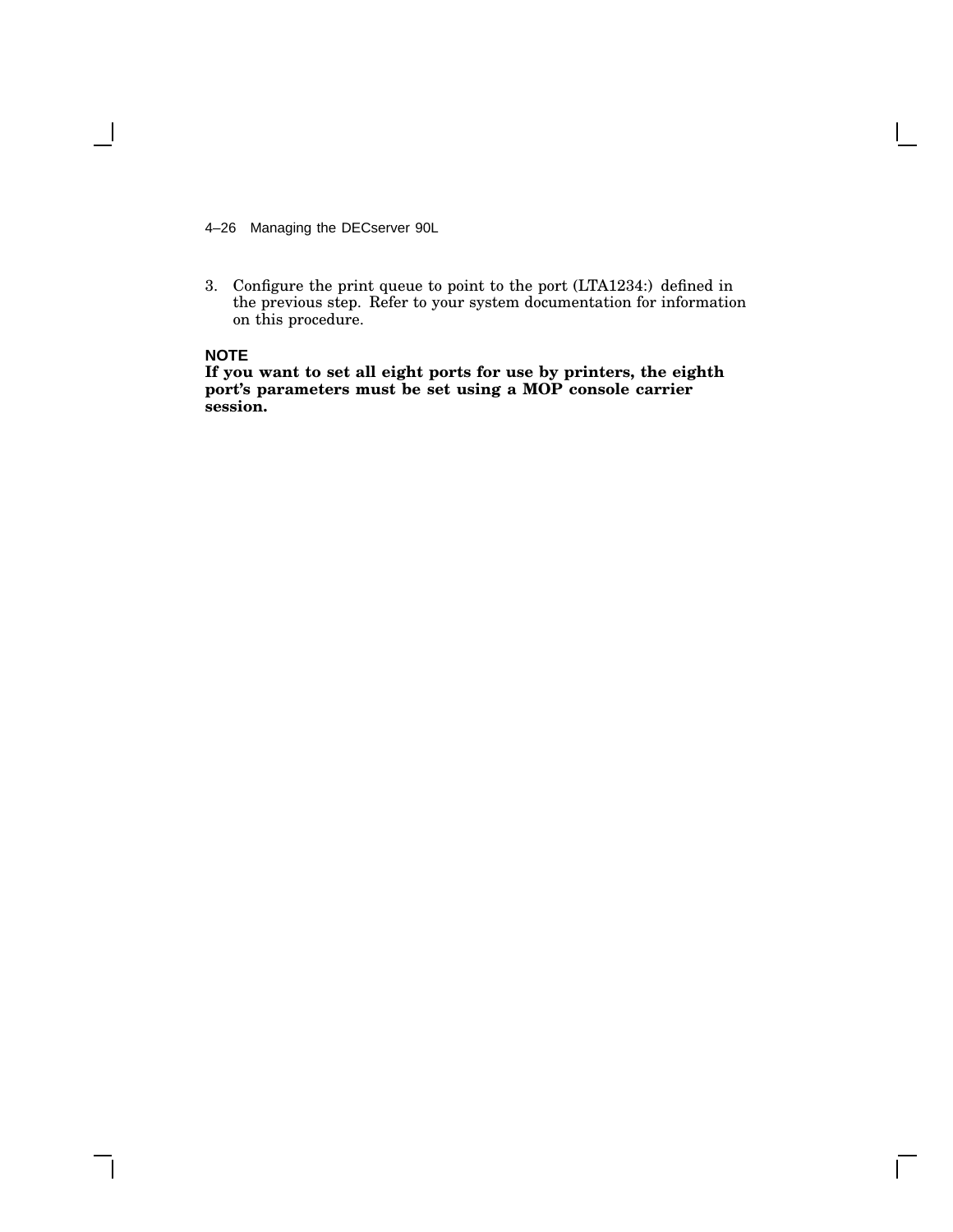# **5 Troubleshooting**

This chapter describes how to troubleshoot the DECserver 90L. Before you begin you should:

- 1. Verify that the unit is properly installed.
- 2. Note the fault condition.
- 3. Isolate the problem. Use Table 5–1 as a guide to determine the probable cause and the suggested solution.

| If                               | Then                                          | Do this                                                                                                                                                                                              |
|----------------------------------|-----------------------------------------------|------------------------------------------------------------------------------------------------------------------------------------------------------------------------------------------------------|
| The power LED is<br>not "on"     | The DECserver 90L<br>is not receiving $+5V$ . | Check the AC power<br>connection and verify that<br>the AC outlet is working.<br>Check the power connection<br>on the DECserver 90L. If the<br>problem still exists, replace the<br>power supply.    |
| The self-test LED is<br>not "on" | The unit did not pass<br>self-test.           | Replace the unit.                                                                                                                                                                                    |
| The network LED is<br>not "on"   | It is a network<br>problem.                   | Check network connection.<br>Check if the segment is<br>properly terminated.                                                                                                                         |
|                                  |                                               | Disconnect unit from network.<br>Connect T-connector with two<br>50 ohm terminators. If the<br>LED turns "on", then it is a<br>network problem. If the LED<br>stays "off", then replace the<br>unit. |

**Table 5–1 DECserver 90L Troubleshooting**

 $\mathsf{L}$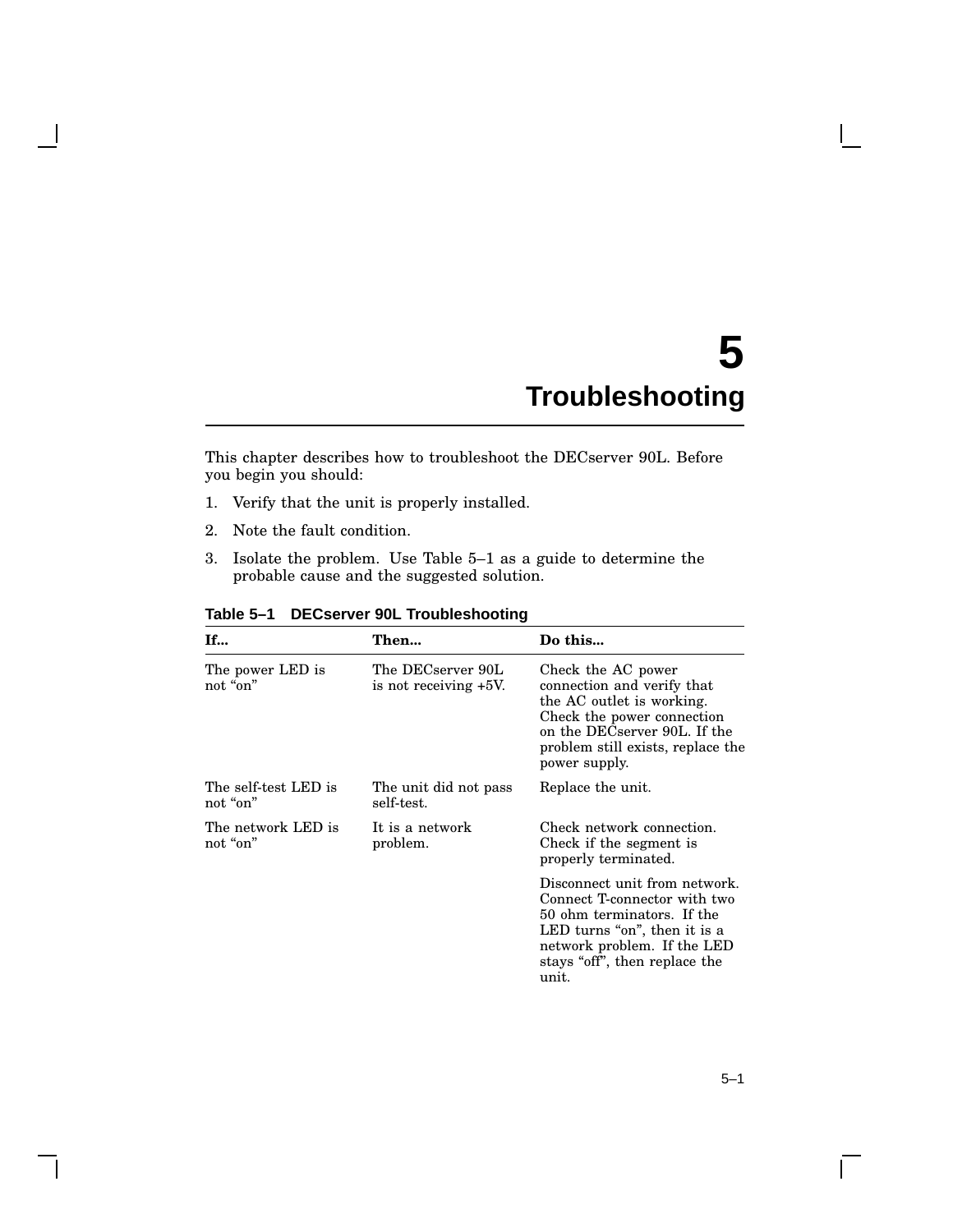#### 5–2 Troubleshooting

 $\blacksquare$ 

**Table 5–1 (Cont.) DECserver 90L Troubleshooting**

| If                                          | Then                                                                        | Do this                                                                                                                                                                                                                                                                                                                                                                        |
|---------------------------------------------|-----------------------------------------------------------------------------|--------------------------------------------------------------------------------------------------------------------------------------------------------------------------------------------------------------------------------------------------------------------------------------------------------------------------------------------------------------------------------|
| There is no response<br>at the prompt $(-)$ | The port and<br>terminal baud rates<br>are not compatible.                  | Shutoff and turn on terminal.<br>Press Return twice to set the<br>port baud rate (autobaud).                                                                                                                                                                                                                                                                                   |
|                                             |                                                                             | Terminal transmit and receive<br>speeds must be the same.                                                                                                                                                                                                                                                                                                                      |
|                                             | The terminal flow<br>control is disabled.                                   | Reset the terminals flow<br>control.                                                                                                                                                                                                                                                                                                                                           |
|                                             | The port type is set<br>to the printer.                                     | Set port to term.                                                                                                                                                                                                                                                                                                                                                              |
|                                             | There is faulty<br>wiring between the<br>terminal and the<br>DECserver 90L. | While watching the activity<br>LED on the DECserver 90L,<br>the LED should blink when<br>characters are typed at<br>the terminal. If not, check<br>that the activity LED blinks<br>when characters are typed on<br>terminals connected to other<br>ports. If the activity LED<br>blinks the wiring between the<br>terminal and the DECserver<br>90L or the terminal is faulty. |
| You cannot connect<br>to the service        | The service is not<br>available.                                            | Check for service availability.                                                                                                                                                                                                                                                                                                                                                |
|                                             | The LAT is not<br>installed on the host<br>system.                          | Verify that the LAT Version<br>5.0 or higher is running on the<br>host system.                                                                                                                                                                                                                                                                                                 |
|                                             | It is a Network<br>Problem.                                                 | Check the network LED, it<br>should be on. If not, check<br>the network connection.<br>If the LED is on, you can<br>check network connectivity by<br>running MOP loopback or a<br>MOP console carrier session.                                                                                                                                                                 |

Ē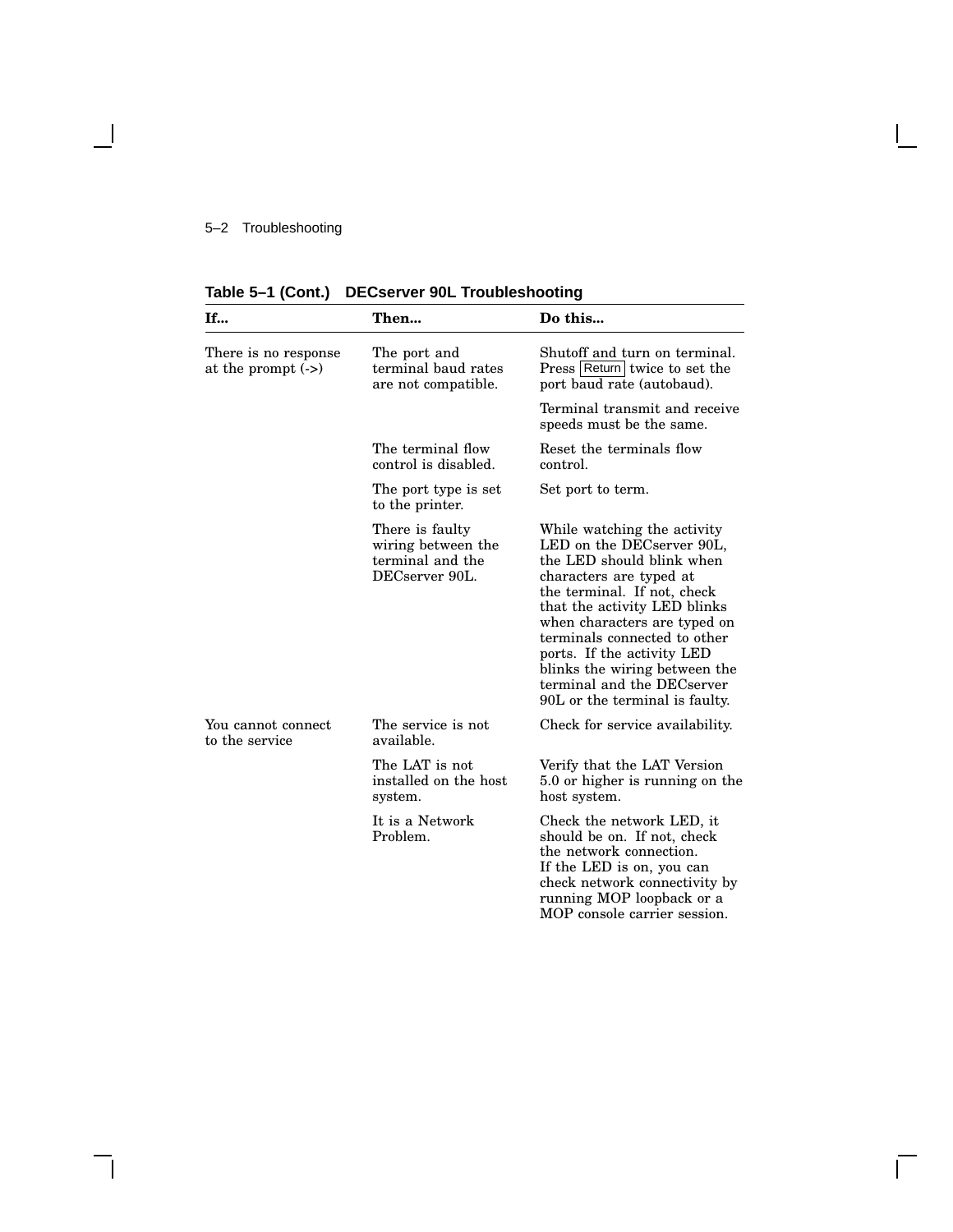$\mathbf{I}$ 

 $\overline{\Gamma}$ 

| If…                          | Then                                                              | Do this                               |
|------------------------------|-------------------------------------------------------------------|---------------------------------------|
| The printer does not<br>work | The port is not set<br>for a printer.                             | Set the port for the printer.         |
|                              | The baud rates are<br>incompatible.                               | Check printer and port baud<br>rates. |
|                              | The flow control is<br>not set as required<br>by the application. | Check flow control.                   |
|                              | The port and or<br>server name does not<br>match with the host.   | Verify that the names match.          |

**Table 5–1 (Cont.) DECserver 90L Troubleshooting**

 $\blacksquare$ 

 $\mathbf{I}$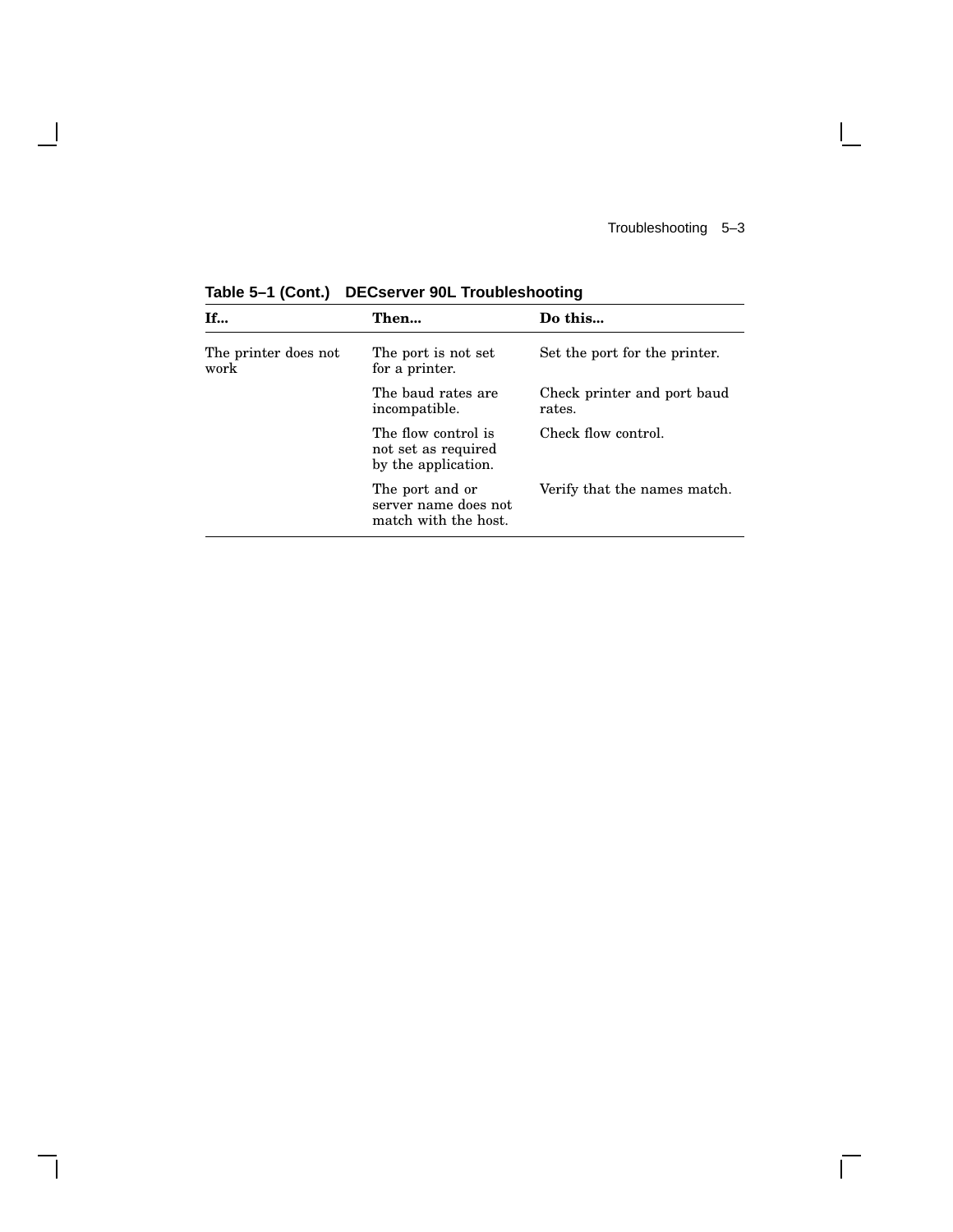# **A Specifications**

Specifications for the DECserver 90L are divided into the following categories:

• Physical dimensions

 $\overline{\phantom{a}}$ 

- Environmental specifications
- Electrical specifications
- LAT specifications

## **Physical Dimensions**

The physical dimensions of the DECserver 90L are as follows:

| <b>Dimension</b> | Value                                     |  |
|------------------|-------------------------------------------|--|
| Height           | $3.18 \text{ cm}$ (1.25 in)               |  |
| Width            | $27.31 \text{ cm}$ ( $10.75 \text{ in}$ ) |  |
| Depth            | $12.70 \text{ cm}$ (5.0 in)               |  |
| Weight           | $.77 \text{ kg} (1.7 \text{ lb})$         |  |

 $\overline{\Gamma}$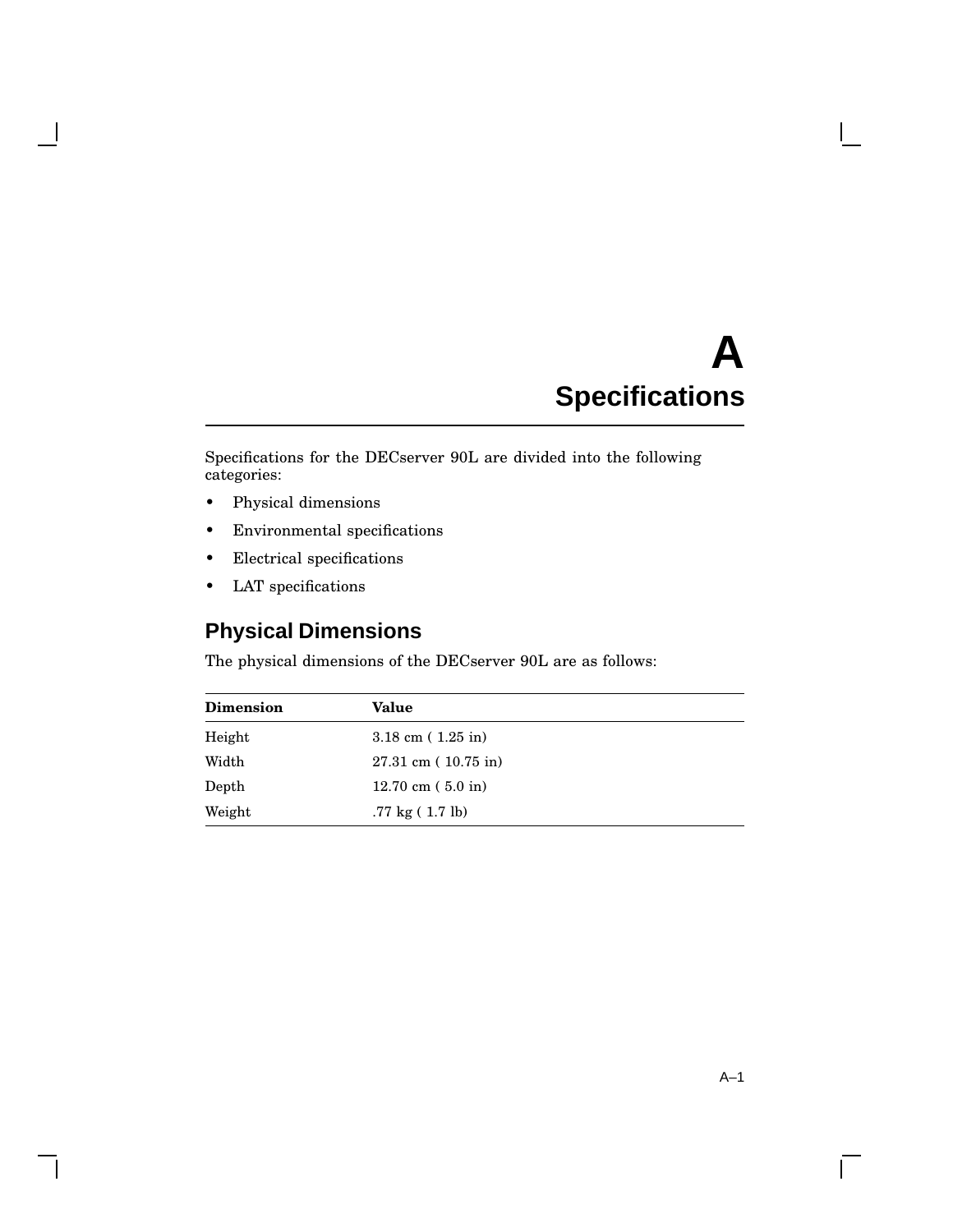A–2 Specifications

## **Environmental Specifications**

The DECserver 90L is designed to operate in an office environment or equipment room environment such as, telephone closets or satellite equipment rooms. It is not intended to operate in an air plenum.

## **Operating Environment**

The operating environment for the DECserver 90L is as follows:

| <b>Item</b>            | <b>Value</b>                                                                                                                             |
|------------------------|------------------------------------------------------------------------------------------------------------------------------------------|
| Temperature            | $5^{\circ}$ C to $50^{\circ}$ C (41° F to 122 ° F)                                                                                       |
| Maximum rate of change | $20^{\circ}$ C/hr $(36^{\circ}$ F/hr)                                                                                                    |
| Relative humidity      | 10 % to 95 % (non-condensing)                                                                                                            |
| Wet-bulb temperature   | $32^{\circ}$ C (90 $^{\circ}$ F) maximum                                                                                                 |
| Dew point              | $2^{\circ}$ C (36 $^{\circ}$ F) minimum                                                                                                  |
| Altitude               | Sea level to $2.4 \text{ km}$ (8000 ft)                                                                                                  |
| Air flow               | Convectively cooled. A minimum of 10 cm $(4 \text{ in})$ of<br>space must be provided on both ends of the unit<br>for adequate air flow. |

## **Shipping Environment**

The shipping environment for the DECserver 90L is as follows:

| Item              | Value                                                |  |
|-------------------|------------------------------------------------------|--|
| Temperature       | -40° C to 66° C (-40 ° F to 151 °F)                  |  |
| Relative humidity | 10 % to 95 % (non-condensing)                        |  |
| Altitude          | Sea level to $4.9 \text{ km}$ ( $16000 \text{ ft}$ ) |  |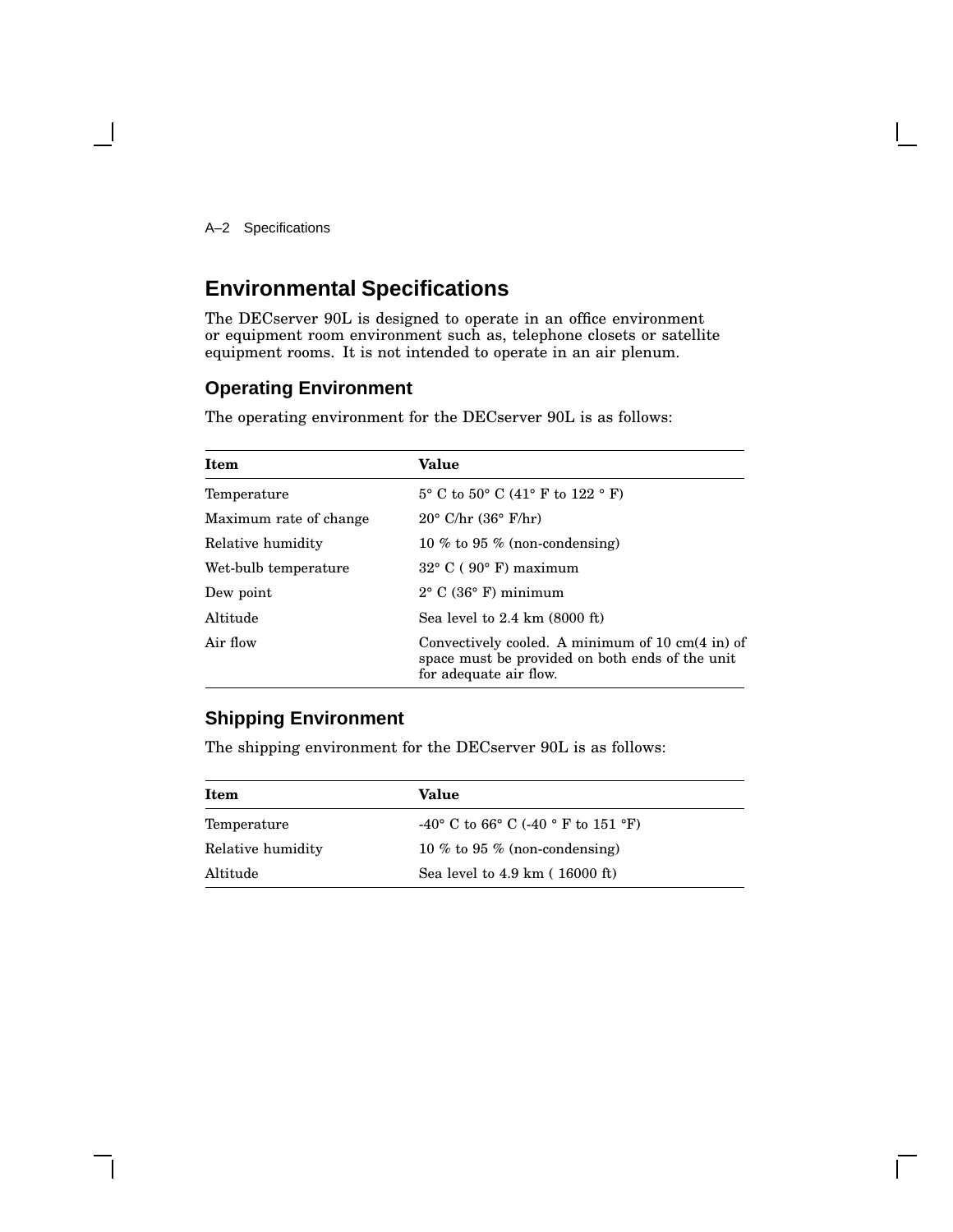$\mathbf{L}$ 

## **Power Specifications**

The following sections describe the power specifications for the DECserver 90L.

| Value                                |
|--------------------------------------|
| 104 Vac to 128 Vac (nominal 120 Vac) |
| 208 Vac to 256 Vac (nominal 240 Vac) |
| $.25 \text{ amps}$                   |
| $.125$ amps                          |
| $50$ Hz to 60 Hz                     |
| 16 watts                             |
| 5.1 Vdc                              |
| 1.8A                                 |
|                                      |

## **Power Supply**

 $\mathbf l$ 

### **DECserver 90L**

| Item          | Value            |
|---------------|------------------|
| Input voltage | 4.75 to 5.25 Vdc |
| Input current | 1.0 A            |

## **Connector Pin Out**

Table A–1 describes the pin out of the MMJ connectors on the DECserver 90L.

#### **NOTE**

**The DECserver 90L does not provide modem control signals.**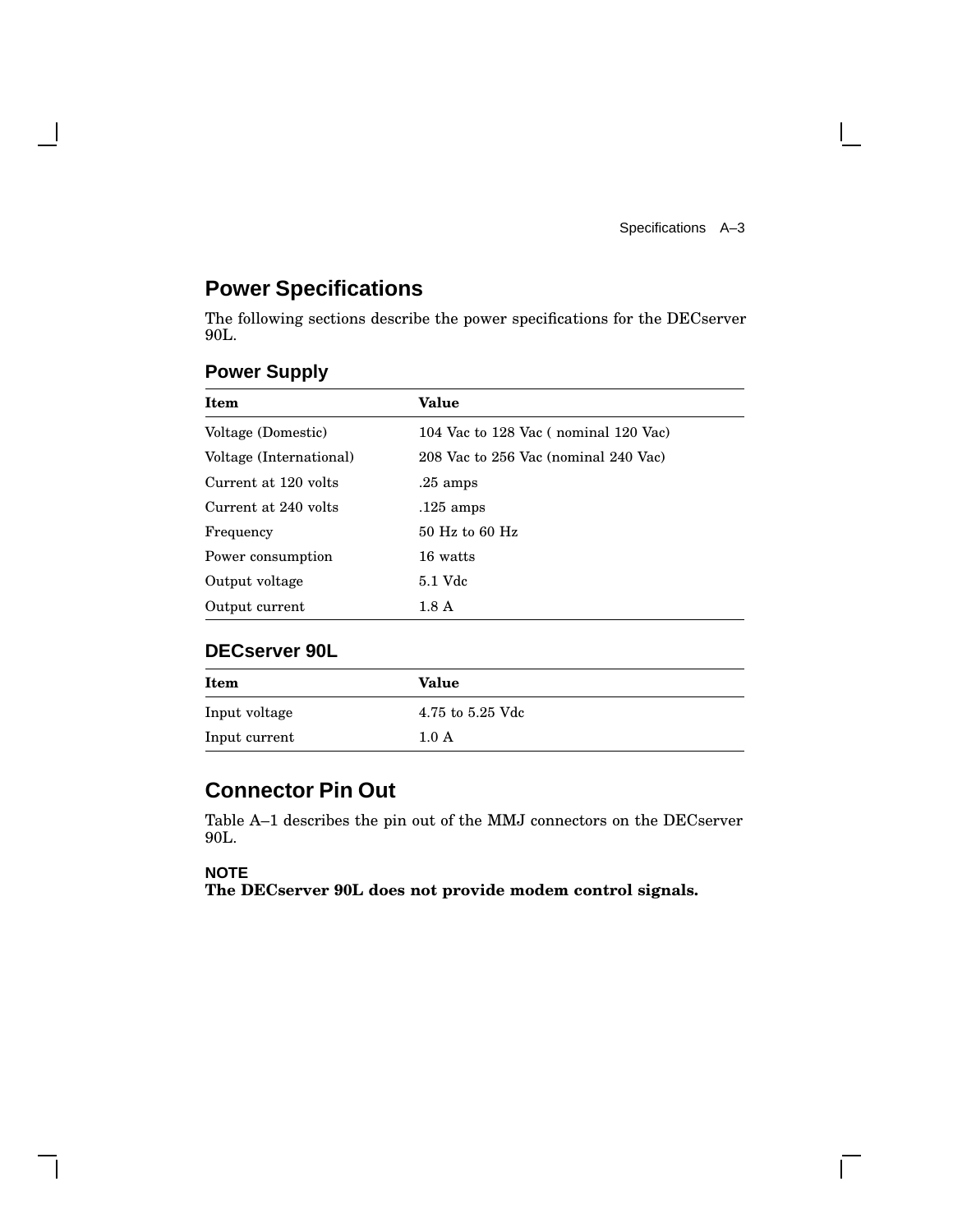#### A–4 Specifications

#### **Table A–1 MMJ Pin Out**

| Pin            | <b>Signal Name</b>           |
|----------------|------------------------------|
| 1              | Ready-Out or $DSR1$          |
| $\overline{2}$ | Transmit (TXA)               |
| 3              | Transmit return (RC)         |
| $\overline{4}$ | Receive return (RXB)         |
| 5              | Receive (RXA)                |
| 6              | Ready-In or DTR <sup>2</sup> |

<sup>1</sup>This signal is pulled high when power is applied to the DECserver 90L.

<sup>2</sup>This signal is tied to ground through a 3K ohm resistor.

Figure A–1 shows the circuit connections for each port.



**Figure A–1 Port Circuit**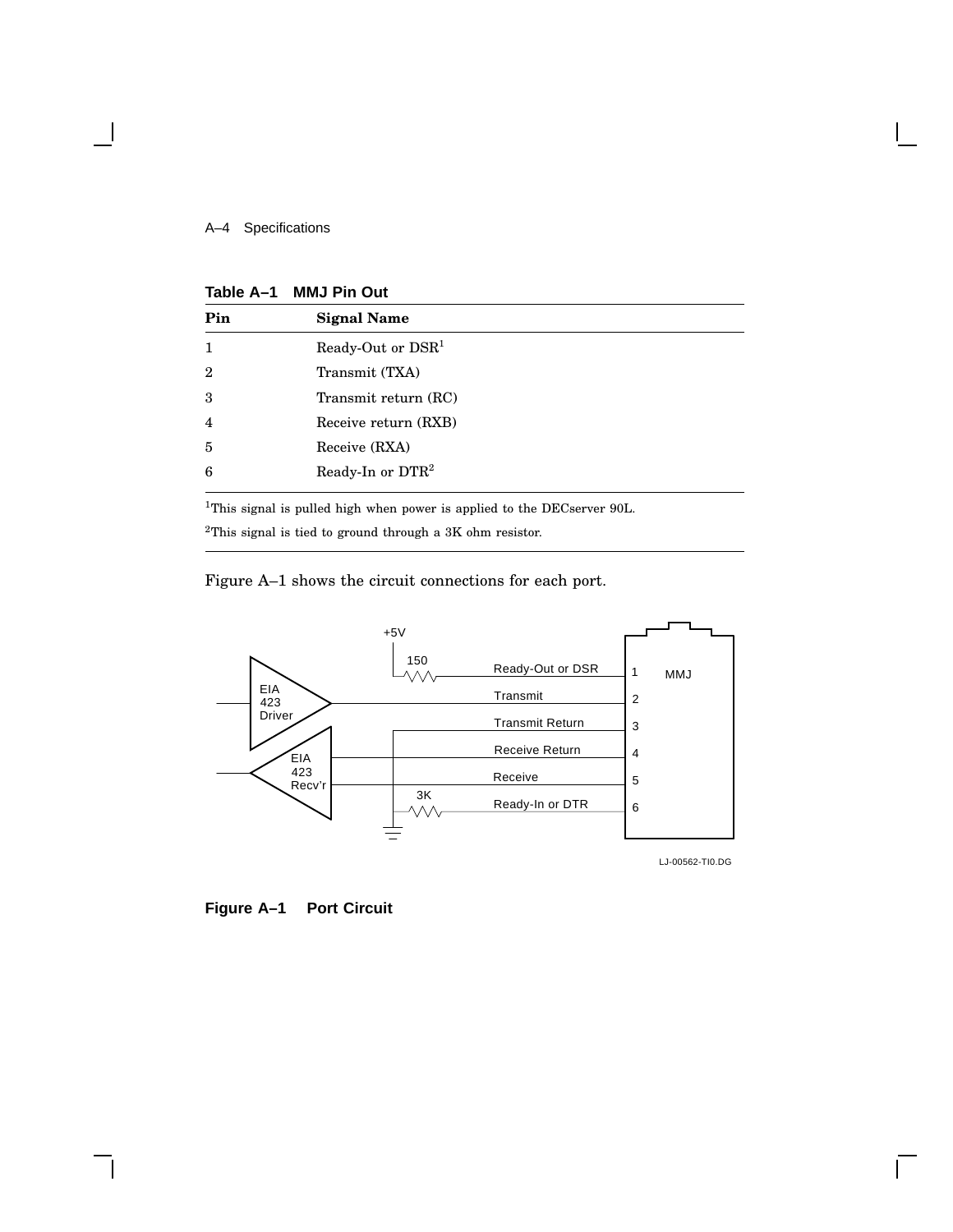$\overline{\Gamma}$ 

## **LAT Specifications**

 $\mathbf l$ 

This section provides a description of the LAT implemented by the DECserver 90L. Table A–2 lists the server characteristics.

| <b>Characteristic</b>  | Setting                  |
|------------------------|--------------------------|
| High protocol          | x5.2.0                   |
| Low protocol           | x5.0.0                   |
| Product type code      | 28                       |
| Node type              | Master                   |
| Keepalive timer        | 20s                      |
| Master circuit timer   | 80 <sub>ms</sub>         |
| Local cache node limit | 16                       |
| Password               | 8 characters maximum     |
| Prompt                 | ->                       |
| Queue limit            | 7 per port               |
| Retransmit limit       | 8                        |
| Session limit          | 8 (1 per port)           |
| Server name            | 16 characters (settable) |

**Table A–2 LAT Server Characteristics**

Table A–3 lists the port characteristics.

| Table A-3 LAT Port Characteristics |  |
|------------------------------------|--|
|------------------------------------|--|

| Characteristic         | <b>Setting</b>           |
|------------------------|--------------------------|
| Character size         | 8                        |
| Flow control           | XON/XOFF or disabled     |
| Parity                 | None                     |
| Speed (Input = Output) | 1200 to $38.4K$          |
| Name                   | 6 characters (settable)  |
| <b>Break</b>           | Local, remote (settable) |
| Session limit          |                          |
|                        |                          |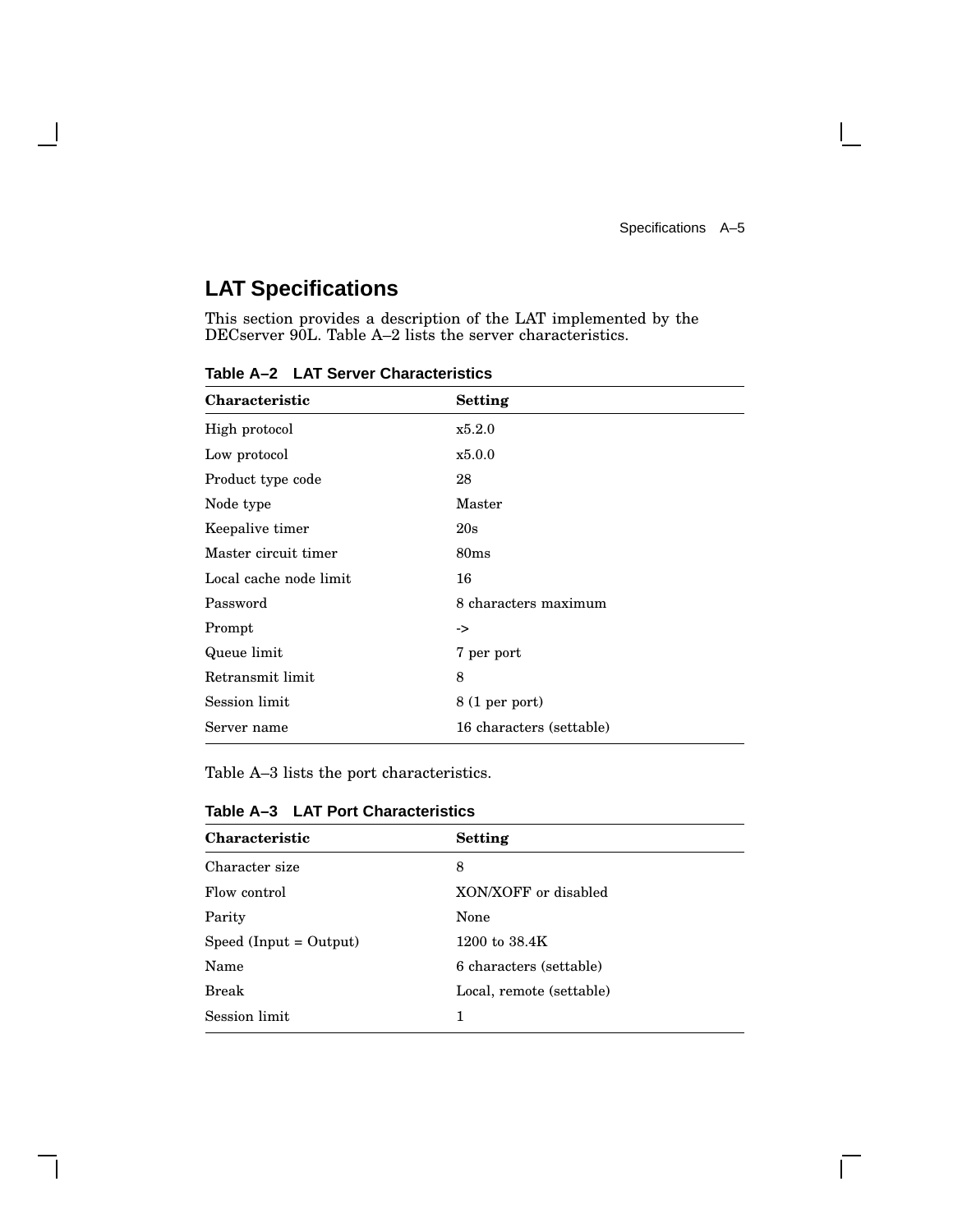# **B Related Documentation**

| <b>Document Title</b>                                                     | <b>Order Number</b> |
|---------------------------------------------------------------------------|---------------------|
| DECbridge 90 Owner's Manual                                               | EK-DEWGB-OM         |
| DEChub 90 Owner's Manual                                                  | <b>EK-DEHUB-OM</b>  |
| VMS LAT Control Program (LATCP)<br>Manual                                 | AA-LA32B-TE         |
| Open DECconnect Building Wiring<br><b>Components Applications Catalog</b> | EB-K2407-42         |
| DECconnect System Planning and<br><b>Configuration Guide</b>              | EK-DECSY-CG         |

## **Ordering Information**

Customers may order documents by phone or mail.

#### **Continental USA and Puerto Rico**

Call 800-258-1710 or mail to:

Digital Equipment Corporation Peripherals and Supplies Group P.O. Box CS2008 Nashua, NH 03061

**New Hampshire, Alaska, and Hawaii** Call 1-603-884-6660.

### **Outside the USA and Puerto Rico**

Mail to:

Digital Equipment Corporation Attn: Accessories and Supplies Business Manager c/o Local Subsidiary or Digital-Approved Distributor

 $\mathbf{I}$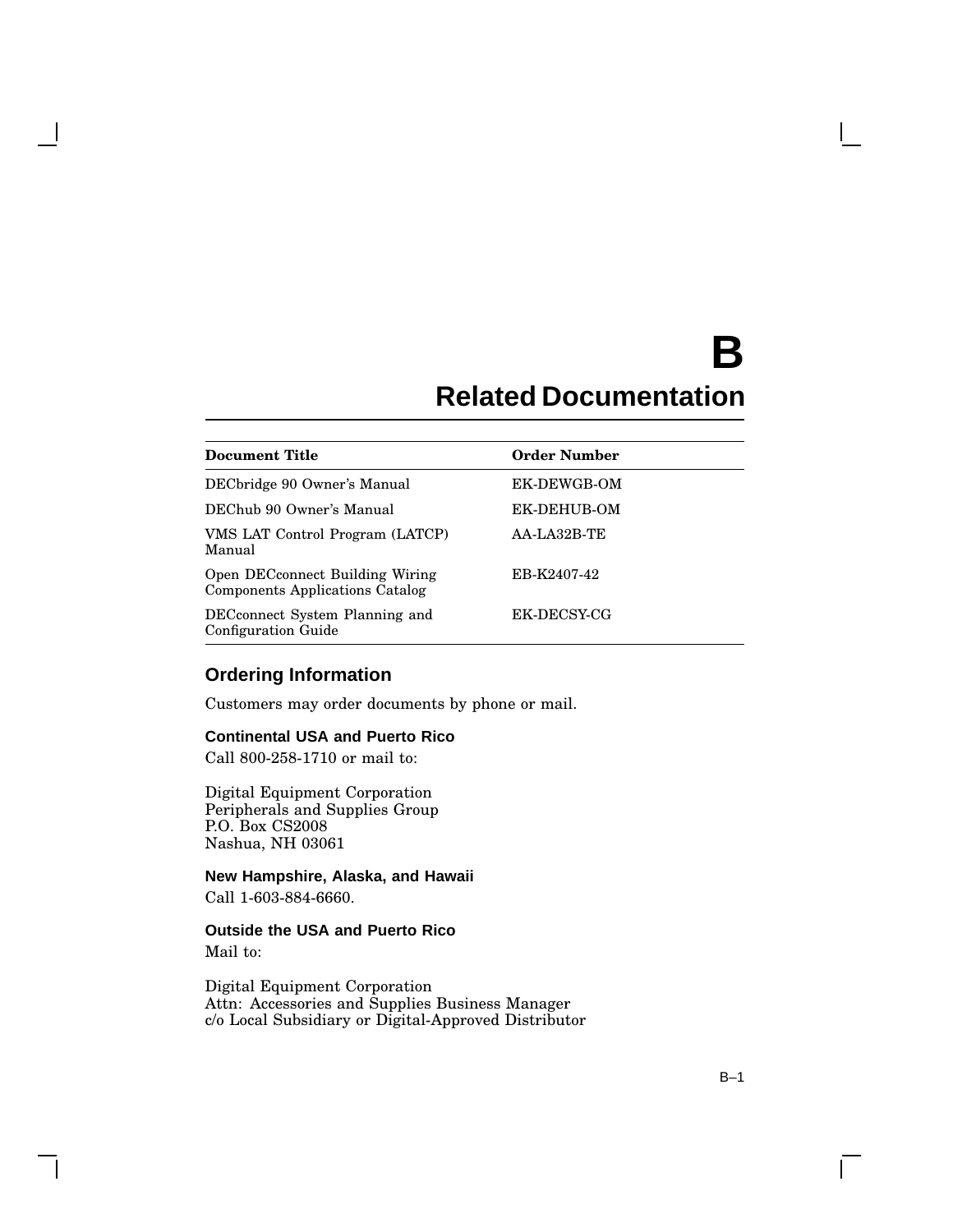B–2 Related Documentation

## **Digital Personnel**

 $\overline{\phantom{a}}$ 

Digital personnel may order these documents from:

Digital Equipment Corporation 444 Whitney Street Northboro, MA 01532 Attn: Publishing and Circulation Services (NRO3/W3) Order Processing Section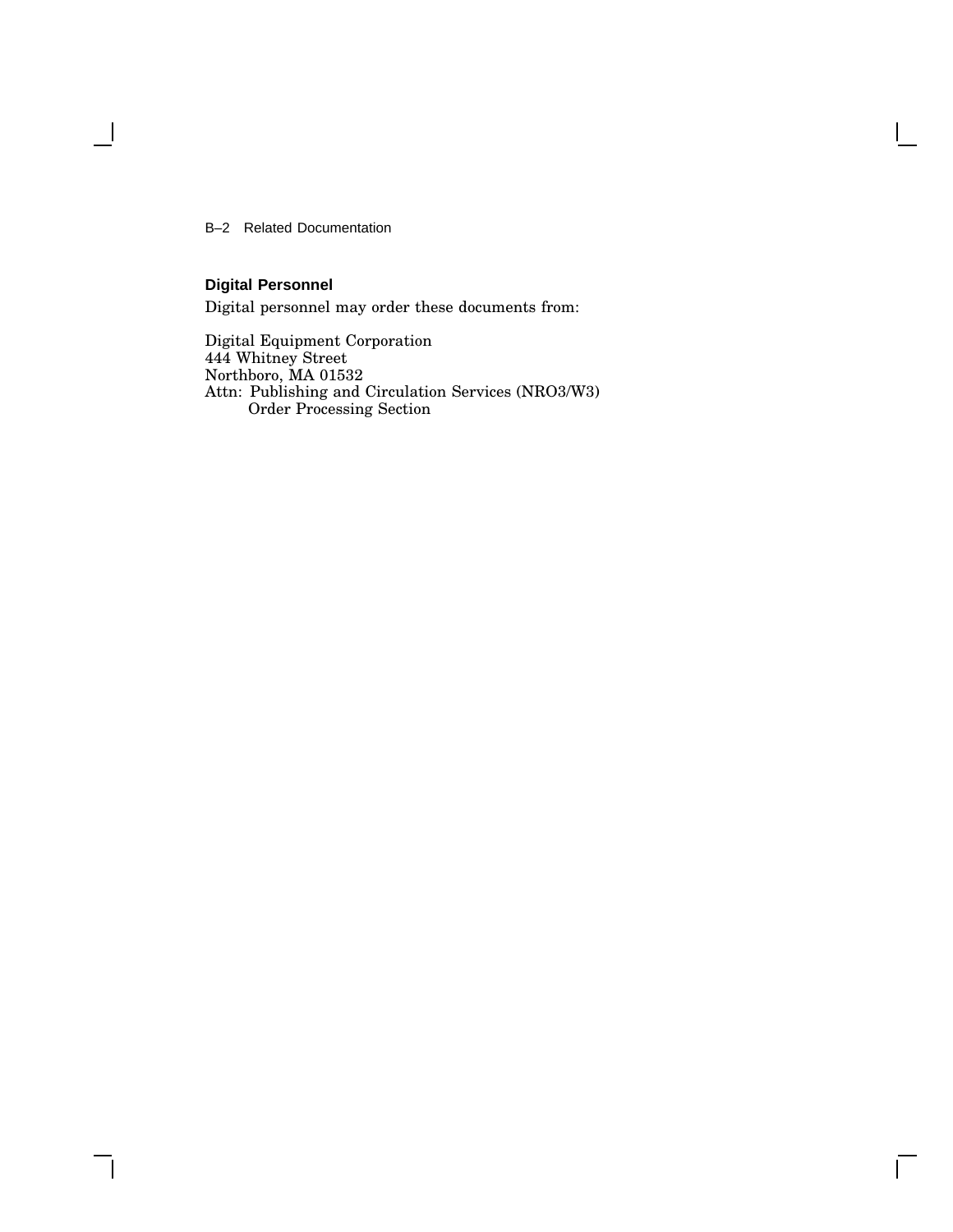## **Index**

## **A**

Activity indicator, 1–5 Authorization operation, set and clear, 4–11

## **B**

Backplane connector, 1–5 Backplane installation, 2–5

## **C**

Command line, 4–23 Commands for management, 4–3 symbols and functions table, 3–4 to establish and control a terminal session, 3–4 to manage a terminal session, 3–4 Connectors backplane, 1–5 MMJ pin out, A–3 network, 1–5 port, 1–5 power, 1–5 Cover location of, 1–5

## **E**

Environmental specifications, A–2 Error, fault conditions, 5–1 Error codes and information, 3–6 to 3–8 Ethernet address location of, 1–5

## **F**

Fault conditions, 5–1

## **G**

Getting started, 1–2

## **I**

Indicators activity, 1–5 network ok, 1–5 power, 1–4 self-test ok, 1–5 troubleshooting, 5–1 Information and error codes, 3–6 to 3–8 Installation on a table, 2–1 summary of, 1–2 types of backplane, 2–5 to 2–7 standalone, 2–1 to 2–5 wall mounting, 2–1

Index 1

L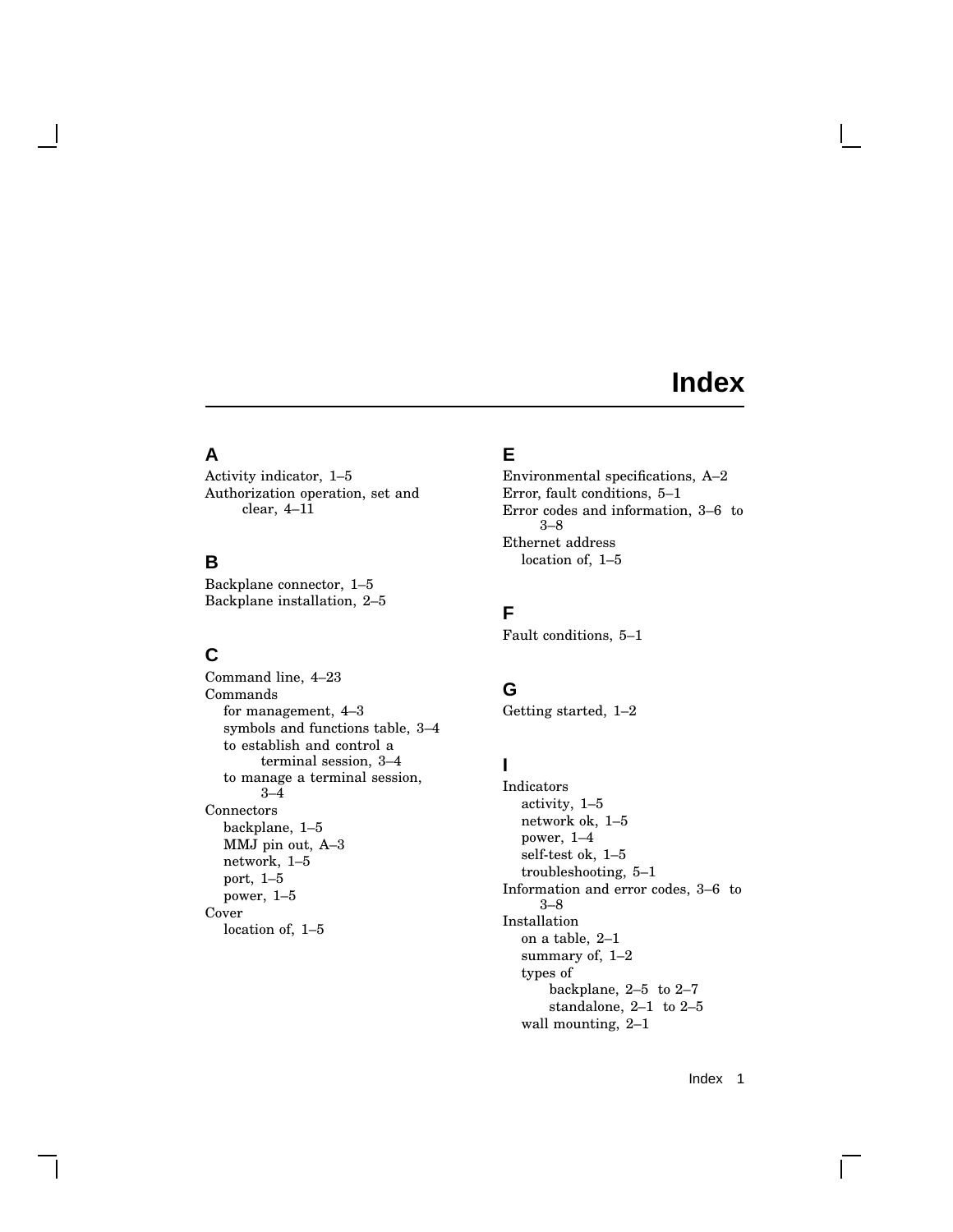2 Index

## **L**

Last number redial, 3–3 LAT specifications, A–5 Local management, 4–2

#### **M**

Management commands, 4–3 local, 4–2 remote, 4–2 Manager mode disabling, 4–14 enabling, 4–14 Messages information and error codes, 3–6 to 3–8

#### **N**

Network connector, 1–5 ok indicator, 1–5 troubleshooting, 5–1

## **P**

Password changing by menu, 4–10 Personal Computer how to use the DECserver 90L with a, 3–1 Physical dimensions, A–1 Port reset, 4–22 setting parameters, 4–3 by command line, 4–6 from the menu, 4–5 show status, 4–17 troubleshooting, 5–1 Port connector, 1–5

Power connector, 1–5 indicator, 1–4 specifications, A–3 troubleshooting, 5–1 Printer troubleshooting, 5–3 using a, 3–4, 4–25

## **R**

Redial, last number, 3–3 Reset by menu, 4–22

## **S**

Security, 4–2 Self-test ok indicator, 1–5 troubleshooting, 5–1 Server reset, 4–22 setting parameters, 4–7 by command line, 4–10 from the menu, 4–8 show by menu, 4–20 Set command, 4–3 Specifications, A–1 Standalone installation, 2–1

## **T**

Terminal how to use the DECserver 90L with a, 3–1 supported characteristics, 1–3 troubleshooting, 5–1 Terminal session commands, 3–4 disconnecting an interrupted session, 3–4 ending a session, 3–2